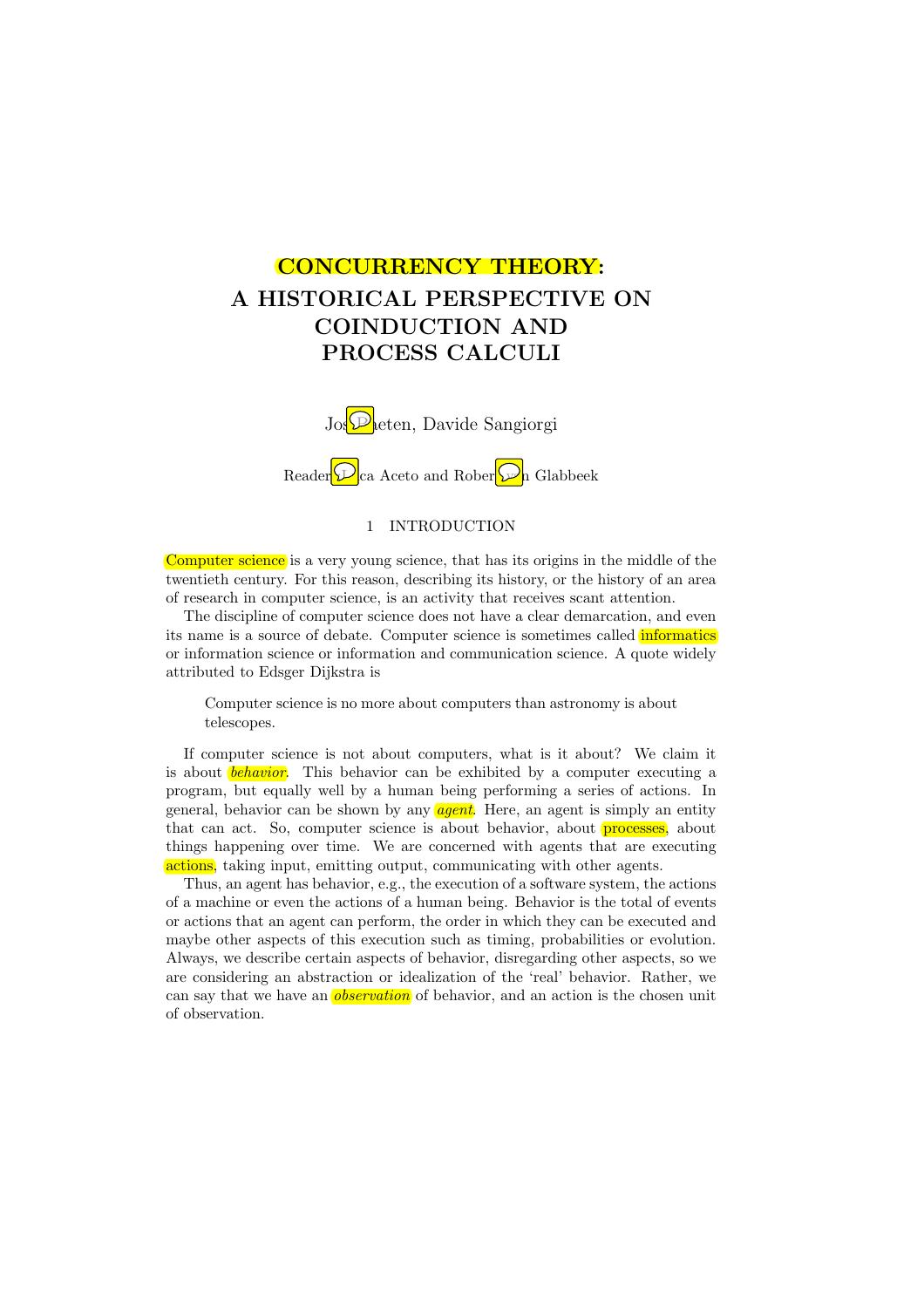But behavior is also the subject of dynamics or mechanics in physics. How does computer science distinguish itself from these fields? Well, the most important difference is that dynamics or mechanics considers behavior using continuous mathematics (differential equations, analysis), and that computer science considers behavior using discrete mathematics (algebra, logic).

So, behavior considered in computer science is discrete, takes place at separate moments in time, and we can observe separate things happening consecutively, different actions are separated in time. This is why a process is sometimes also called a *discrete event system*. Discrete behavior is important in systems biology, e.g. considering metabolic pathways or behavior of a living cell or components of a cell. We see more and more scientists active in systems biology with a computer science background. Another example of discrete behavior is the working of an organization or part of an organization. This is called workflow.

There are two more ingredients involved before we can get to a definition and a demarcation of computer science. These are interaction and information. Computer science started off considering a single agent executing actions by itself, but with the birth of concurrency theory, it was realized that *interaction* is also an essential part of computer science. Agents interact amongst themselves, and interact with the outside world. Usually, a computer is not stand-alone, with limited interaction with the user, executing a batch process, but is always connected to other devices and the Internet. **Information** is the stuff of informatics, the things that are communicated, processed, transformed, sent around.

So now we have all ingredients in place and can formulate the following definition of computer science. It may be obvious that we find informatics a better name than computer science.

Informatics or computer science is the study of discrete behavior of interacting information processing agents.

Given this definition of informatics, we can explain familiar notions in terms of it. A computer program is a prescription of behavior, an interpreter or compiler can turn this into specific behavior. An **algorithm** is a description of behavior. Computation refers to sequential behavior, not considering interaction. Communication is interaction with information exchange. Data is a manifestation of information. Intelligence has to do with a comparison between different agents, in particular between a human being and a computer.

Finally, concurrency theory is that part of the foundations of computer science where interaction is considered explicitly.

# Acknowledgements

The authors are grateful to Luca Aceto and Rob van Glabbeek for comments on an earlier draft of the paper. Sangiorgi's work has been partially supported by the ANR project 12IS02001 "PACE".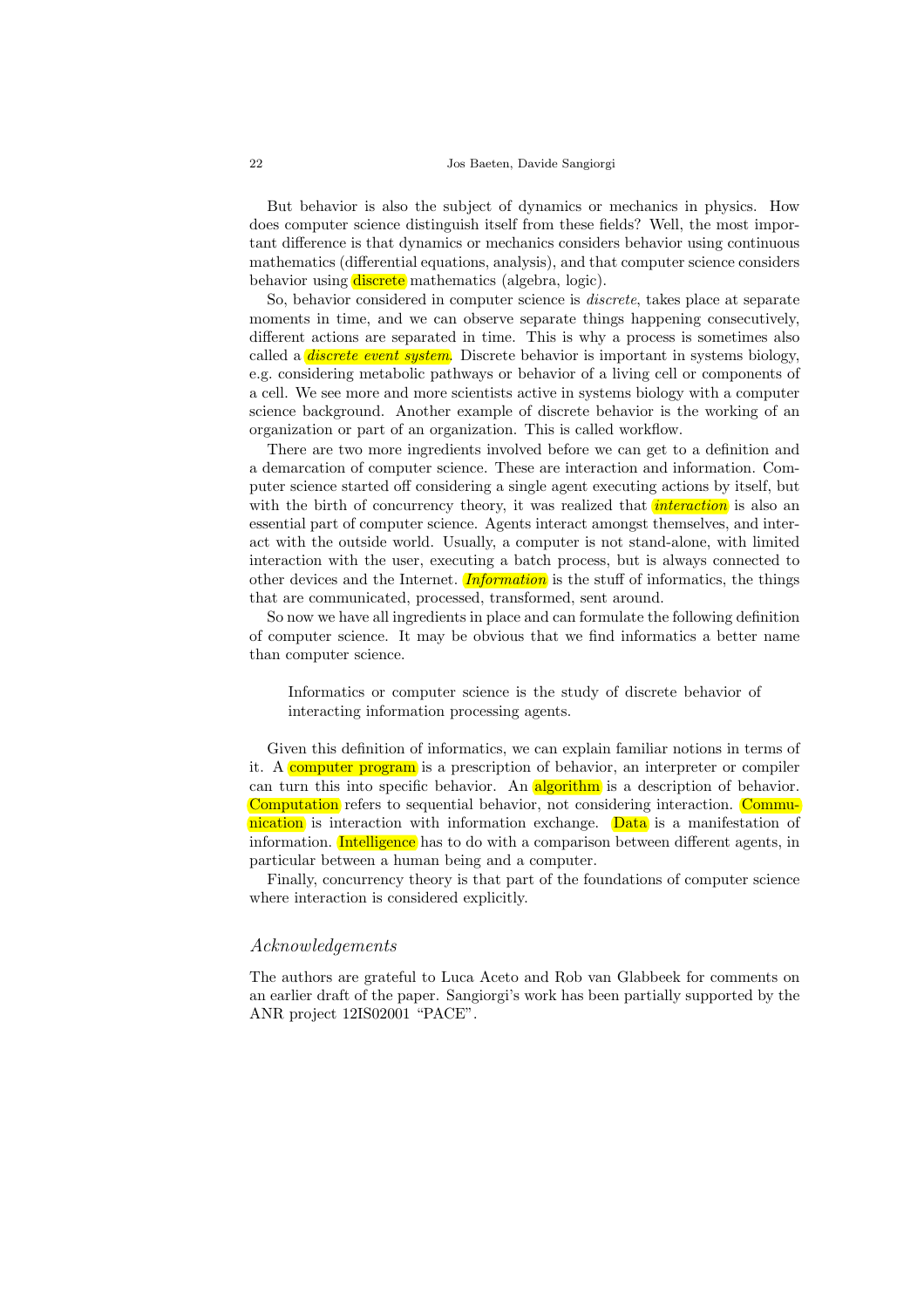#### Concurrency Theory 23

#### 2 CONCURRENCY

The simplest model of behavior is to see behavior as an *input/output function*. A value or input is given at the beginning of the process, and at some moment there is a(nother) value as outcome or output. This view is in close agreement with the classic notion of "algorithmic problem", which is described by giving its legal inputs and, for each legal input, the expected output. The input/output model was used to advantage as the simplest model of the behavior of a computer program in computer science, from the start of the subject in the middle of the twentieth century. It was instrumental in the development of (finite state) *automata theory*. In automata theory, a process is modeled as an automaton. An automaton has a number of *states* and a number of *transitions*, going from one state to a (nother) state. A transition denotes the execution of an (elementary) action, the basic unit of behavior. Besides, there is an initial state (sometimes, more than one) and a number of final states. A behavior is a run, i.e. a path from the initial state to a final state. Important from the beginning is when to consider two automata equal, expressed by a notion of equivalence. On automata, the basic notion of equivalence is language equivalence: a behavior is characterized by the set of executions from the initial state to a final state.

Later on, this model was found to be lacking in several situations. Basically, what is missing is the notion of *interaction*: during the execution from initial state to final state, an agent may interact with another agent. This is needed in order to describe parallel or distributed systems, or so-called *reactive* systems (see Harel and Pnueli, 1985]). When dealing with interacting systems, we say we are doing concurrency theory, so concurrency theory is the theory of interacting, parallel and/or distributed systems.

The history of concurrency theory can be traced back to the early sixties of the twentieth century with the theory of **Petri nets**, conceived by Petri starting from his thesis in 1962 [Petri, 1962]. This remained, for some time, a separate strand in the development of the foundations of computer science, with not so many connections to other foundational research. On the other hand, the theory of Petri nets is a strong and continuing contribution to the foundations of computer science, and it has yielded many and beautiful results. The history of Petri nets has been described elsewhere (see e.g. [Brauer and Reisig, 2006]), so we will not consider it any further at this point.

In 1970, we can distinguish three main styles of formal reasoning about computer programs, focusing on giving semantics (meaning) to programming languages.

- 1. **Operational semantics.** A computer program is modeled as an execution of an abstract machine, an automaton. A state of such a machine is a valuation of variables, a transition between states describes the effect of an elementary program instruction. Pioneer of this field is McCarthy [McCarthy, 1963].
- 2. **Denotational semantics.** This is more abstract than operational semantics; computer programs are usually modeled by a function transforming input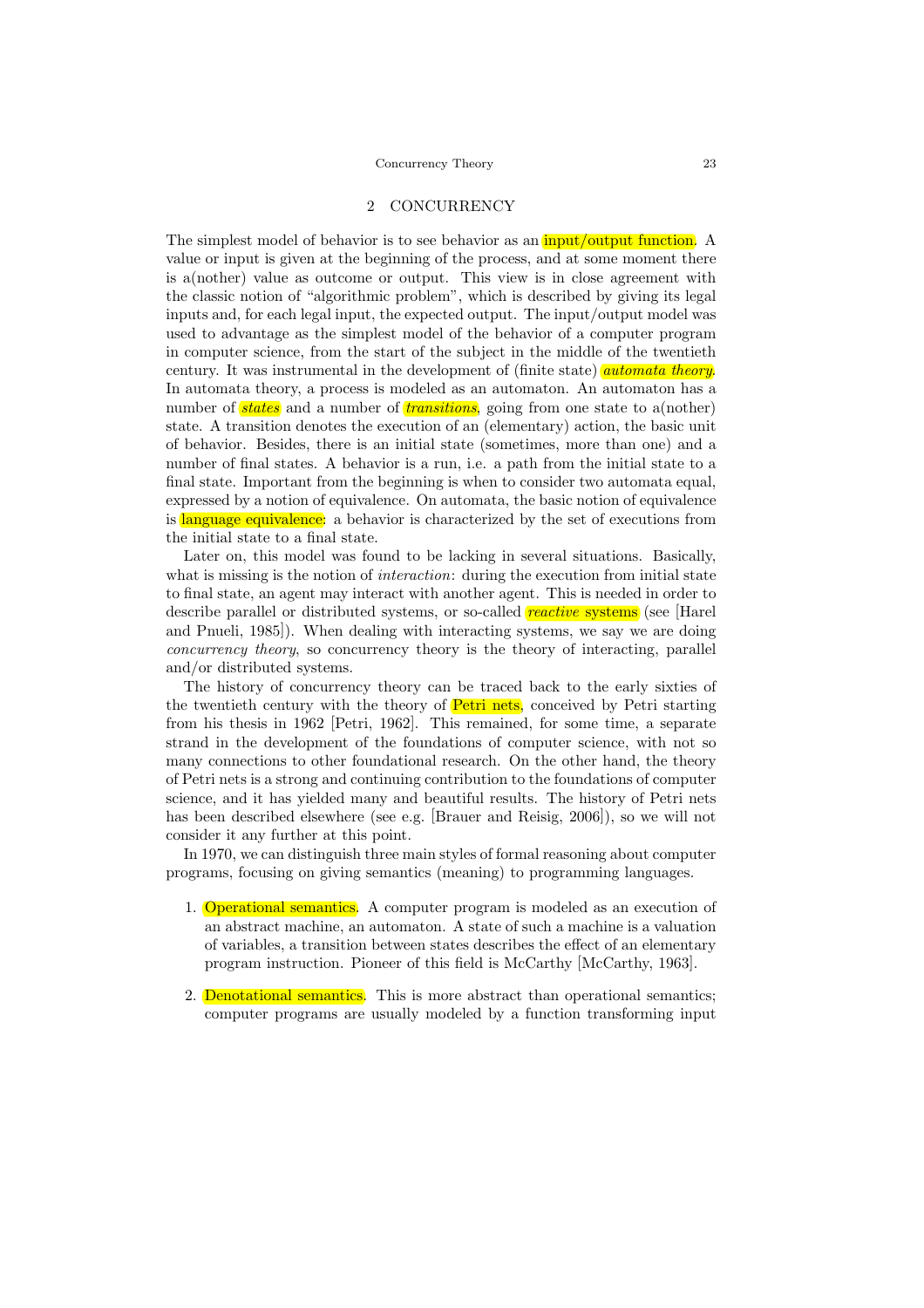#### 24 Jos Baeten, Davide Sangiorgi

into output. Pioneers of this line of research are Scott and Strachey [Scott and Strachey, 1971].

3. Axiomatic semantics. Here, emphasis is put on proof methods to prove programs correct. Central notions are program assertions, proof triples consisting of precondition, program statement and postcondition, and invariants. Pioneers are Floyd [Floyd, 1967] and Hoare [Hoare, 1969].

Then, the question was raised how to give semantics to programs containing a notion of parallelism. It was found that this is difficult using the methods of denotational, operational or axiomatic semantics as they existed at that time, although several attempts were made (later on, it became clear how to extend the different types of semantics to parallel programming, see e.g. [Owicki and Gries, 1976] or [Plotkin, 1976]).

There are two paradigm shifts that needed to be made, before a theory of parallel programs could be developed. First of all, the idea of a behavior as an input/output function needed to be abandoned. A program could still be modeled as an automaton, but the notion of language equivalence is no longer appropriate. This is because the interaction a process has between input and output influences the outcome, disrupting functional behavior. Secondly, the notion of *global* **variables** needed to be overcome. Using global variables, a state of a modeling automaton is given as a valuation of the program variables, that is, a state is determined by the values of the variables. The independent execution of parallel processes makes it difficult or impossible to determine the values of global variables at a given moment. It turned out to be simpler to let each process have its own local variables, and to denote exchange of information explicitly.

For each of these paradigm shifts, we will consider an important notion exemplifying this development. For the shift away from functional behavior we consider the history of *bisimulation*, for the shift away from global variables we consider the history of *process calculi*. Examining the developments through which certain concepts have come to light and have been discovered is not a matter of purely intellectual curiosity, but it also useful to understand the concepts themselves (e.g., problems and motivations behind them, relationship with other concepts, alternatives, etc.).

# 3 BISIMULATION AND COINDUCTION

Bisimulation and coinduction are generally considered as one of the most important contributions of concurrency theory to computer science. In concurrency, the bisimulation equality, called *bisimilarity*, is the most studied form of behavioural equality for processes, and is widely used, for a number of reasons, notably the following ones.

• Bisimilarity is accepted as the finest **behavioural equivalence** one would like to impose on processes.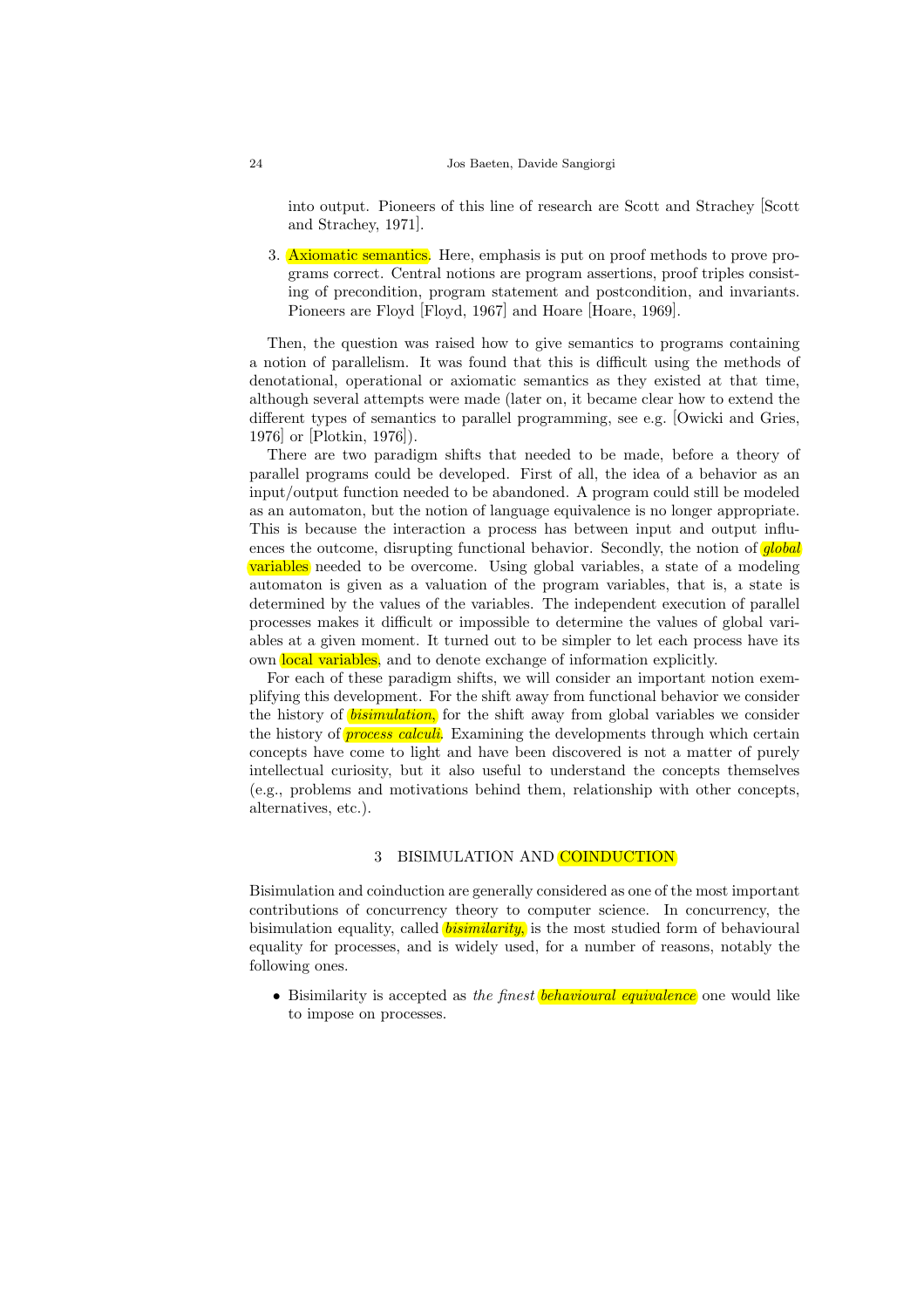- The *bisimulation proof method* is exploited to prove equalities among processes. This occurs even when bisimilarity is not the behavioural equivalence chosen for the processes. For instance, one may be interested in trace equivalence and yet use the bisimulation proof method, since bisimilarity implies trace equivalence.
- The efficiency of the algorithms for bisimilarity checking and the compositionality properties of bisimilarity are exploited to minimise the state-space of processes.
- Bisimilarity, and variants of it such as similarity, are used to abstract from certain details of the systems of interest. For instance, we may want to prove behavioural properties of a server that do not depend on the data that the server manipulates. Further, abstracting from the data may turn an infinite-state server into a finite one.

Bisimulation has also spurred the study of coinduction; indeed bisimilarity is an example of a coinductive definition, and the bisimulation proof method is an instance of the coinduction proof method.

Bisimulation and, more generally, coinduction are employed today in a number of areas of computer science: functional languages, object-oriented languages, types, data types, domains, databases, compiler optimisations, program analysis, verification tools, etc.. Today, they are also used in other fields, e.g., artificial intelligence, cognitive science, mathematics, modal logics, philosophy, and physics.

In this section, we look at the origins of bisimulation (and bisimilarity). Bisimulation has been discovered independently, and more or less at the same time, not only in computer science, but also in philosophical logic (more precisely, modal logics), and in set theory. Thus while we focus on computer science, we also give an account of the discovery of the concepts in these other areas. It is fair to say, however, that the motivations for the study of bisimulation and coinduction that came from computer science were decisive in the development of the concept and its wide success. For more details we refer to [Sangiorgi, 2009]

In computer science, philosophical logic, and set theory, bisimulation has been derived through refinements of notions of **morphism** between algebraic structures. Roughly, morphisms are maps (i.e., functions) that are "structure-preserving". The notion is fundamental in all mathematical theories in which the objects of study have some kind of structure, or algebra. The most basic forms of morphism are the *homomorphisms*. These essentially give us a way of embedding a structure (the source) into another one (the target), so that all the relations in the source are present in the target. The converse however, need not be true; for this, stronger notions of morphism are needed. One such notion is  $isomorphism$ , which is however extremely strong—isomorphic structures must be essentially the same, i.e., "algebraically identical". It is the quest for notions in between homomorphism and isomorphism that led to the discovery of bisimulation.

The kind of structures studied in computer science, in philosophical logic, and in set theory were forms of rooted directed graphs. On such graphs bisimulation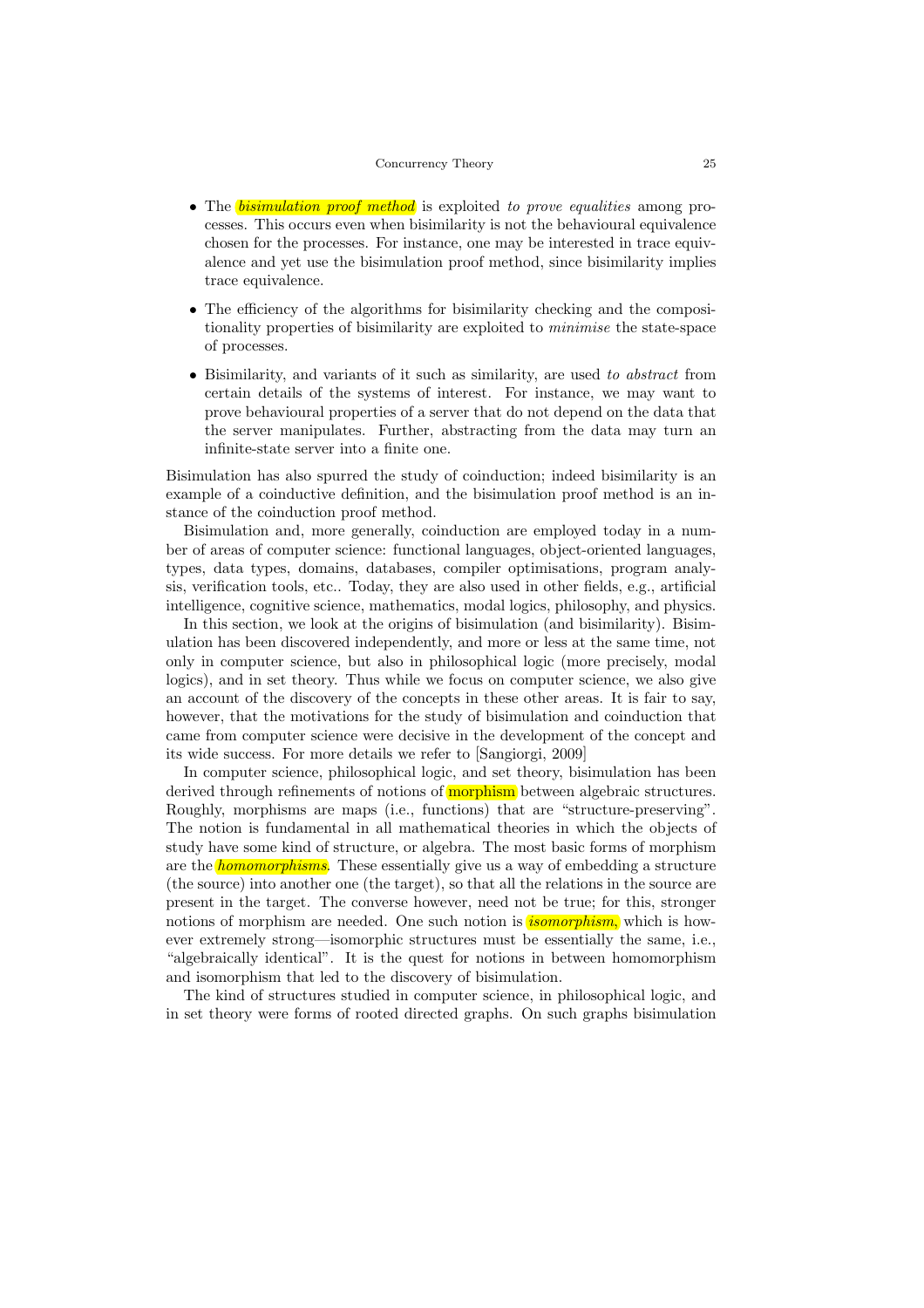is coarser than graph isomorphism because, intuitively, bisimulation allows us to observe a graph only through the movements that are possible along its edges. By contrast, with isomorphisms the identity of the nodes is observable too. For instance, isomorphic graphs have the same number of nodes, which need not be the case for bisimilar graphs (bisimilarity between two graphs indicates that their roots are related in a bisimulation).

Before digging into history, however, we recall a few basic definitions and results for bisimulation and bisimilarity. For this, we use some very simple set theory; a reader even with little knowledge of the topic should be able to grasp the essential ideas.

# 3.1 Bisimulation

We present bisimulation on *Labelled Transition Systems* (LTSs) because these are the most common structures on which bisimulation has been studied. LTSs are essentially "edge-labelled" directed graphs. Bisimulation can be defined on variant structures, such as relational structures (i.e., unlabeled directed graphs), non-deterministic finite automata or **Kripke structures**, in a similar way.

We let  $\mathcal R$  range over relations on sets, i.e., if  $\varphi$  denotes the powerset construct, then a relation R on a set W is an element of  $\mathcal{P}(W \times W)$ . The composition of relations  $\mathcal{R}_1$  and  $\mathcal{R}_2$  is  $\mathcal{R}_1\mathcal{R}_2$  (i.e.,  $(s, s') \in \mathcal{R}_1\mathcal{R}_2$  holds if for some s'', both  $(s, s'') \in \mathcal{R}_1$  and  $(s'', s') \in \mathcal{R}_2$  hold). We often use the infix notation for relations; hence  $s \mathcal{R} t$  means  $(s,t) \in \mathcal{R}$ .

DEFINITION 1 (Labelled Transition Systems). A Labelled Transition System is a triple  $(W, Act, \{ \stackrel{a}{\rightarrow} : a \in Act \})$  with domain W as above, set of *labels Act*, and for each label a, a (binary) relation  $\stackrel{a}{\rightarrow}$  on W called the *transition relation*.

In the two definitions above, the elements of  $W$  will be called *states* or *points*, sometimes even *processes* as this is the usual terminology in concurrency. We use s,t to range over such elements, and  $\mu$  to range over the labels in Act. Following the infix notation for relations, we write  $s \stackrel{\mu}{\to} t$  when  $(s,t) \in \stackrel{\mu}{\to}$ ; in this case we call t a  $\mu$ -derivative of s, or sometimes simply a *derivative* of s.

DEFINITION 2 (Bisimulation). A binary relation  $R$  on the states of an LTS is a *bisimulation* if whenever  $s_1 \mathcal{R} s_2$ :

- for all  $s'_1$  with  $s_1 \stackrel{\mu}{\rightarrow} s'_1$ , there is  $s'_2$  such that  $s_2 \stackrel{\mu}{\rightarrow} s'_2$  and  $s'_1 \stackrel{\mu}{\rightarrow} s'_2$ ;
- the converse, on the transitions emanating from  $s_2$  (i.e., for all  $s_2'$  with  $s_2 \stackrel{\mu}{\rightarrow}$  $s'_2$ , there is  $s'_1$  such that  $s_1 \stackrel{\mu}{\rightarrow} s'_1$  and  $s'_1 \mathcal{R} s'_2$ .

Bisimilarity, written  $\sim$ , is the union of all bisimulations; thus s  $\sim t$  holds if there is a bisimulation  $R$  with  $s R t$ .

The definition of bisimilarity has a strong impredicative flavor, for bisimilarity itself is a bisimulation and is therefore part of the union from which it is defined. Also, the definition immediately suggests a proof technique: to demonstrate that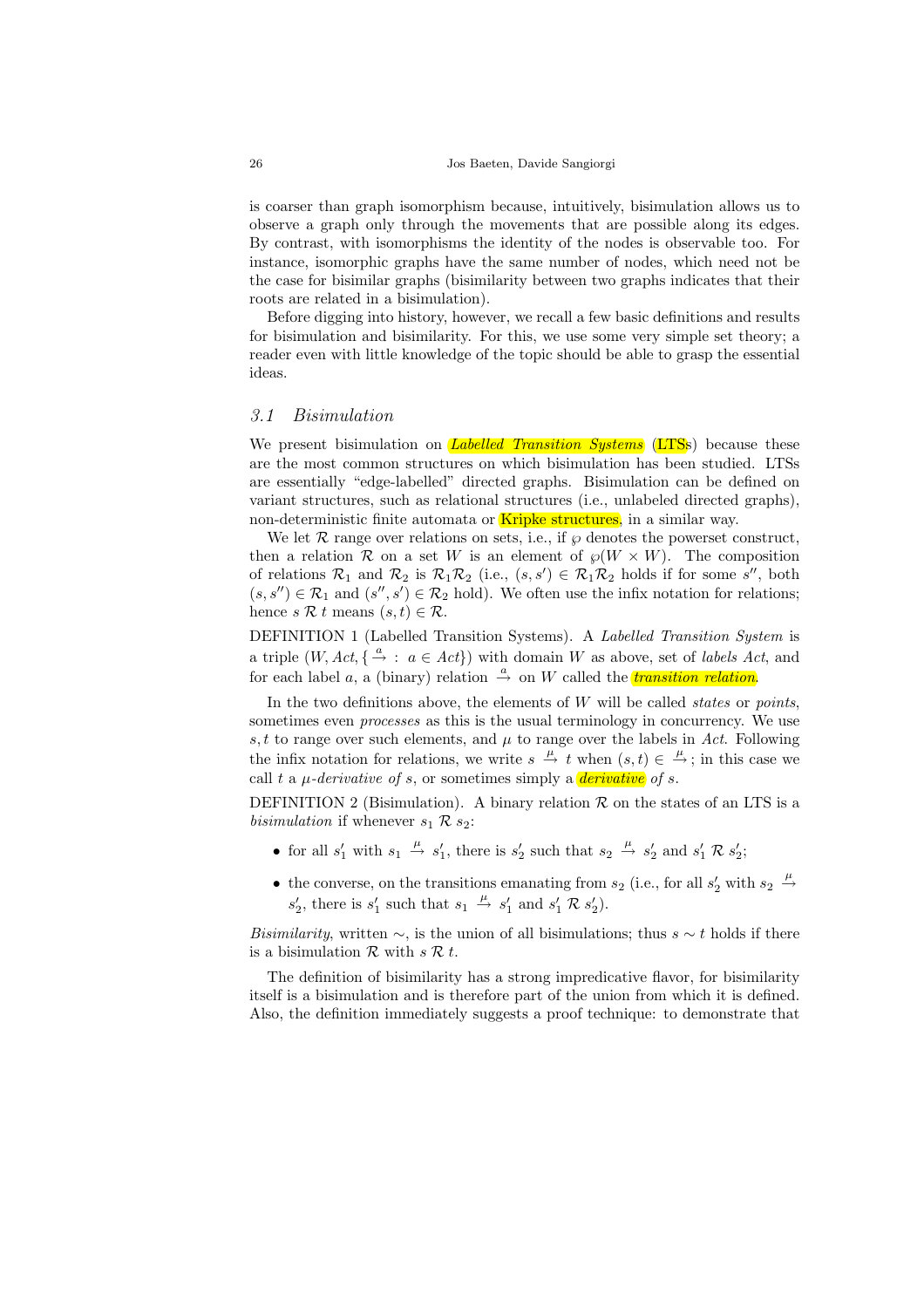$s_1$  and  $s_2$  are bisimilar, find a bisimulation relation containing the pair  $(s_1, s_2)$ . This is the bisimulation proof method.

We will not discuss here the effectiveness of this proof method; the interested reader may consult concurrency textbooks in which bisimilarity is taken as the main behavioural equivalence for processes, such as [Milner, 1989]. We wish however to point out two features of the definition of bisimulation that make its proof method practically interesting:

- $\bullet$  the *locality* of the checks on the states;
- $\bullet$  the lack of a *hierarchy* on the pairs of the bisimulation.

The checks are local because we only look at the immediate transitions that emanate from the states. An example of a behavioural equality that is non-local is trace equivalence (two states are trace equivalent if they can perform the same sequences of transitions). It is non-local because computing a sequence of transitions starting from a state s may require examining other states, different from s.

There is no hierarchy on the pairs of a bisimulation in that no temporal order on the checks is required: all pairs are on a par. As a consequence, bisimilarity can be effectively used to reason about infinite or circular objects. This is in sharp contrast with inductive techniques, that require a hierarchy, and that therefore are best suited for reasoning about finite objects. For instance, here is a definition of equality that is local but inherently inductive:

 $s_1 = s_2$  if: for all  $s'_1$  with  $s_1 \stackrel{\mu}{\rightarrow} s'_1$ , there is  $s'_2$  such that  $s_2 \stackrel{\mu}{\rightarrow} s'_2$  and  $s'_1 = s'_2$ ; the converse, on the transitions from  $s_2$ .

This definition requires a hierarchy, as the checks on the pair  $(s_1, s_2)$  must follow those on derivative pairs such as  $(s'_1, s'_2)$ . Hence the definition is ill-founded if the state space of the derivatives reachable from  $(s_1, s_2)$  is infinite or includes loops. (The definition would actually yield bisimilarity if we add that we refer to the largest relation "=" that satisfies the above clauses; what we wish to stress here is that, as it stands, the definition makes sense only if a hierarchy on the states exists in which the derivative pair is before the initial pair.)

We will also sometimes mention *simulations*, which are "half bisimulations".

DEFINITION 3 (Simulation). A binary relation  $R$  on the states of an LTS is a simulation if  $s_1 \mathcal{R} s_2$  implies that for all  $s'_1$  with  $s_1 \stackrel{\mu}{\rightarrow} s'_1$  there is  $s'_2$  such that  $s_2 \stackrel{\mu}{\rightarrow} s'_2$  and  $s'_1 \mathcal{R} s'_2$ . Similarity is the union of all simulations.

We have presented the standard definitions of bisimulation and bisimilarity. A number of variants have been proposed and studied. For instance, on LTSs in which labels have a structure, which may be useful when processes may exchange values in communications; or on LTSs equipped with a special action to represent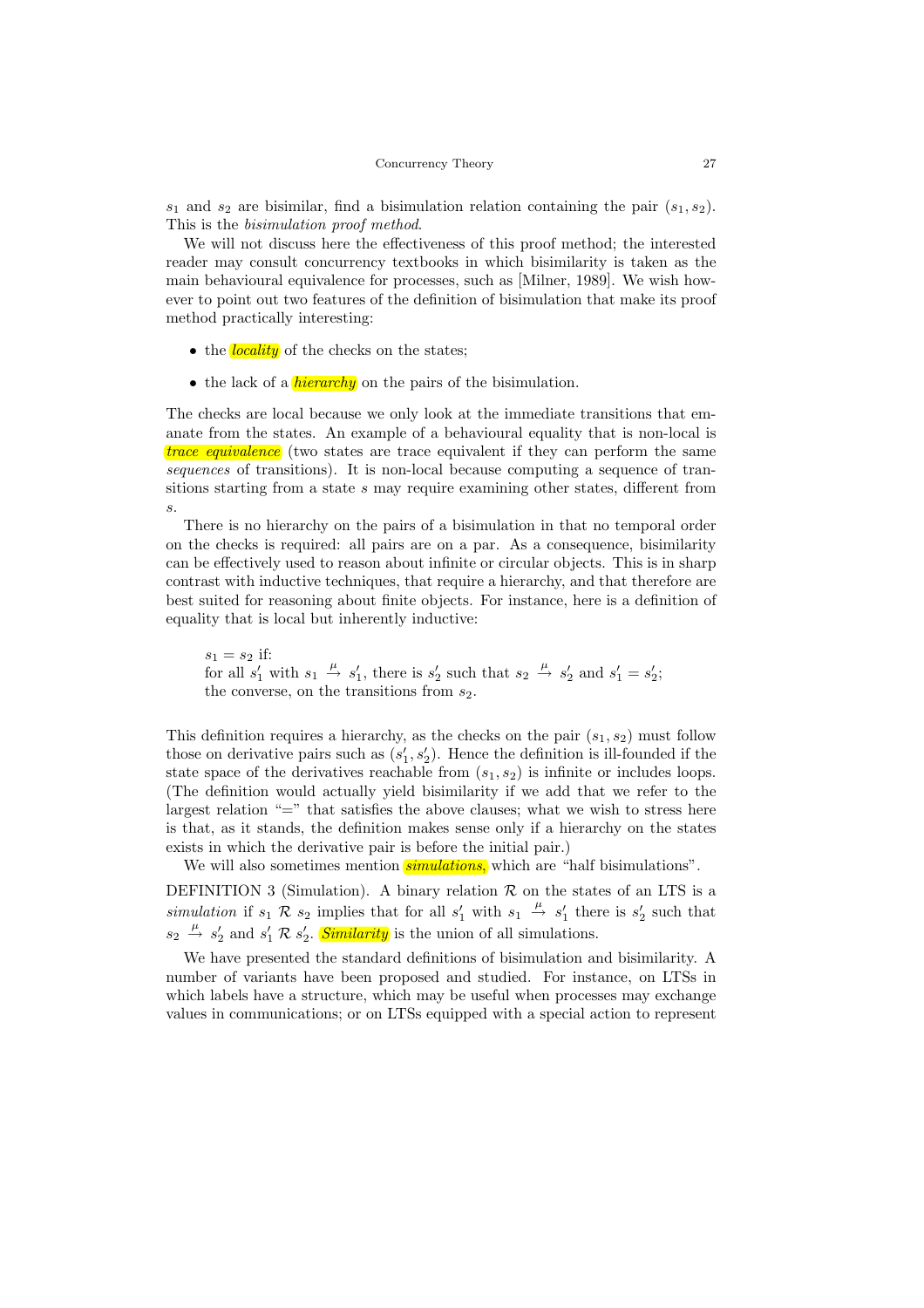movements internal to processes, in which case one may wish to abstract from such action in the bisimulation game yielding the so-called *weak bisimulations* and **weak bisimilarity**. Examples of these kinds may be found, e.g., in [Milner, 1989; Sangiorgi and Walker, 2001; Aceto et al., 2007; Baeten and Weijland, 1990; Sangiorgi, 2012]. Also, we do not discuss in this paper enhancements of the bisimulation proof method, intended to relieve the amount of work needed to prove bisimilarity results, such as **bisimulation up-to** techniques; see, e.g., [Pous and Sangiorgi, 2012].

# 3.2 Approximants of bisimilarity

We can approximate bisimilarity using the following inductively-defined relations and their intersection. Similar constructions can be given for similarity.

DEFINITION 4 (Stratification of bisimilarity). Let  $W$  be the set of states of an LTS. We set:

- $\bullet \sim_0^{\text{def}} W \times W$
- $s \sim_{n+1} t$ , for  $n \geq 0$ , if
	- 1. for all s' with  $s \stackrel{\mu}{\rightarrow} s'$ , there is t' such that  $t \stackrel{\mu}{\rightarrow} t'$  and  $s' \sim_n t'$ ;
	- 2. the converse, i.e., for all t' with  $t \stackrel{\mu}{\rightarrow} t'$ , there is s' such that  $s \stackrel{\mu}{\rightarrow} s'$ and  $s' \sim_n t'$ .

$$
\bullet \ \sim_\omega \stackrel{\text{def}}{=} \bigcap_{n \geq 0} \sim_n
$$

In general,  $\sim_\omega$  does not coincide with  $\sim$ , as the following example shows.

EXAMPLE 5. Suppose  $a \in Act$ , and let  $a^0$  be a state with no transitions,  $a^{\omega}$  a state whose only transition is

$$
a^{\omega} \stackrel{a}{\rightarrow} a^{\omega} ,
$$

and  $a^n$ , for  $n \geq 1$ , states with only transitions

$$
a^n \stackrel{a}{\rightarrow} a^{n-1} .
$$

Also, let  $s, t$  be states with transitions

$$
s \stackrel{a}{\to} a^n \qquad \text{for all } n \ge 0
$$

and

 $t \stackrel{a}{\rightarrow} a^n$  for all  $n \geq 0$  $t \stackrel{a}{\rightarrow} a^{\omega}$ 

It is easy to prove, by induction on n, that, for all n, s  $\sim_n t$ , hence also s  $\sim_\omega t$ . However, it holds that  $s \nsim t$ : the transition  $t \stackrel{a}{\rightarrow} a^{\omega}$  can only be matched by s with one of the transitions  $s \stackrel{a}{\rightarrow} a^n$ . But, for all n, we have  $a^{\omega} \not\sim a^n$ , as only from the former state a sequence of  $n + 1$  transitions is possible.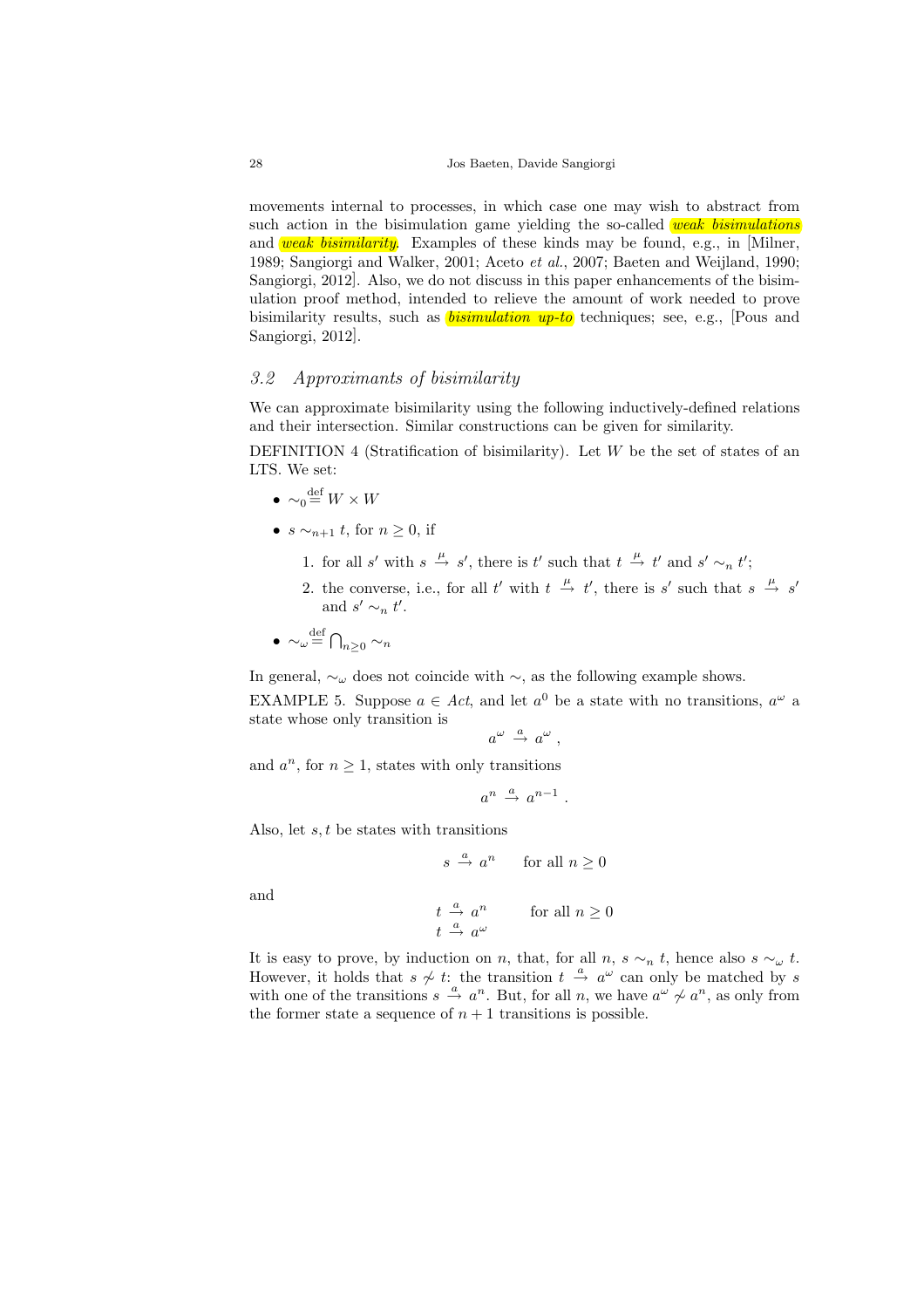In order to reach  $\sim$ , in general we need to replace the  $\omega$ -iteration that defines  $\sim_\omega$  with a transfinite iteration, using the ordinal numbers. However, the situation changes if the LTS is *finitely branching*, meaning that for all s the set  $\{s' : s \stackrel{\mu}{\rightarrow}$  $s'$ , for some  $\mu$ } is finite. (In Example 5, the LTS is not finitely branching.) Indeed, on finitely branching LTSs, relations  $\sim$  and  $\sim_\omega$  coincide. (The result also holds with the weaker condition of *image finiteness*, requiring that for all s and  $\mu$  the set  $\{s' : s \stackrel{\mu}{\rightarrow} s'\}$  is finite.)

# 3.3 Coinduction

Intuitively, a set A is defined coinductively if it is the greatest solution of an inequation of a certain form; then the *coinduction proof principle* just says that any set that is a solution of the same inequation is contained in A. Dually, a set  $A$  is defined *inductively* if it is the *least* solution of an inequation of a certain form, and the *induction principle* then says that any other set that is a solution to the same equation *contains A.* Familiar inductive definitions and proofs can be formalised in this way. To see how bisimulation and its proof method fit the coinductive schema, let  $(W, Act, \{\stackrel{a}{\to} : a \in Act\})$  be an LTS, and consider the function  $F_{\sim} : \varphi(W \times W) \to \varphi(W \times W)$  so defined:

 $F_\sim(\mathcal{R})$  is the set of all pairs  $(s,t)$  such that:

- 1. for all s' with  $s \stackrel{\mu}{\rightarrow} s'$ , there is t' such that  $t \stackrel{\mu}{\rightarrow} t'$  and  $s' \mathcal{R} t'$ .
- 2. for all t' with  $t \stackrel{\mu}{\rightarrow} t'$ , there is s' such that  $s \stackrel{\mu}{\rightarrow} s'$  and  $s' \mathcal{R} t'$ .

We call  $F_{\sim}$  the functional associated to bisimulation, for we have: PROPOSITION 6.

- 1.  $\sim$  is the greatest fixed point of  $F_{\sim}$ ;
- 2. ∼ is the largest relation R such that  $\mathcal{R} \subseteq F_\sim(\mathcal{R})$ ; thus  $\mathcal{R} \subseteq \sim$  for all R with  $\mathcal{R} \subseteq F_{\sim}(\mathcal{R}).$

Proposition 6 is a simple application of fixed-point theory, in particular the Fixed-Point Theorem, that we discuss below. We recall that a *complete lattice* is a partially ordered set with all joins (i.e., all its subsets have a supremum, also called least upper bound); this implies that there are also all meets (i.e., all subsets have an infimum, also called greatest lower bound). Using  $\leq$  to indicate the partial order, a point  $x$  in the lattice is a *post-fixed point* of an endofunction  $F$  on the lattice if  $x \leq F(x)$ ; it is a pre-fixed point if  $F(x) \leq x$ .

THEOREM 7 (Fixed-Point Theorem). On a complete lattice, a monotone endofunction (i.e., a function from the lattice onto itself) has a complete lattice of fixed points. In particular the greatest fixed point of the function is the join of all its post-fixed points, and the least fixed point is the meet of all its pre-fixed points.

We deduce from the theorem that: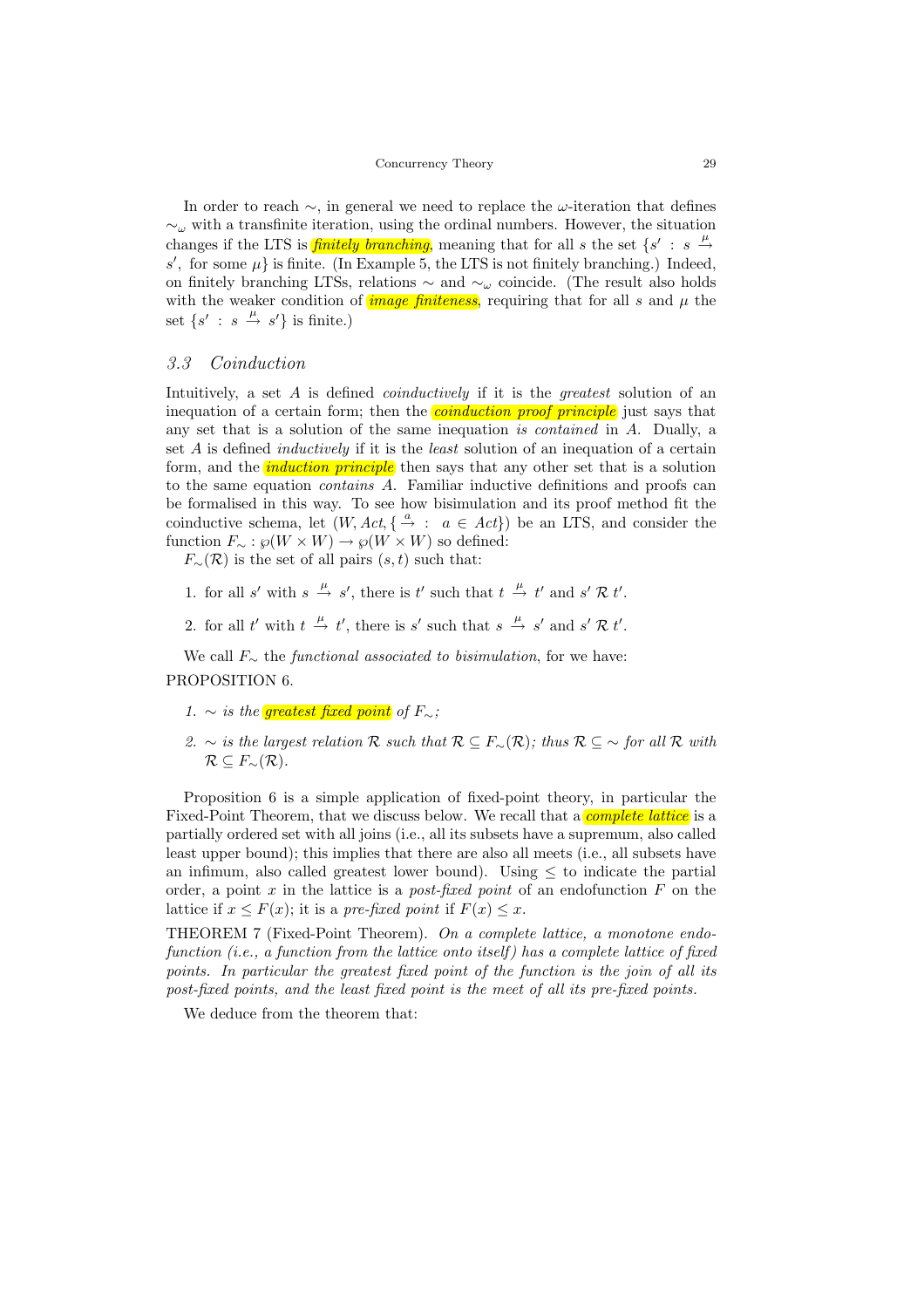- a monotone endofunction on a complete lattice has a greatest fixed point;
- for an endofunction  $F$  on a complete lattice the following rule is sound:

$$
(1) \quad \frac{F \text{ monotone}}{x \le \text{gfp}(F)}
$$

where  $gfp(F)$  indicates the greatest fixed point of F.

The existence of the greatest fixed point justifies coinductive definitions, while rule (1) expresses the coinduction proof principle, following the Fixed-Point Theorem.

Proposition 6 is a consequence of the Fixed-Point Theorem because the functional associated to bisimulation gives us precisely the clauses of a bisimulation, and is monotone on the complete lattice of the relations on  $W$ , in which the join is given by relational union, the meet by relational intersection, and the partial order by relation inclusion:

# LEMMA 8.

- R is a bisimulation iff  $\mathcal{R} \subseteq F_{\sim}(\mathcal{R})$ ;
- $F_{\sim}$  is monotone (that is, if  $\mathcal{R} \subset \mathcal{S}$  then also  $F_{\sim}(\mathcal{R}) \subset F_{\sim}(\mathcal{S})$ ).

For such functional  $F_{\sim}$ , (1) asserts that any bisimulation only relates pairs of bisimilar states. Example 5 shows that  $\sim_\omega$  is not a fixed point for it.

Also the approximation of bisimilarity using the natural numbers, mentioned at the end of Section 3.2, can be seen as an application of fixed-point theory, in which one uses an extra hypothesis of the functional (cocontinuity, which is stonger than monotonicity) [Sangiorgi, 2012].

Complete lattices are "dualisable" structures: we can reverse the partial order and get another complete lattice. Thus the definitions and results above about joins, post-fixed points, greatest fixed points, cocontinuity have a dual in terms of meets, pre-fixed points, least fixed points, and continuity. As the results we gave justify coinductive definitions and the coinductive proof method, so the dual theorems can be used to justify familiar inductive definitions and inductive proofs for sets. More details can be found in [Sangiorgi, 2012; Sangiorgi and Rutten, 2012].

Another well-known example of application of coinduction is in definition and proofs involving divergence. Divergence represents an infinite computation and can be elegantly defined coinductively; then the coinduction proof method can be used to prove that specific computations diverge.

# 3.4 The origins of bisimulation in computer science

In computer science, the search for the origins of bisimulation takes us back to the algebraic theory of automata, well-established in the 1960s. A good reference is Ginzburg's book [1968]. Homomorphisms can be presented on different forms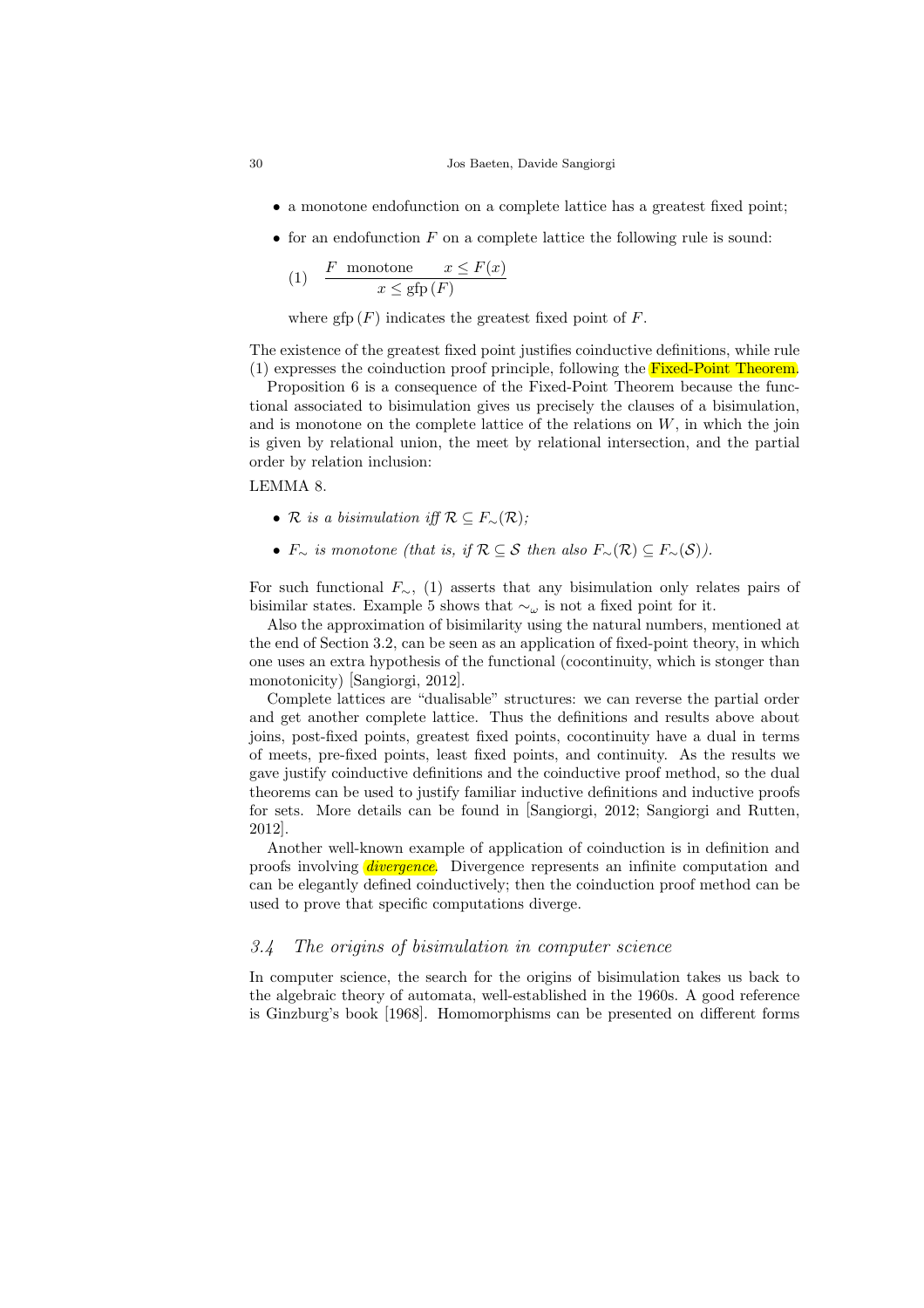of automata. From the bisimulation perspective, the most interesting notions are formulated on *Mealy automata*. In these automata, there are no initial and final states; however, an output is produced whenever an input letter is consumed. Thus Mealy automata can be compared on the set of output strings produced. Formally, a Mealy automaton is a 5-tuple  $(W, \Sigma, \Theta, \mathcal{T}, \mathcal{O})$  where

- W is the finite set of *states*:
- $\Sigma$  is the finite set of *inputs*:
- $\Theta$  is a finite set of *outputs*;
- T is the transition function, that is a set of partial functions  $\{\mathcal{T}_a : a \in \Sigma\}$ from  $W$  to  $W$ :
- $\mathcal O$  is the *output function*, that is, a set of partial functions  $\{\mathcal O_a : a \in \Sigma\}$ from  $W$  to  $\Theta$ .

The output string produced by a Mealy automaton is the *translation* of the input string with which the automaton was fed; of course the translation depends on the state in which the automaton is started. Since transition and output functions of a Mealy automaton are partial, not all input strings are consumed entirely.

Homomorphism is defined on Mealy automata following the standard notion in algebra, e.g., in group theory: a mapping that commutes with the operations defined on the objects of study. Below, if A is an automaton, then  $W^A$  is the set of states of A, and similarly for other symbols. As we deal with partial functions, it is convenient to view these as relations, and thereby use for them relational notations. Thus  $fg$  is the composition of the two function  $f$  and  $g$  where  $f$  is used first (that is,  $(fg)(a) = g(f(a))$ ); for this, one requires that the codomain of f be included in the domain of g. Similarly,  $f \subseteq g$  means that whenever f is defined then so is  $g$ , and they give the same result.

A homomorphism from the automaton  $A$  to the automaton  $B$  is a surjective function F from  $W^A$  to  $W^B$  such that for all  $a \in \Sigma$ :

- 1.  $\mathcal{T}_a^A F \subseteq F \mathcal{T}_a^B$  (condition on the states); and
- 2.  $\mathcal{O}_a^A \subseteq F\mathcal{O}_a^B$  (condition on the outputs).

(We assume here for simplicity that the input and output alphabets are the same, otherwise appropriate coercion functions would be needed.)

At the time (the 1960s), homomorphism and similar notions are all expressed in purely algebraic terms. Today we can make an operational reading of them, which for us is more enlightening. Writing  $s \frac{a}{b} t$  if the automaton, on state s and input a, produces the output b and evolves into the state t, and assuming for simplicity that  $\mathcal{O}_a^A$  and  $\mathcal{T}_a^A$  are undefined exactly on the same points, the two conditions above become:

• for all  $s, s' \in W^A$ , if  $s \frac{a}{b} s'$  then also  $F(s) \frac{a}{b} F(s')$ .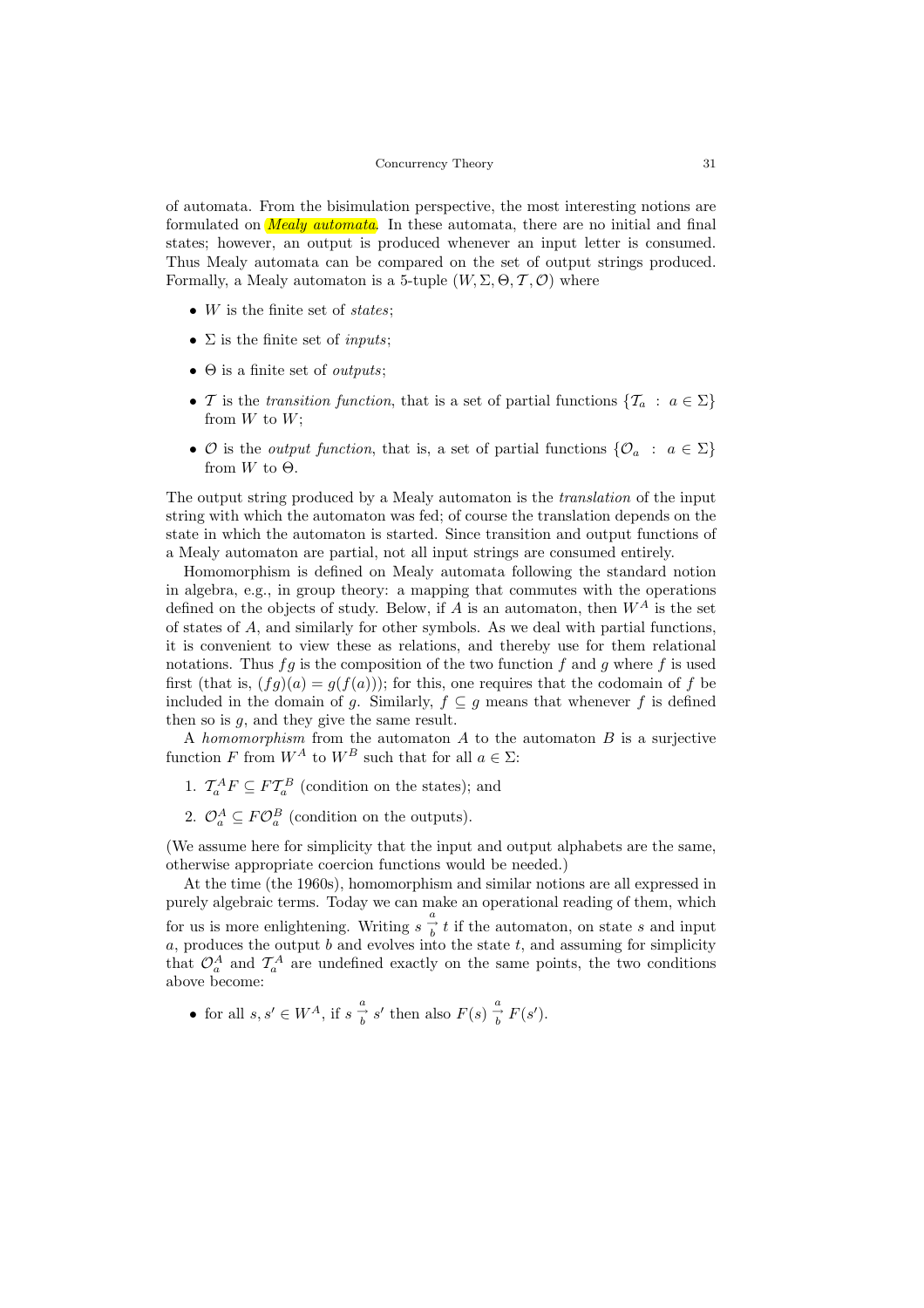Homomorphisms are used in that period to study a number of properties of automata. For instance, minimality of an automaton becomes the condition that the automaton has no proper homomorphic image. Homomorphisms are also used to compare automata. Mealy automata are compared using the notion of covering (written  $\leq$ ):  $A \leq B$  (read "automaton B covers automaton A") if B can do, statewise, at least all the translations that  $A$  does. That is, there is a total function  $\psi$  from the states of A to the states of B such that, for all states s of A, all translations performed by A when started in s can also be performed by B when started in  $\psi(s)$ . Note that B can however have states with a behaviour completely unrelated to that of any state of  $A$ ; such states of  $B$  will not be the image of states of A. If both  $A \leq B$  and  $B \leq A$  hold, then the two automata are deemed equivalent.

Homomorphism implies covering, i.e., if there is a homomorphism from A to B then  $A \leq B$ . The converse result is (very much) false. The implication becomes stronger if one uses weak homomorphisms. These are obtained by relaxing the functional requirement of homomorphism into a relational one. Thus a weak homomorphism is a total relation  $\mathcal{R}$  on  $W^A \times W^B$  such that for all  $a \in \Sigma$ :

- 1.  $\mathcal{R}^{-1} \mathcal{I}_a^A \subseteq \mathcal{I}_a^B \mathcal{R}^{-1}$  (condition on the states); and
- 2.  $\mathcal{R}^{-1}\mathcal{O}_a^A \subseteq \mathcal{O}_a^B$  (condition on the outputs).

where relational composition, inverse, and inclusion are defined in the usual way for relations (and functions are taken as special forms of relations). In an operational interpretation as above, the conditions give:

• whenever s R t and s  $\frac{a}{b}$  s' hold in A, then there is t' such that  $t \frac{a}{b} t'$  holds in  $B$  and  $s' \mathcal{R} t'$ .

(On the correspondence between the algebraic and operational definitions, see also Remark 9 below.) Weak homomorphism reminds us of the notion of simulation for Labelled Transition Systems (LTSs). The former is however stronger, because the relation  $R$  is required to be *total.* (Also, in automata theory, the set of states and the sets of input and output symbols are required to be finite, but this difference is less relevant.)

REMARK 9. To understand the relationship between weak homomorphisms and simulations, we can give an algebraic definition of simulation on LTSs, taking these to be triples  $(W, \Sigma, \{T_a : a \in \Sigma\})$  whose components have the same interpretation as for automata. A simulation between two LTSs A and B becomes a relation  $\mathcal R$ on  $W^A \times W^B$  such that, for all  $a \in \Sigma$ , condition (1) of weak homomorphism holds, i.e.

$$
\bullet\ \mathcal{R}^{-1}\mathcal{T}^A_a\subseteq \mathcal{T}^B_a\mathcal{R}^{-1}
$$

This is precisely the notion of simulation defined operationally in Definition 3. Indeed, given a state  $t \in W^B$  and a state  $s' \in W^A$ , we have  $t \mathcal{R}^{-1} \mathcal{T}_a^A s'$  whenever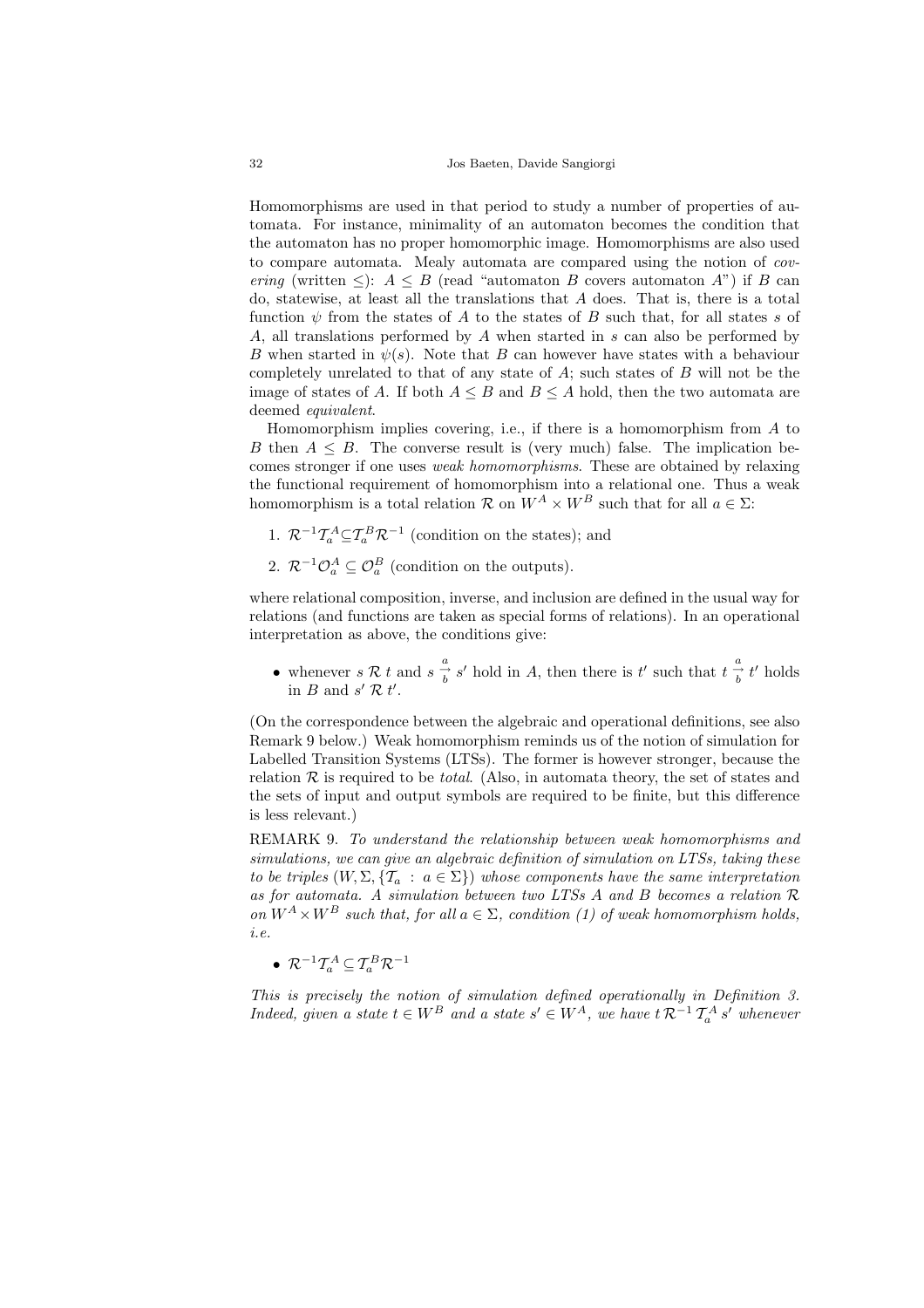

Figure 1. On homomorphisms and weak homomorphisms

there is  $s \in W^A$  such that  $s \stackrel{a}{\rightarrow} s'$ . Then, requiring that the pair  $(t, s')$  is also in  $T_a^B \mathcal{R}^{-1}$  is the demand that there is t' such that  $t \stackrel{a}{\rightarrow} t'$  and  $s' \mathcal{R} t'$ .

As homomorphisms, so weak homomorphisms imply covering. The result for weak homomorphism is stronger as the homomorphisms are strictly included in the weak homomorphisms. An example of the strictness is given in Figure 1, where the states  $s_i$  belong to an automaton and the states  $t_i$  to another one, there are two input letters  $a$  and  $b$ , and for simplicity we ignore the automata outputs. We cannot establish a homomorphism from the automaton on the left to the automaton on the right, since a homomorphism must be surjective. Even leaving the surjective condition aside, a homomorphism cannot be established because the functional requirement prevents us from relating  $s_3$  with both  $t_3$  and  $t_4$ . By contrast, a weak homomorphism exists, relating  $s_1$  with  $t_1$ ,  $s_2$  with  $t_2$ , and  $s_3$  with both  $t_3$  and  $t_4$ .

As weak homomorphisms are total relations, however, covering does not imply weak homomorphism. Indeed we are not aware, in the literature of that time, of characterisations of covering, or equivalence, in terms of notions akin to homomorphism. Such characterisations would have taken us closer to the idea of bisimulation.

In conclusion: in the algebraic presentation of automata in the 1960s we find concepts that remind us of bisimulation, or better, simulation. However there are noticeable differences, as we have outlined above. But the most important difference is due to the fact that the objects studied are deterministic. To see how significant this is, consider the operational reading of weak homomorphism, namely "whenever  $s \mathcal{R} t$  ... then there is  $t'$  such that....". As automata are deterministic, the existential quantifier in front of  $t'$  does not play a role. Thus the alternation of universal and existential quantifiers—a central aspect of the definitions of bisimulation and simulation—does not really show up in the setting of deterministic automata.

**Robin Milner** Decisive progress towards bisimulation is made by Robin Milner in the 1970s. Milner transplants the idea of weak homomorphism into the study of the behaviour of programs in a series of papers in the early 1970s ([Milner, 1970; Milner, 1971b; Milner, 1971a], with [Milner, 1971a] being a synthesis of the previous two). He studies programs that are sequential, imperative, and that may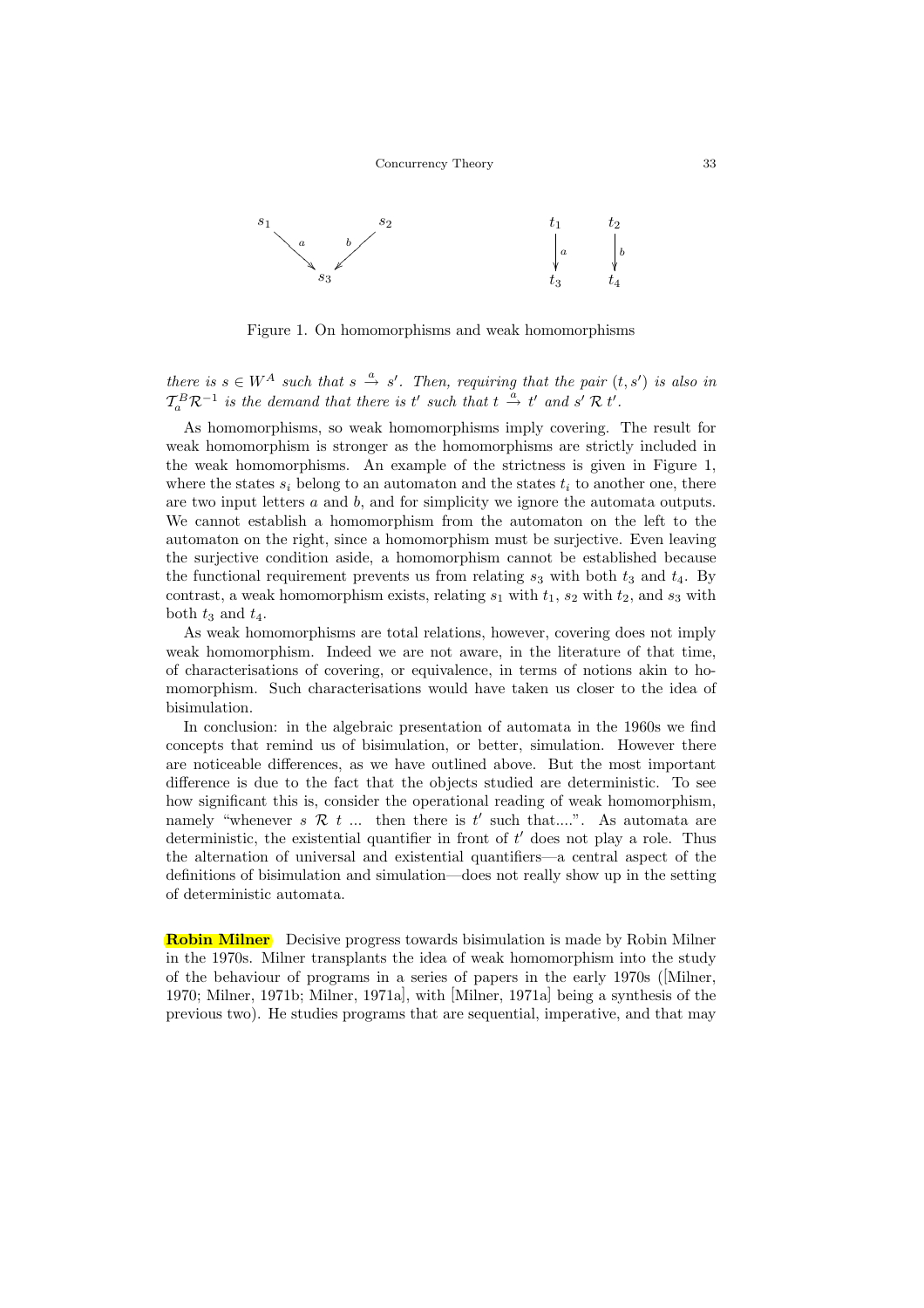not terminate. He works on the comparisons among such programs. The aim is to develop techniques for proving the correctness of programs, and for abstracting from irrelevant details so that it is clear when two programs are realisations of the same algorithm. In short, the objective is to understand when and why two programs can be considered "intensionally" equivalent.

To this end, Milner proposes — appropriately adapting it to his setting — the algebraic notion of weak homomorphism that we have described in Section 3.4. He renames weak homomorphism as simulation, a term that better conveys the idea of the application in mind. Although the definition of simulation is still algebraic, Milner now clearly spells out its operational meaning. But perhaps the most important contribution in his papers is the proof technique associated to simulation that he strongly advocates. This techniques amounts to exhibiting the set of pairs of related states, and then checking the simulation clauses on each pair. The strength of the technique is precisely the locality of the checks that have to be made, in the sense that we only look at the immediate transitions that emanate from the states, as commented in Section 3.1. The technique is proposed to prove not only results of simulation, but also results of input/output correctness for programs, as a simulation between programs implies appropriate relationships on their inputs and outputs. Besides the algebraic theory of automata, other earlier works that have been influential for Milner are those on program correctness, notably Floyd [Floyd, 1967], Manna [Manna, 1969], and Landin [Landin, 1969], who pioneers the algebraic approach to programs.

Formally, however, Milner's simulation remains the same as weak homomorphism and as such it is not today's simulation. Programs for Milner are deterministic, with a total transition function, and these hypotheses are essential. Non-deterministic and concurrent programs or, more generally, programs whose computations are described by trees rather than sequences, are mentioned in the conclusions for future work. It is quite possible that if this challenge had been quickly taken up, then today's notion of simulation (or even bisimulation) would have been discovered much earlier.

Milner himself, later in the 1970s, does study concurrency very intensively, but under a very different perspective: he abandons the view of parallel programs as objects with an input/output behaviour akin to functions, in favor of the view of parallel programs as interactive objects. This leads Milner to develop a new theory of processes and a calculus — the **Calculus of Communicating Systems**. CCS — in which the notion of behavioural equivalence between processes is fundamental. Milner however keeps, from his earlier works, the idea of "locality" an equivalence should be based on outcomes that are local to states.

The behavioural equivalence that Milner puts forward, and that is prominent in the first book on CCS [Milner, 1980], is inductively defined. It is the stratification of bisimilarity,  $\sim_\omega$ , that we discuss in Section 3.2. Technically, in contrast with weak homomorphisms,  $\sim_\omega$  has also the reverse implication (on the transitions of the second components of the pairs in the relation), and can be used on nondeterministic structures. The addition of a reverse implication was not obvious.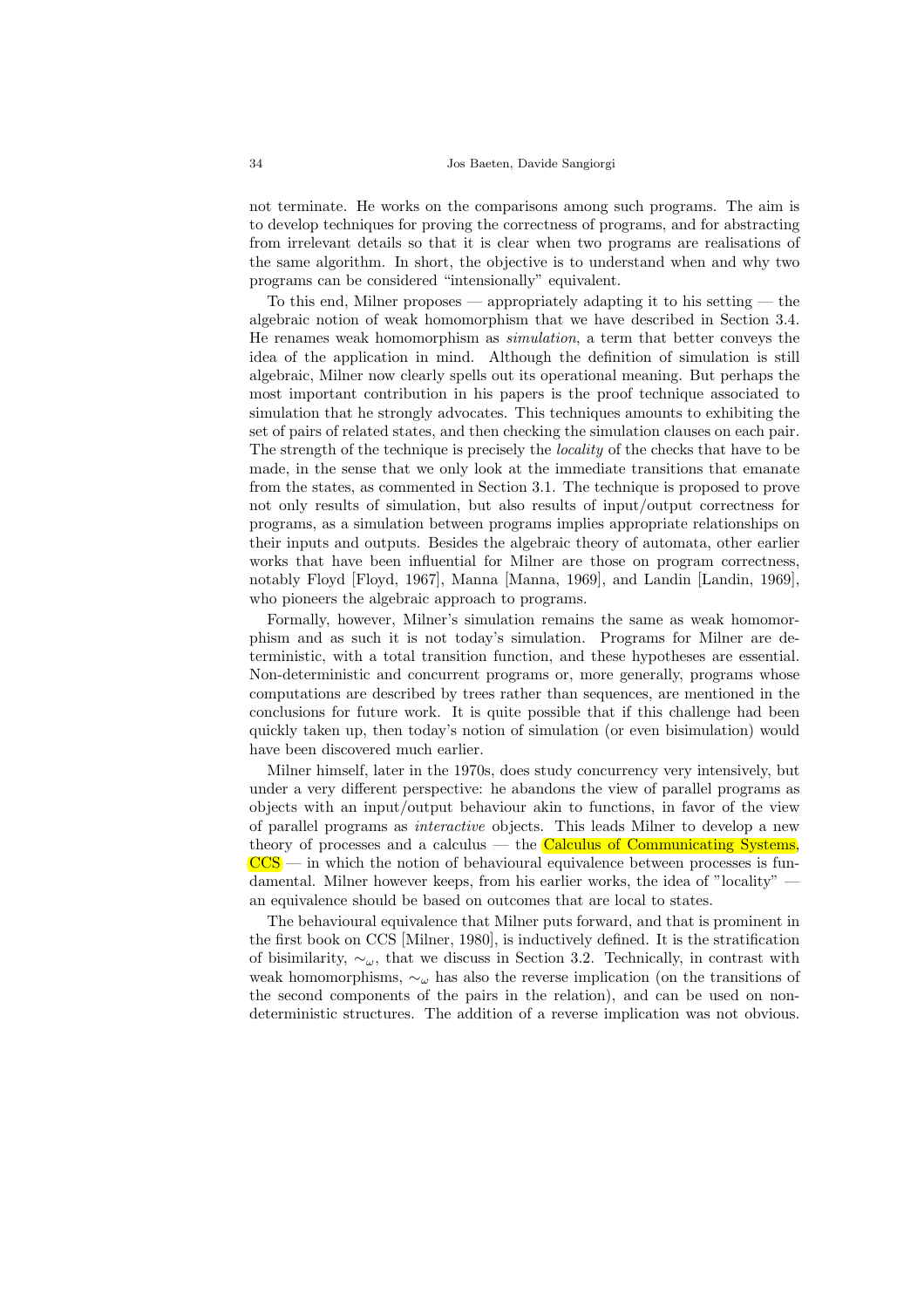#### Concurrency Theory 35

For instance, a natural alternative would have been to maintain an asymmetric basic definition, possibly refine it, and then take the induced equivalence closure to obtain a symmetric relation (if needed). Indeed, among the main behavioural equivalences in concurrency — there are several of them, see [Glabbeek, 1993;  $G$ labbeek,  $1990b$  — bisimilarity is the only one that is not naturally obtained as the equivalence-closure of a preorder.

With Milner's advances, the notion of bisimulation is almost there: what was left was to turn an inductive definition into a coinductive one. This will be David Park's contribution.

It is worth pointing out that, towards the end of the 1970s, homomorphism-like notions appear in other attempts at establishing "simulations", or even "equivalences", between concurrent models — usually variants of Petri Nets. Good examples are John S. Gourlay, William C. Rounds, and Richard Statman [Gourlay et al., 1979] and Kurt Jensen [Jensen, 1980], which develop previous work by Daniel Brand [Brand, 1978] and Y. S. Kwong [Kwong, 1977]. Gourlay, Rounds, and Statman's homomorphisms (called *contraction*) relate an abstract system with a more concrete realisation of it — in other words, a specification with an implementation. Jensen's proposal (called *simulation*), which is essentially the same as Kwong's strict reduction [Kwong, 1977], is used to compare the expressiveness of different classes of Petri Nets. The homomorphisms in both papers are stronger than today's simulation or bisimulation; for instance they are functions rather than relations. Interestingly, in both cases there are forms of "reverse implications" on the correspondences between the transitions of related states. Thus these homomorphisms, but especially those in [Gourlay et al., 1979], remind us of bisimulation, at least in the intuition. In  $[Gourlay *et al.*, 1979]$  and [Jensen, 1980], as well as other similar works of that period, the homomorphisms are put forward because they represent conditions that are sufficient to preserve certain important properties (such as Church-Rosser and deadlock freedom). In contrast with Milner, little emphasis is given to the proof technique based on local checks that they support. For instance the definitions of the homomorphisms impose correspondence on sequences of actions from related states.

**David Park** In 1980, Milner returns to Edinburgh after a six-month appointment at Aarhus University, and completes his first book on CCS. Towards the end of that year, David Park begins a sabbatical in Edinburgh, and stays at the top floor of Milner's house.

Park is one of the leading experts in fixed-point theory at the time. He makes the final step in the discovery of bisimulation precisely guided by fixed-point theory. Park notices that the inductive notion of equivalence that Milner is using for his equivalence on CCS processes is based on a monotone functional over a complete lattice. And by adapting an example by Milner, he sees that Milner's equivalence  $(∼<sub>ω</sub>)$  is not a fixed point for the functional, and that therefore the functional is not cocontinuous. He then defines bisimilarity as the greatest fixed point of the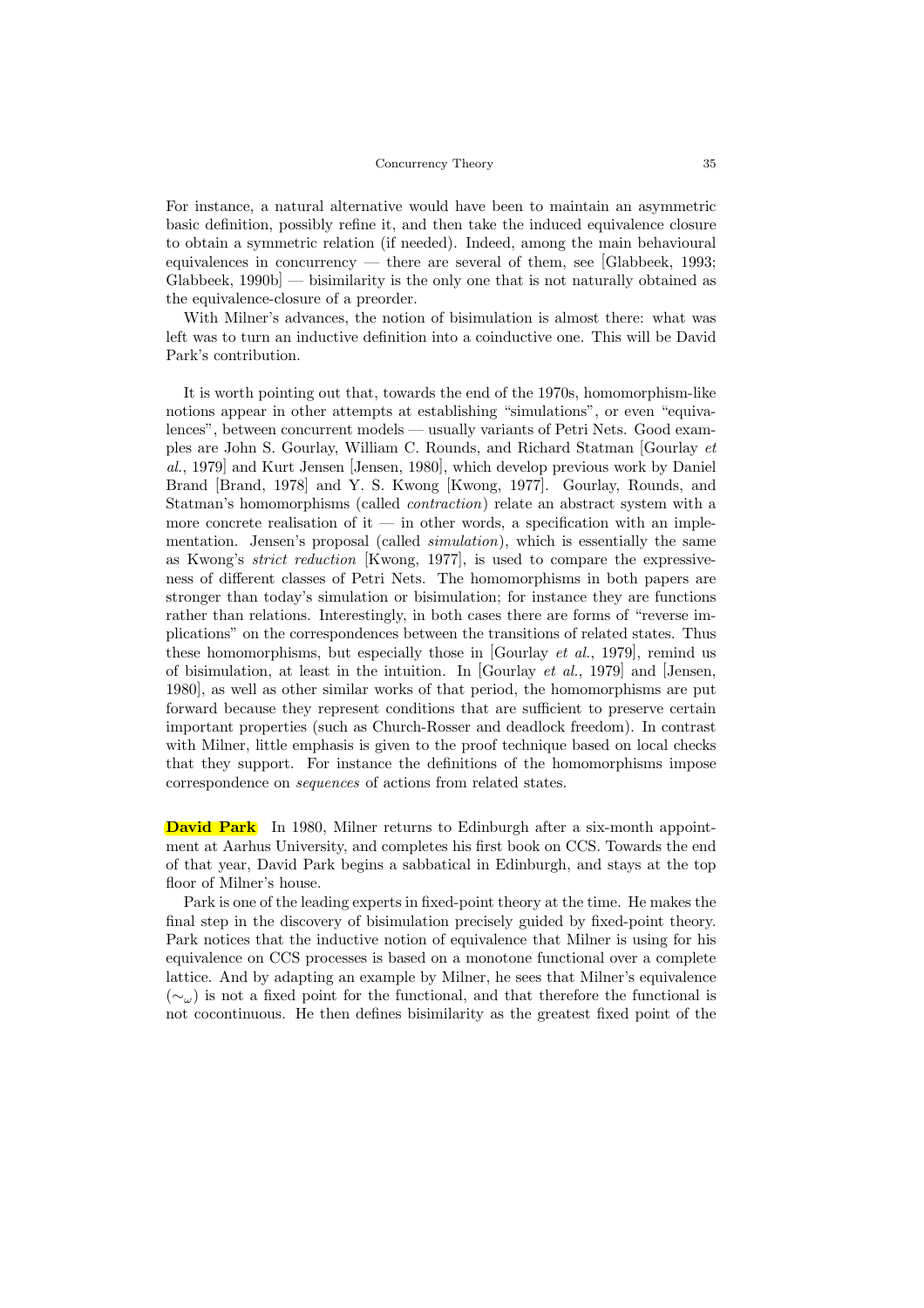functional, and derives the bisimulation proof method from the theory of greatest fixed points. Further, Park knows that, to obtain the greatest fixed point of the functional in an inductive way, the ordinals and transfinite induction, rather then the naturals and standard induction, are needed ([Sangiorgi, 2012]). Milner immediately and enthusiastically adopts Park's proposal.

Milner knew that  $~\sim_\omega$  is not invariant under transitions. Indeed he is not so much struck by the difference between  $\sim_\omega$  and bisimilarity as behavioural equivalences, as the processes exhibiting such differences can be considered rather artificial. What excites him is the coinductive proof technique for bisimilarity. Both bisimilarity and  $\sim_{\omega}$  are rooted in the idea of locality, but the coinductive method of bisimilarity further facilitates proofs. In the years to come Milner makes bisimulation popular and the cornerstone of the theory of CCS [Milner, 1989].

In computer science, the standard reference for bisimulation and the bisimulation proof method is Park's paper "Concurrency on Automata and Infinite Sequences" [Park, 1981a] (one of the most quoted papers in concurrency). However, Park's discovery is only partially reported in [Park, 1981a], whose main topic is a different one, namely omega-regular languages (extensions of regular languages to infinite sequences) and operators for fair concurrency. Bisimulation appears at the end, as a secondary contribution, as a proof technique for trace equivalence on automata. Bisimulation is first given on finite automata, but only as a way of introducing the concept on the Büchi-like automata investigated in the paper. Here, bisimulation has additional clauses that make it non-transitive and different from the definition of bisimulation we know today. Further, bisimilarity and the coinduction proof method are not mentioned in the paper.

Indeed, Park never writes a paper to report on his findings about bisimulation. It is possible that this does not appear to him a contribution important enough to warrant a paper: he considers bisimulation a variant of the earlier notion of simulation by Milner [Milner, 1970; Milner, 1971a]; and it is not in Park's style to write many papers. A good account of Park's discovery of bisimulation and bisimilarity are the summary and the slides of his talk at the 1981 Workshop on the Semantics of Programming Languages [Park, 1981b].

# 3.5 Discussion

It remains puzzling why bisimulation has been discovered so late in computer science. For instance, in the 1960s weak homomorphism is well-known in automata theory and, as discussed in Section 3.4, this notion is not that far from simulation. Another emblematic example, again from automata theory, is given by the algorithm for minimisation of deterministic automata, already known in the 1950s [Huffman, 1954; Moore, 1956] (also related to this is the Myhill-Nerode theorem [Nerode, 1958]). The aim of the algorithm is to find an automaton equivalent to a given one but minimal in the number of states. The algorithm proceeds by progressively constructing a relation  $S$  with all pairs of non-equivalent states. It roughly goes as follows. First step (a) below is applied, to initialise  $S$ ; then step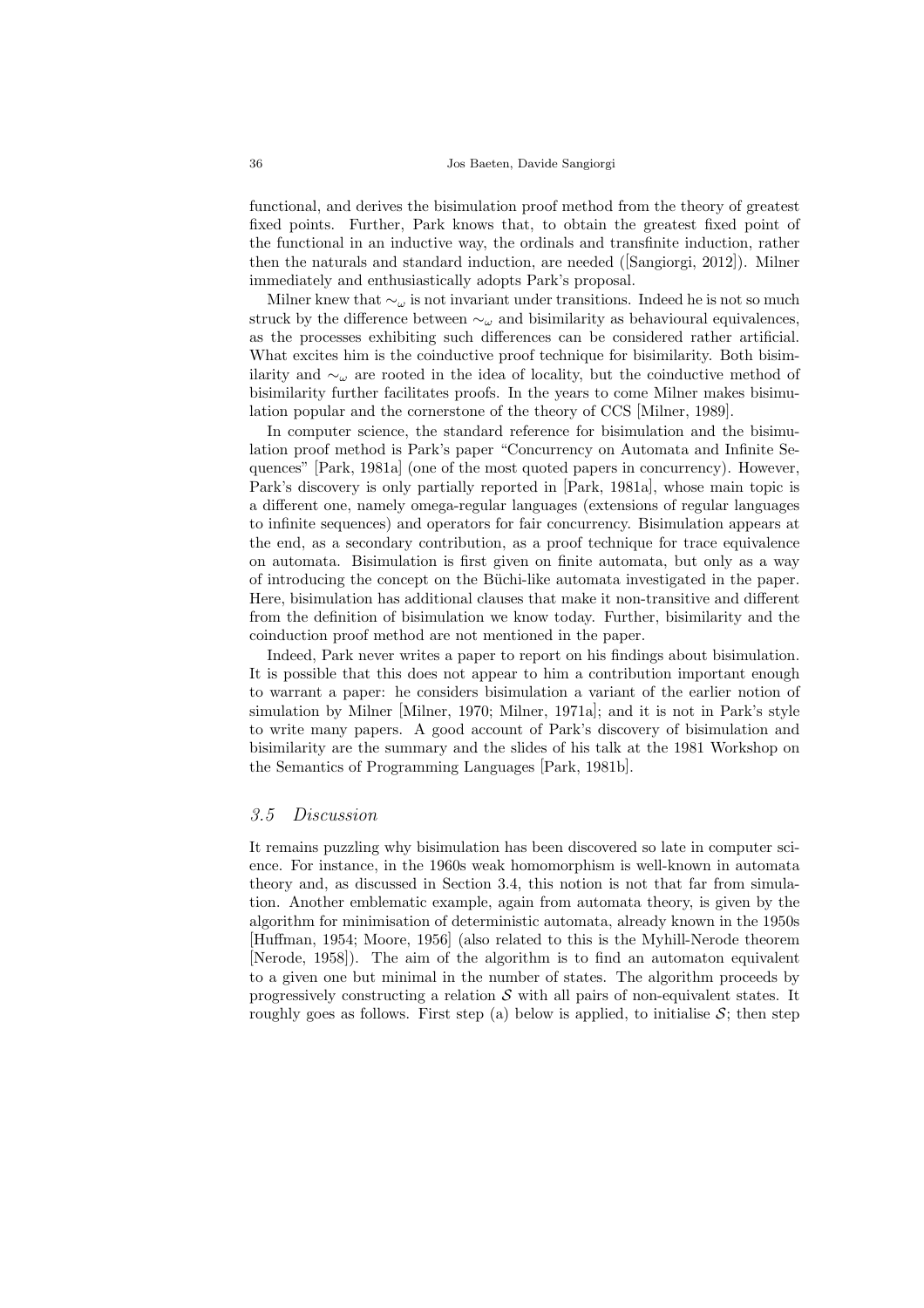(b), where new pairs are added to  $S$ , is iterated until a fixed point is reached, i.e., no further pairs can be added.

- a. For all states s, t, if s final and t is not, or vice versa, then  $s \mathcal{S} t$ .
- b. For all states s, t such that  $\neg(s \mathcal{S} t)$ : if there is a such that  $\mathcal{T}_a(s) \mathcal{S} \mathcal{T}_a(t)$ then  $s \mathcal{S} t$ .

The final relation gives all pairs of non-equivalent states. Then its complement, say  $\overline{S}$ , gives the equivalent states. In the minimal automaton, the states in the same equivalence class for  $\overline{S}$  are collapsed into a single state.

The algorithm strongly reminds us of the partition refinement algorithms for computing bisimilarity and for minimisation modulo bisimilarity, discussed in [Aceto *et al.*, 2012]. Indeed, the complement relation  $\overline{S}$  that one wants to find has a natural coinductive definition, as a form of bisimilarity, namely the largest relation  $R$  such that

- 1. if  $s \mathcal{R} t$  then either both s and t are final or neither is:
- 2. for each a, if s R t then  $\mathcal{T}_a(s)$  R  $\mathcal{T}_a(t)$ .

Further, any relation R that satisfies the conditions (1) and (2) — that is, any bisimulation — only relates pairs of equivalent states and can therefore be used to determine equivalence of specific states.

The above definitions and algorithm are for deterministic automata. Bisimulation would have been interesting also on non-deterministic automata. Although on such automata bisimilarity does not coincide with trace equivalence — the standard equality on automata — at least bisimilarity implies trace equivalence and the bisimilarity-checking problem has a better complexity (P-complete [Alvarez et al., 1991; Balcázar et al., 1992, rather than PSPACE-complete [Meyer and Stockmeyer, 1972; Kanellakis and Smolka, 1990]).

**Lumpability** in probability theory An old concept in probability theory that today may be viewed as somehow reminiscent of bisimulation is Kemeny and Snell's lumpability [Kemeny and Snell, 1960]. A lumping equivalence is a partition of the states of a continuous-time Markov chain. The partition must satisfy certain conditions on probabilities guaranteeing that related states of the partition can be collapsed (i.e., "lumped") into a single state. These conditions, having to do with sums of probabilities, are rather different from the standard one of bisimulation. (Kemeny and Snell's lumpability roughly corresponds to what today is called bisimulation for continuous-time Markov chains in the special case where there is only one label for transitions.)

The first coinductive definition of behavioural equivalence, as a form of bisimilarity, that takes probabilities into account appears much later, put forward by Larsen and Skou [Larsen and Skou, 1991]. This paper is the initiator of a vast body of work on coinductive methods for probabilistic systems in computer science.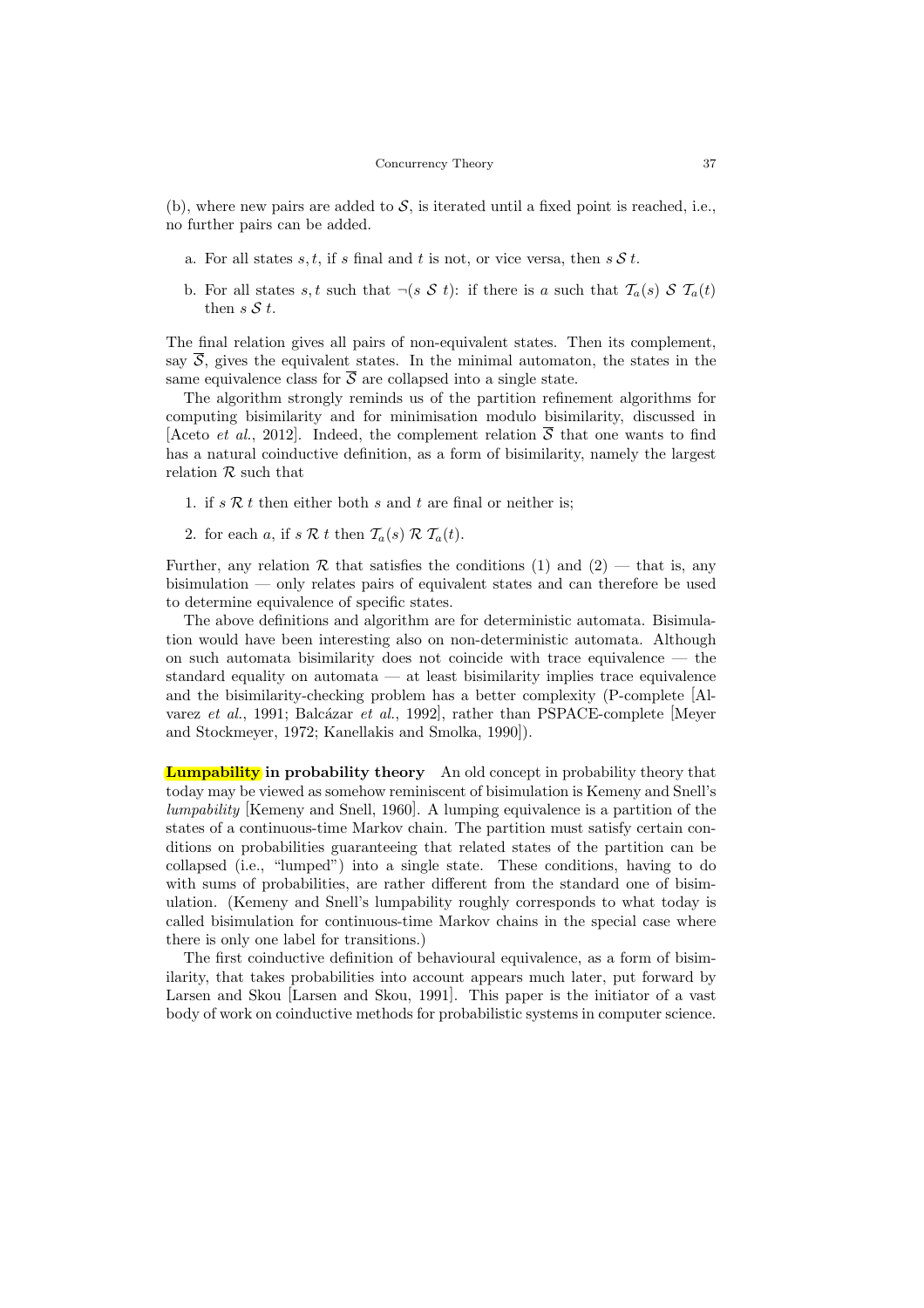Larsen and Skou were not influenced by lumpability. The link with lumpability was in fact noticed much later [Buchholz, 1994].

In conclusion: in retrospective we can see that Kemeny and Snell's lumpability corresponds to a very special form of bisimulation (continuous-time Markov chains, only one label). However, Kemeny and Snell's lumpability has not contributed to the discovery of coinductive concepts such as bisimulation and bisimilarity.

Coinduction In computer science, the discovery of bisimulation and bisimilarity led to the formulation of the more general principles of coinduction. For this, an important paper has been Milner and Tofte's [Milner and Tofte, 1991], who use coinduction to prove the soundness of a type system, and describe coinduction to explain the analogy between the technique for types in their paper and the bisimulation techniques. The main objective of the paper is indeed to advocate the proof technique and to suggest the name coinduction for it.

Coinduction has to do with greatest-fixed points, and certainly these had already appeared in computer science. For instance, David Park, throughout the 1970s, works intensively on fairness issues for programs that may contain constructs for parallelism and that may not terminate. The fixed-point techniques he uses are rather sophisticated, involving alternation of least and greatest fixed points. Park discusses his findings in several public presentations. A late overview paper is [Park, 1979]; we already pointed out, talking of Park, that he did not publish much. Willem-Paul de Roever [de Roever, 1977] strongly advocates the coinduction principle as a proof technique (he calls it "greatest fixed point induction"). De Roever uses the technique to reason about divergence, bringing up the duality between this technique and inductive techniques that had been proposed previously to reason on programs. Coinduction and greatest fixed points are implicit in a number of earlier works in the 1960s and 1970s. Important examples, with a huge literature, are the works on unification, for instance on structural equivalence of graphs, and the works on invariance properties of programs. Fixed points are also central in stream processing systems (including data flow systems). The introduction of streams in computer science is usually attributed to Peter Landin, in the early 1960s (see [Landin, 1965a; Landin, 1965b] where Landin discusses the semantics of Algol 60 as a mapping into a language based on the  $\lambda$ -calculus and Landin's SECD machine [Landin, 1964], and historical remarks in [Burge, 1975]). However, fixed points are explicitly used to describe stream computations only after Scott's theory of domain, with the work of Gilles Kahn [1974].

# 3.6 The origins of bisimulation in **Modal Logics**

Philosophical Logic studies and applies logical techniques to problems of interest to philosophers, somewhat similarly to what **Mathematical Logic** does for problems that interest mathematicians. Of course, the problems do not only concern philosophers or mathematicians; for instance nowadays both philosophical and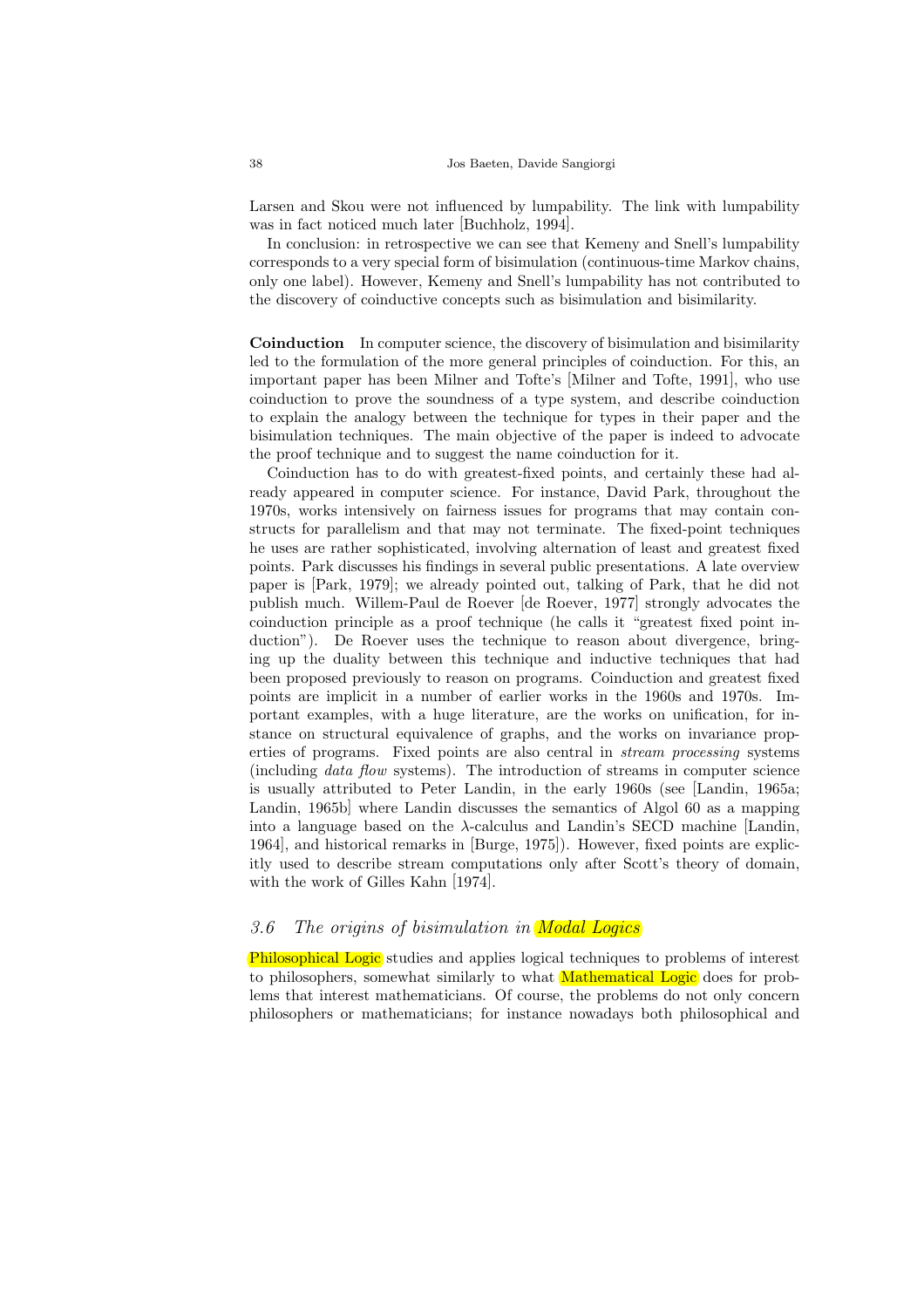mathematical logics have deep and important connections with computer science.

Strictly speaking, in philosophical logic a modal logic is any logic that uses modalities. A modality is an operator used to qualify the truth of a statement, that is, it creates a new statement that makes an assertion about the truth of the original statement.

Labelled Transition Systems (LTSs) with a valuation, also called Kripke models, are the standard models for modal logics; these are like the LTSs of Definition 1 except that each state is associated to a set of proposition letters. For the discussion below we use the following logic:

$$
\phi \stackrel{\text{def}}{=} p \ \big| \ \neg \phi \ \big| \ \phi_1 \wedge \phi_2 \ \big| \ \langle \mu \rangle \phi \ \big| \ \bot
$$

where p is a proposition letter. Formula  $\langle \mu \rangle \phi$  holds at a state t if  $\phi$  holds in at least one of the  $\mu$ -derivatives of t; and p holds at t if p is among the letters assigned to t; the interpretation of the other operators is the standard one of propositional logic.

Today, some of the most interesting results on the expressiveness of modal logics rely on the notion of bisimulation. Bisimulation is indeed discovered in modal logic when researchers begin to investigate seriously issues of expressiveness for the logics, in the 1970s. For this, important questions tackled are: When is the truth of a formula preserved when the model changes? Or, even better, under which model constructions are modal formulas invariant? Which properties of models can modal logics express? (When moving from a model  $M$  to another model  $\mathcal N$ , preserving a property means that if the property holds in  $\mathcal M$  then it holds also when one moves to  $\mathcal{N}$ ; the property being invariant means that also the converse is true, that is, the property holds in  $M$  iff it holds when one moves to  $\mathcal{N}$ .)

To investigate such questions, it is natural to start from the most basic structurepreserving construction, that of homomorphism. A homomorphism from a model M to a model N is a function F from the points of M to the points of N such that

- whenever a proposition letter holds at a point s of  $\mathcal M$  then the same letter also holds at  $F(s)$  in  $\mathcal{N}$ ;
- whenever there is a  $\mu$ -transition between two points s, s' in M then there is also a  $\mu$ -transition between  $F(s)$  and  $F(s')$  in N.

Thus, contrasting homomorphism with bisimulation, we note that

- (i) homomorphism is a functional, rather than relational, concept;
- (ii) in the definition of homomorphism there is no back condition; i.e., the reverse implication, from transitions in  $\mathcal N$  to those in  $\mathcal M$ , is missing.

Homomorphisms are too weak to respect the truth of modal formulas. That is, a homomorphism H from a model  $\mathcal M$  to a model  $\mathcal N$  does not guarantee that if a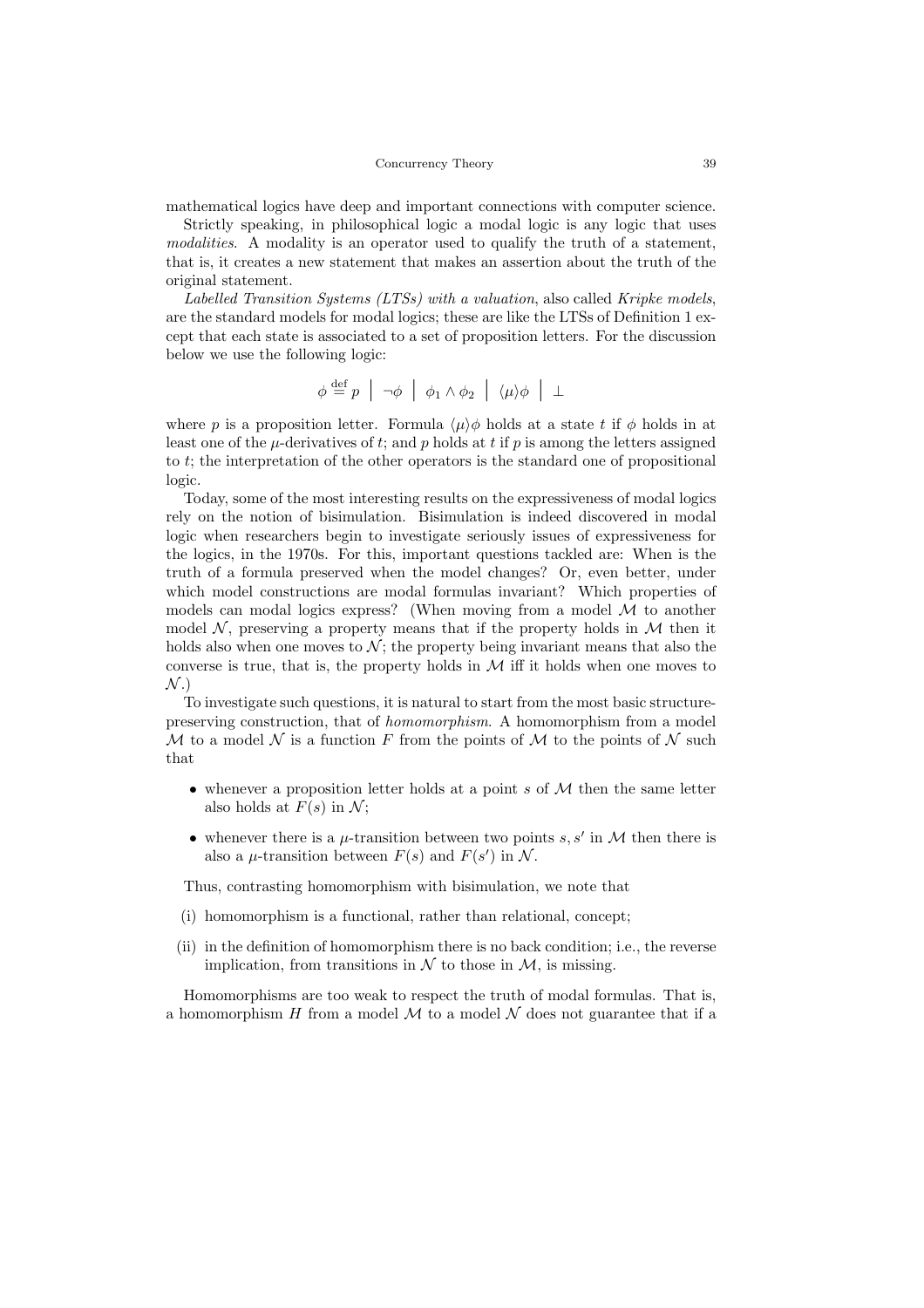40 Jos Baeten, Davide Sangiorgi



Figure 2. On p-morphisms and p-relations

formula holds at a point t of M then the same formula also holds at  $H(t)$  in N. For instance, consider a model M with just one point and no transitions, and a model N with two points and  $\mu$ -transitions between them. A homomorphism can send the point of M onto any of the points of N. The formula  $\neg(\mu)\neg\bot$ , however, which holds at points that have no transitions, will be true in  $M$ , and false in  $N$ .

The culprit for the failure of homomorphisms is the lack of a back condition. Krister Segerberg added a back condition in his famous dissertation [Segerberg, 1971], as the requirement of p-morphisms:

• if a propositional letter holds at  $F(s)$  in N then it also holds at s in M; and if in N there is a transition  $F(s) \stackrel{\mu}{\rightarrow} t$ , for some point t, then in M there exists a point s' such that  $s \stackrel{\mu}{\to} s'$  and  $t = F(s')$ .

Segerberg starts the study of morphisms between models of modal logics that preserve the truth of formulas in [Segerberg, 1968]. The p-morphisms can be regarded as the natural notion of homomorphism in LTSs or Kripke models.

Still, p-morphisms do not capture all situations of invariance. That is, there can be states s of a model M and t of a model N that satisfy exactly the same modal formulas and yet there is no p-morphisms that takes  $s$  into  $t$  or vice versa.

The next step is made by Johan van Benthem in his PhD thesis [Benthem, 1976] (the book [Benthem, 1983] is based on the thesis), who generalises the directional relationship between models in a p-morphism (the fact that a p-morphism is a function) to a symmetric one. This leads to the notion of bisimulation, which van Benthem calls p-relation. (Later [Benthem, 1984] he renames p-relations as zigzag relations.) On Kripke models, a p-relation between models  $M$  and  $N$  is a total relation S on the states of the models (the domain of S are the states of  $\mathcal M$  and the codomain the states of  $\mathcal N$  such that whenever s  $\mathcal S$  t then: a propositional letter holds at s iff it holds at t; for all s' with  $s \stackrel{\mu}{\to} s'$  in M there is t' such that  $t \stackrel{\mu}{\rightarrow} t'$  in N and s' S t'; the converse of the previous condition, on the transitions from t.

To appreciate the difference between p-morphisms and p-relations, consider the models in Figure 2 (where the letters are used to name the states, they do not represent proposition letters — there are no proposition letters, in fact). There is no p-morphisms from  $M$  to  $N$ : the image of Q must be either S or T; in any case, there is always a transition from  $R$  that  $P$  cannot match. We can however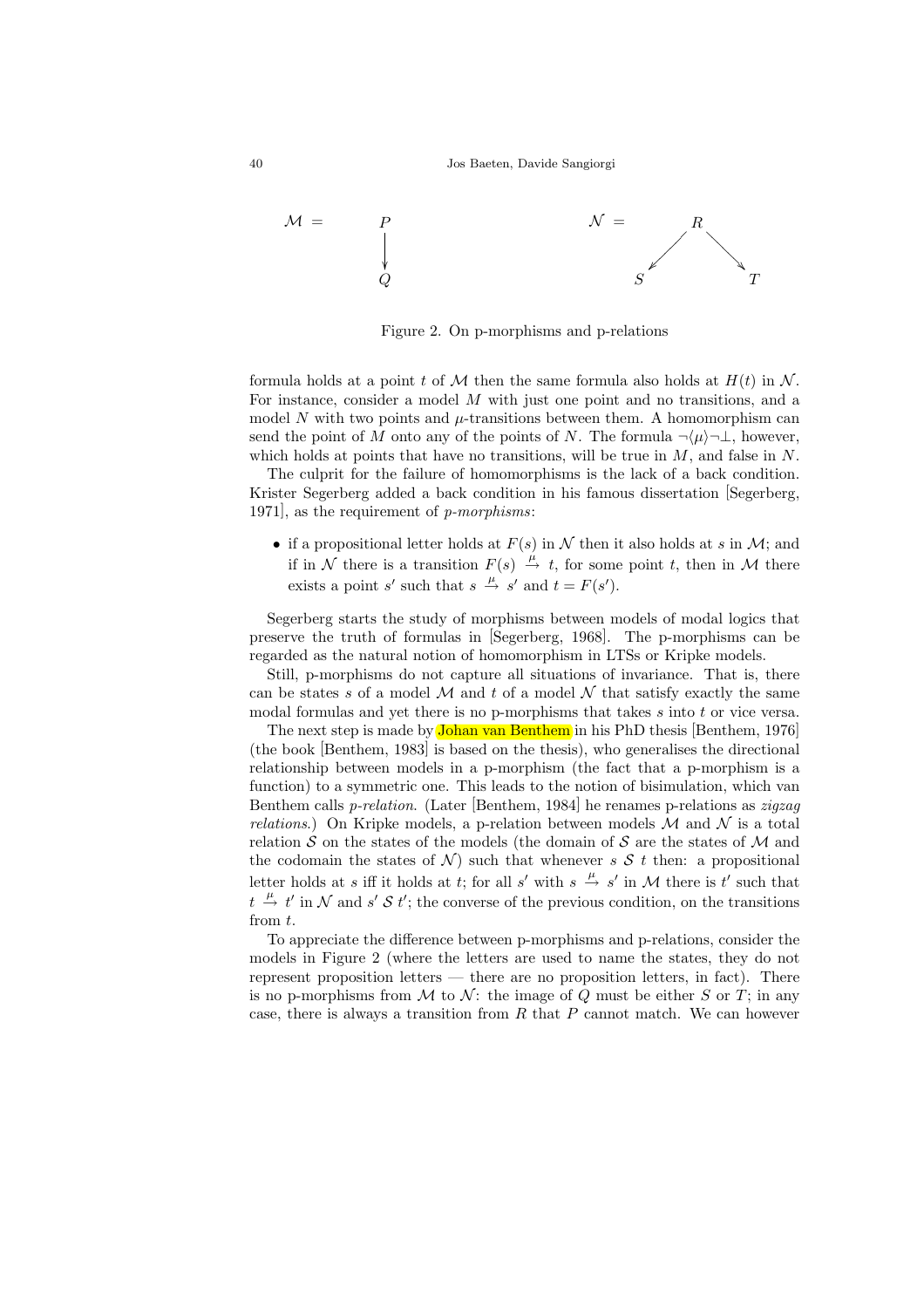#### Concurrency Theory 41

establish a p-relation on the models, relating  $P$  with  $R$ , and  $Q$  with both  $S$  and  $T$ . (There is a p-morphism in the opposite direction, from  $\mathcal N$  to  $\mathcal M$ ; but the example could be developed a bit so that there is no p-morphisms in either direction.)

Van Benthem defines p-relations while working on Correspondence Theory, precisely the relationship between modal and classical logics. Van Benthem's objective is to characterise the fragment of first-order logic that "corresponds" to modal logic — an important way of measuring expressiveness. He gives a sharp answer to the problem, via a theorem that is today called "van Benthem Characterisation Theorem". In today's terminology, van Benthem's theorem says that a first-order formula A containing one free variable is equivalent to a modal formula iff A is invariant for bisimulations. That is, modal logic is the fragment of first-order logic whose formulas have one free variable and are invariant for bisimulation. We refer to [Stirling, 2012] for discussions on this theorem.

After van Benthem's theorem, bisimulation has been used extensively in modal logic, for instance, to analyze the expressive power of various dialects of modal logics, to understand which properties of models can be expressed in modal logics, and to define operations on models that preserve the validity of modal formulas.

# 3.7 The origins of bisimulation in set theory

In Mathematics, bisimulation and coinduction have been introduced in the study of the foundations of theories of non-well-founded sets. Non-well-founded sets are, intuitively, sets that are allowed to contain themselves; they are 'infinite in depth'. More precisely, the membership relation on sets may give rise to infinite descending sequences

$$
\dots A_n \in A_{n-1} \in \dots \in A_1 \in A_0 .
$$

For instance, a set  $\Omega$  which satisfies the equation  $\Omega = {\Omega}$  is circular and as such non-well-founded. A set can also be non-well-founded without being circular; this can happen if there is an infinite membership chain through a sequence of sets that are all different from each other. Bisimulation was introduced as a tool for defining the meaning of equality on non-well-founded sets; in other words, for defining what it means for two infinite sets to have 'the same' internal structure. In model theory, this issue is technically called *extensionality*: it guarantees that equal objects cannot be distinguished within the given model. When the structure of the objects, or the way in which the objects are supposed to be used, are non-trivial, the 'correct' definition of extensionality may be non-obvious. This is certainly the case for non-well-founded sets, as they are objects with an infinite depth. Bisimulation was derived from the notion of isomorphism (and homomorphism), intuitively with the objective of obtaining an equality relation that is coarser than isomorphism but still with the guarantee that related sets have 'the same' internal structure.

In ordinary (i.e., well-founded) sets, the notion of equality is expressed by Zermelo's extensionality axiom: two sets are equal if they have exactly the same elements. In other words, a set is precisely determined by its elements. This is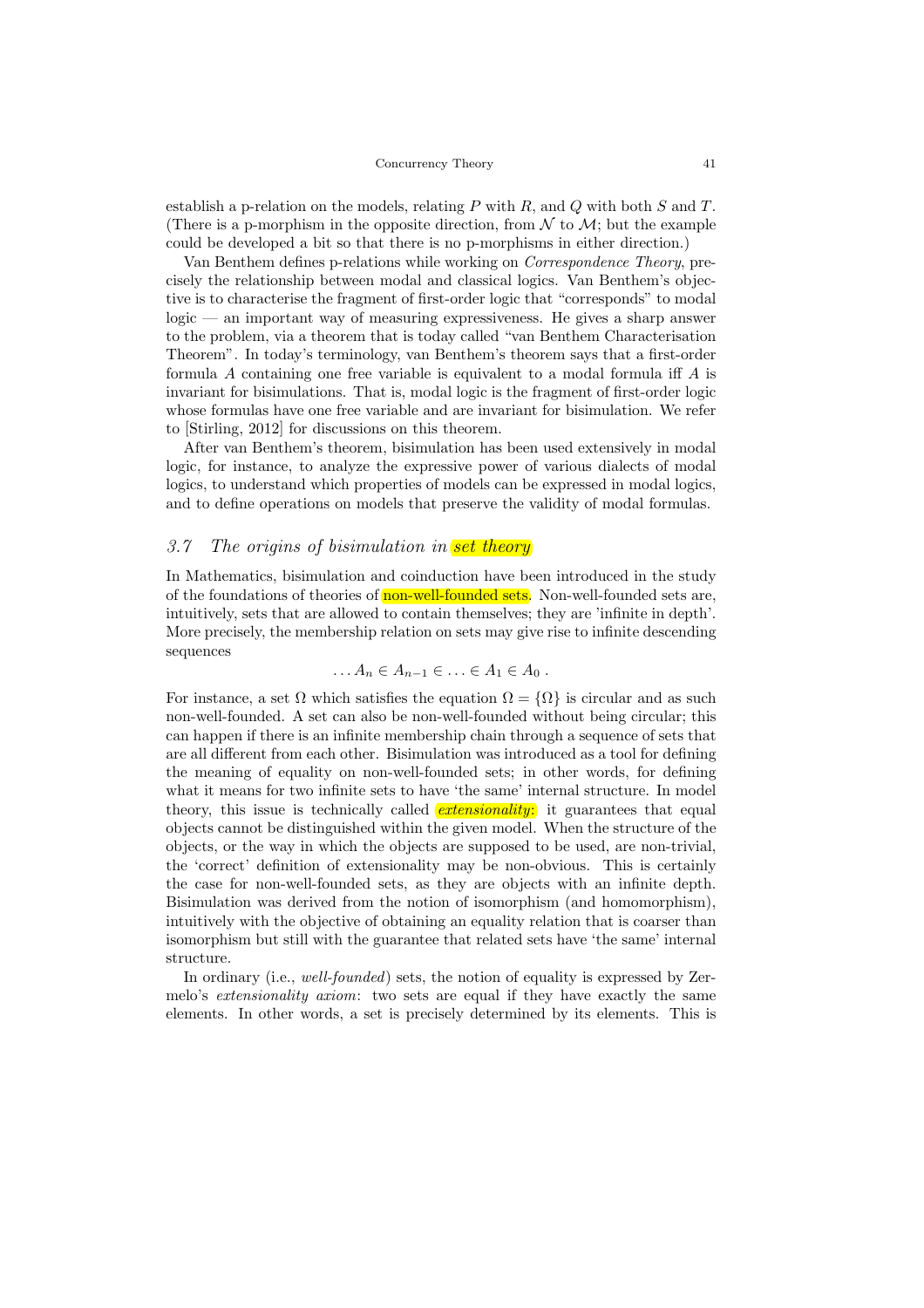uncontroversial because it is very intuitive and because it naturally allows us to reason on equality proceeding by (transfinite) induction on the membership relation. For instance, we can thus establish that the relation of equality is unique. Non-well-founded sets, by contrast, may be infinite in depth, and therefore inductive arguments may not be applicable. For instance, consider the sets  $A$  and  $B$ defined via the equations  $A = \{B\}$  and  $B = \{A\}$ . If we try to establish that they are equal via the extensionality axiom we end up with a tautology ("A and  $B$  are equal iff  $A$  and  $B$  are equal") that takes us nowhere. Indeed, to reason on non-well-founded sets we need coinductive techniques, bisimulation in primis.

A major motivation for the study of non-well-founded sets in Mathematics has been the need of giving semantics to processes, following Robin Milner's work in concurrency theory. Similarly, the development of Final Semantics [Aczel, 1988; Rutten and Turi, 1994; Rutten and Jacobs, 2012], an area of mathematics based on coalgebras and category theory and used in the semantics of programming languages, has been largely motivated by the interest in bisimulation. As a subject, Final Semantics is today well developed, and gives us a rich and deep perspective on the meaning of coinduction and its duality with induction.

Bisimulation is first introduced in set theory by Forti and Honsell [Forti and Honsell, 1983] (a similar notion, independently, was used by Hinnion, [Hinnion, 1980; Hinnion, 1981]), around the beginning of the 1980s). It is recognised and becomes important with the work of Aczel and Barwise, see [Aczel, 1988; Barwise and Moss, 1996]. We briefly describe below the most important works, those by Forti and Honsell, and by Aczel.

In [Forti and Honsell, 1983], Forti and Honsell study a number of anti-foundation axioms, including axioms that had already appeared in the literature (such as Scott's  $[Scott, 1960]$ , and a new one, called  $X_1$ , that gives the strongest extensionality properties, in the sense that it equates more sets (we discuss  $X_1$  below in the section, together with Aczel's version of it). The main objective of the paper is to compare the axioms, and define models that prove their consistency. Bisimulations and similar relations are used in the constructions to guarantee the extensionality of the models.

Forti and Honsell use, in their formulation of bisimulation, functions  $f : A \mapsto$  $\wp(A)$  from a set A to its powerset  $\wp(A)$ . Bisimulations are called f-conservative relations and are defined along the lines of the fixed-point interpretation of bisimulation in Section 3.3. We can make a state-transition interpretation of their definitions, for a comparison with today's definition (Definition 2). If  $f$  is the function from A to  $\mathcal{O}(A)$  in question, then we can think of A as the set of the possible states, and of f itself as the (unlabeled) transition function; so that  $f(x)$ indicates the set of possible "next states" for  $x$ . Forti and Honsell define the fixed point behaviour of f on the relations on A, via the functional F defined as follows<sup>1</sup>. If R is a relation on A, and  $s, t \in A$ , then  $(s, t) \in F(\mathcal{R})$  if:

• for all  $s' \in f(s)$  there is  $t' \in f(t)$  such that  $s' \mathcal{R} t'$ ;

<sup>1</sup>We use a notation different from Forti and Honsell here.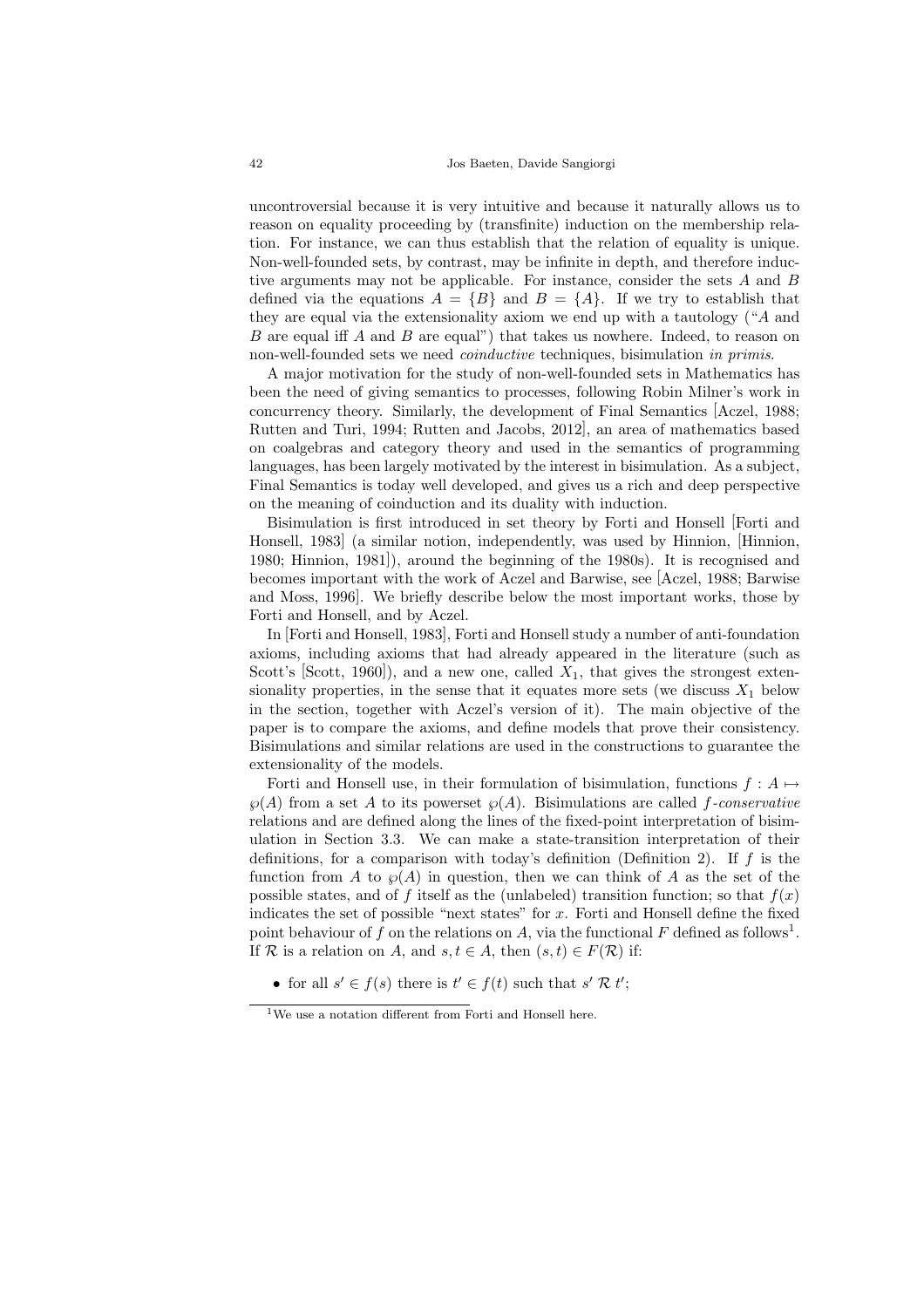

Figure 3. Sets as graphs

• the converse, i.e. for all  $t' \in f(t)$  there is  $s' \in f(s)$  such that  $s' \mathcal{R} t'$ .

A reflexive and symmetric relation R is f-conservative if  $\mathcal{R} \subseteq F(\mathcal{R})$ ; it is fadmissible if it is a fixed point of F, i.e.,  $\mathcal{R} = F(\mathcal{R})$ . The authors note that F is monotone over a complete lattice, hence it has a greatest fixed point (the largest f-admissible relation). They also prove that such greatest fixed point can be obtained as the union over all f-conservative relations (the coinduction proof principle), and also, inductively, as the limit of a sequence of decreasing relations over the ordinals that starts with the universal relation  $A \times A$ . The main difference between f-conservative relations and today's bisimulations is that the former are required to be reflexive and symmetric.

However, while the bisimulation proof method is introduced, as derived from the theory of fixed points, it remains rather hidden in Forti and Honsell's works, whose main goal is to prove the consistency of anti-foundation axioms. For this the main technique uses the f-admissible relations.

Aczel reformulates Forti and Honsell's anti-foundation axiom  $X_1$ . In Forti and Honsell [1983], the axiom says that from every relational structure there is a unique homomorphism onto a transitive set (a relational structure is a set equipped with a relation on its elements; a set A is transitive if each set B that is an element of A has the property that all the elements of  $B$  also belong to  $A$ ; that is, all composite elements of A are also subsets of  $A$ ). Aczel calls the axiom AFA and expresses it with the help of graph theory, in terms of graphs whose nodes are decorated with sets. For this, sets are thought of as (pointed) graphs, where the nodes represent sets, the edges represent the converse membership relation (e.g., an edge from a node x to a node y indicates that the set represented by y is a member of the set represented by  $x$ ), and the root of the graph indicates the starting point, that is, the node that represents the set under consideration. For instance, the sets  $\{\emptyset, \{\emptyset\}\}\$ and  $D = \{\emptyset, \{D\}\}\$ naturally corresponds to the graphs of Figure 3 (where for convenience nodes are named) with nodes 2 and  $c$  being the roots. The graphs for the well-founded sets are those without infinite paths or cycles, such as the graph on the left in Figure 3. AFA essentially states that each graph represents a unique set. This is formalised via the notion of decoration. A decoration for a graph is an assignment of sets to nodes that respects the structure of the edges; that is, the set assigned to a node is equal to the set of the sets assigned to the children of the node. For instance, the decoration for the graph on the left of Figure 3 assigns  $\emptyset$  to node 0,  $\{\emptyset\}$  to node 1, and  $\{\emptyset, \{\emptyset\}\}\$  to node 2, whereas that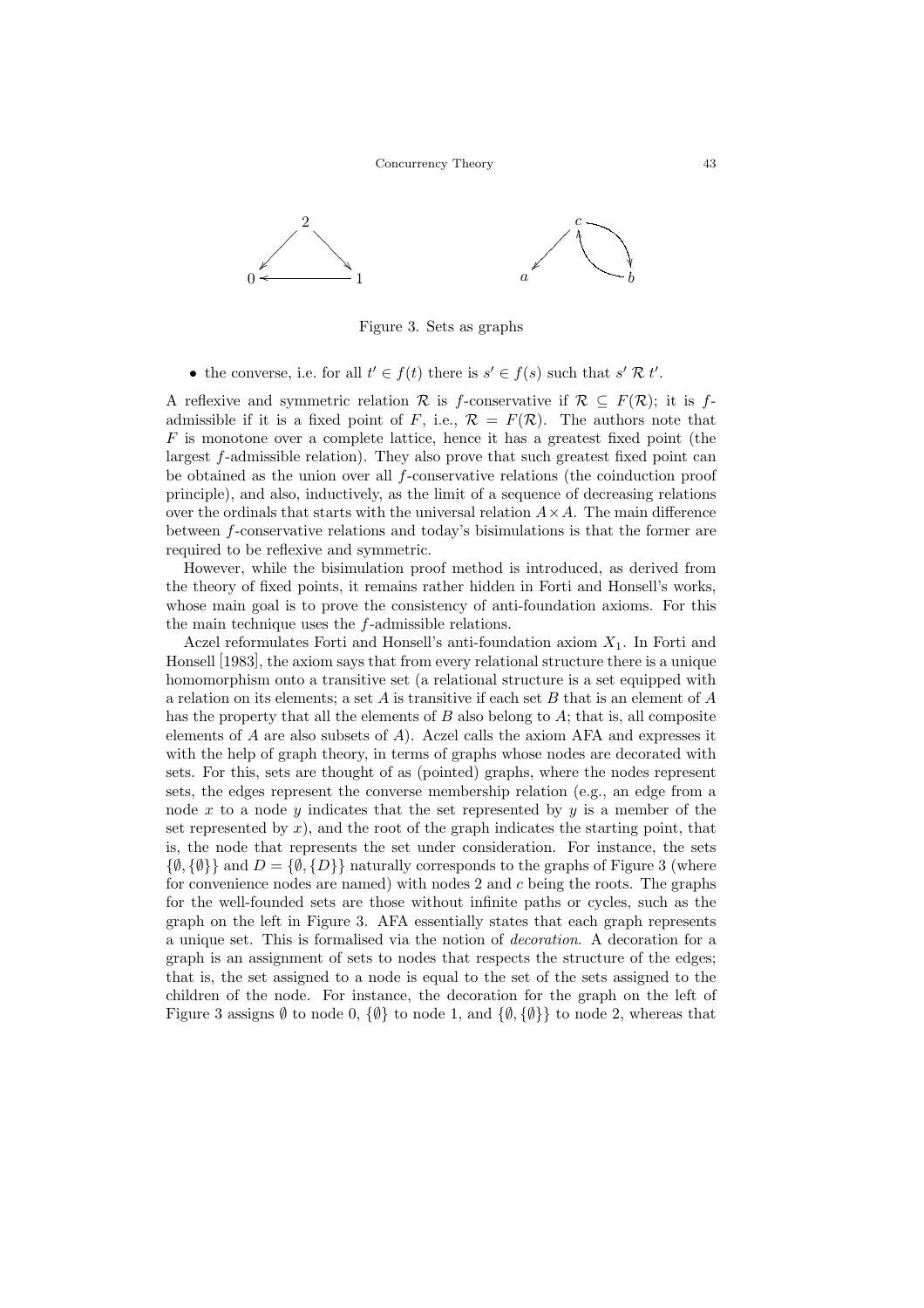for the graph on the right assigns  $\emptyset$  to a,  $\{D\}$  to b, and  $\{\emptyset, \{D\}\}\$  to c. Axiom AFA stipulates that every graph has a unique decoration. (In Aczel, the graph plays the role of the relational structure in Forti and Honsell, and the decoration the role of the homomorphism into a transitive set.) In this, there are two important facts: the existence of the decoration, and its uniqueness. The former tells us that the non-well-founded sets we need do exist. The latter tell us what is equality for them. Thus two sets are equal if they can be assigned to the same node of a graph. For instance the sets  $\Omega$ , A and B mentioned at the beginning of this section are equal because the graph



has a decoration in which both nodes receive  $\Omega$ , and another decoration in which the node on the left receives A and that on the right B. Bisimulation comes out when one tries to extract the meaning of equality. A bisimulation relates sets  $A$ and  $B$  such that

• for all  $A_1 \in A$  there is  $B_1 \in B$  with  $A_1$  and  $B_1$  related; and the converse, for the elements of  $B_1$ .

Two sets are equal precisely if there is a bisimulation relating them. The bisimulation proof method can then be used to prove equalities between sets, for instance the equality between the sets  $A$  and  $B$  above.

Aczel formulates AFA towards end 1983; he does not publish it immediately having then discovered the earlier work of Forti and Honsell and the equivalence between AFA and  $X_1$ . Instead, he goes on developing the theory of non-wellfounded sets, mostly through a series of lectures in Stanford between January and March '85, which leads to the book [Aczel, 1988]. Aczel shows how to use the bisimulation proof method to prove equalities between non-well-founded sets, and develops a theory of coinduction that sets the basis for the coalgebraic approach to semantics (Final Semantics).

Up to Aczel's book [Aczel, 1988], all the works on non-well-founded sets had remained outside the mainstream. This changes with Aczel, for two main reasons: the elegant theory that he develops, and the concrete motivations for studying nonwell-founded sets that he brings up, namely mathematical foundations of processes, in this prompted by the work of Milner on CCS and his way of equating processes with an infinite behaviour via a bisimulation quotient.

#### 4 PROCESS CALCULI

At this point we switch our attention from bisimulation and coinduction to process calculi. Process calculi start from a syntax, a language describing the objects of interest, elements of concurrent behavior and how they are put together. In this section the history of process calculi is traced back to the early seventies of the twentieth century, and developments since that time are sketched.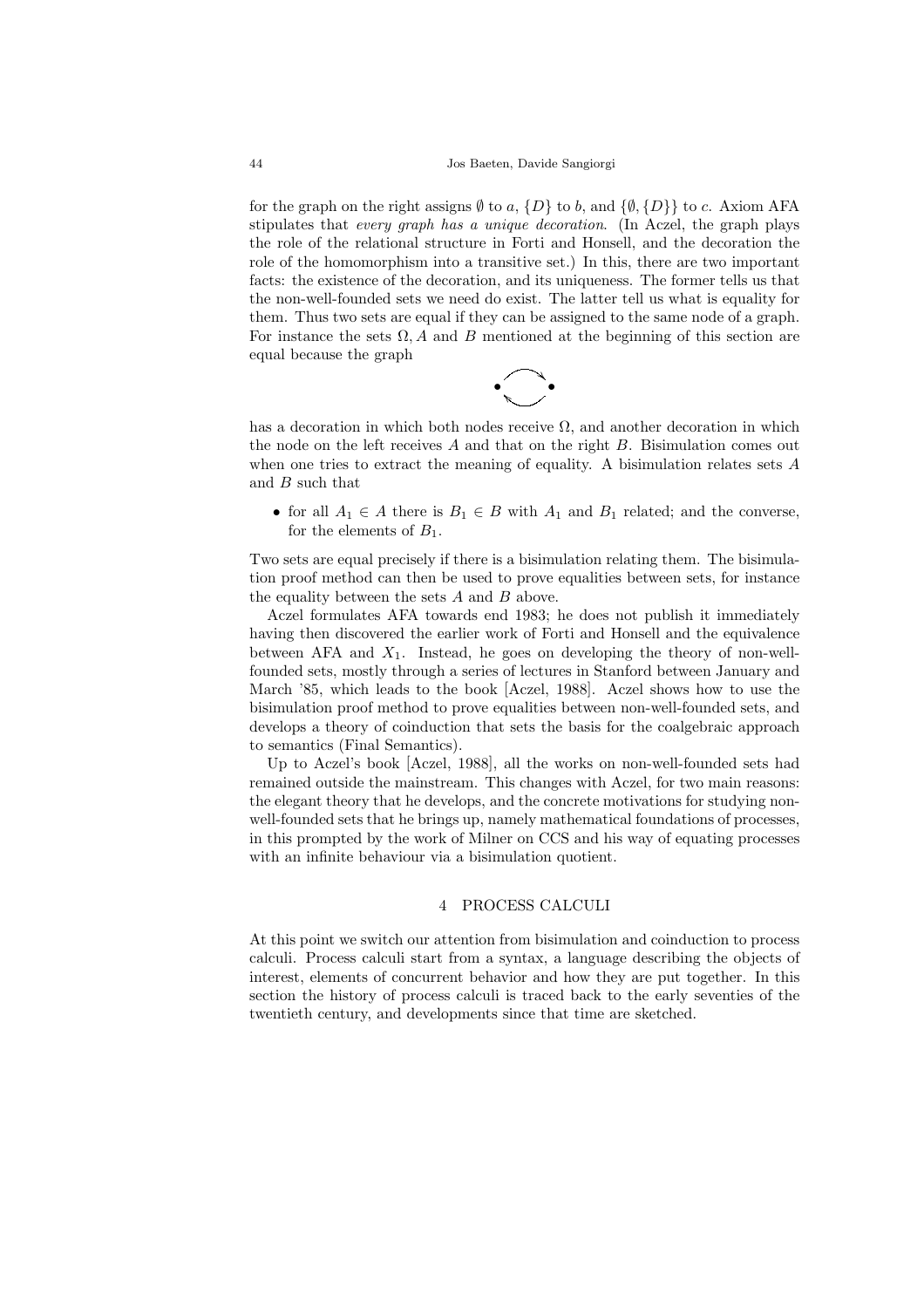#### Concurrency Theory 45

The word 'process' refers to discrete behavior of agents, as discussed in Section 2. The word 'calculus' refers to doing calculations with processes, in order to calculate a property of a process, or to prove that processes are equal. We sketch the state of research in the early seventies, and state which breakthroughs were needed in order for the theories to appear. We consider the development of CCS, CSP and ACP. In Section 4.7, we sketch the main developments since then.

The calculations are based on a basic set of **laws** that are established or postulated for processes. These laws are usually stated in the form of an  $algebra$ , using techniques and results from mathematical universal algebra (see e.g. [MacLane and Birkhoff, 1967). To emphasize the algebraical basis, the term 'process algebra' is often used instead of 'process calculus'. Strictly speaking, a process algebra only uses laws stated in the form of an algebra, while a process calculus can also use laws that use multiple sorts and binding variables, thus going outside the realm of universal algebra. A process calculus can start from a given syntax (set of operators) and try to find the laws concerning these operators that hold in a given semantical domain, while a process algebra can start from a given syntax and a set of laws or axioms concerning these operators, and next consider all the different semantical domains where these laws hold. Comparing process calculi that have different semantical domains works best by considering the set of laws that they have [Glabbeek, 1990a].

On the basis of the set of laws or axioms, we can calculate, perform equational reasoning. To compare, calculations with automata can be done by means of the algebra of regular expressions (see e.g. [Linz, 2001]).

Since a process calculus addresses interaction, agents acting in parallel, a process calculus will usually (but not necessarily) have a form of parallel composition as a basic operator.

To repeat, the study of process calculi is the study of the behavior of parallel or distributed systems based on a set of (algebraic) laws. It offers means to describe or specify such systems, and thus it has means to talk about parallel composition. Besides this, it can usually also talk about alternative composition (choice) and a form of sequential composition (sequencing). By means of calculation, we can do **verification**, i.e. we can establish that a system satisfies a certain property.

What are these basic laws of process algebra? We can list some, that can be called structural laws. We start out from a given set of atomic actions, and use the basic operators to compose these into more complicated processes. We use notations from [Baeten *et al.*, 2010], that unifies the literature on process calculi. As basic operators, we use  $+$  denoting alternative composition,  $\cdot$  denoting sequential composition and  $\parallel$  denoting parallel composition. Usually, there are also neutral elements for some or all of these operators, but we do not consider these yet. Some basic laws are the following (+ binding weakest, · binding strongest).

- $x + y = y + x$  (commutativity of alternative composition)
- $x + (y + z) = (x + y) + z$  (associativity of alternative composition)
- $x + x = x$  (idempotence of alternative composition)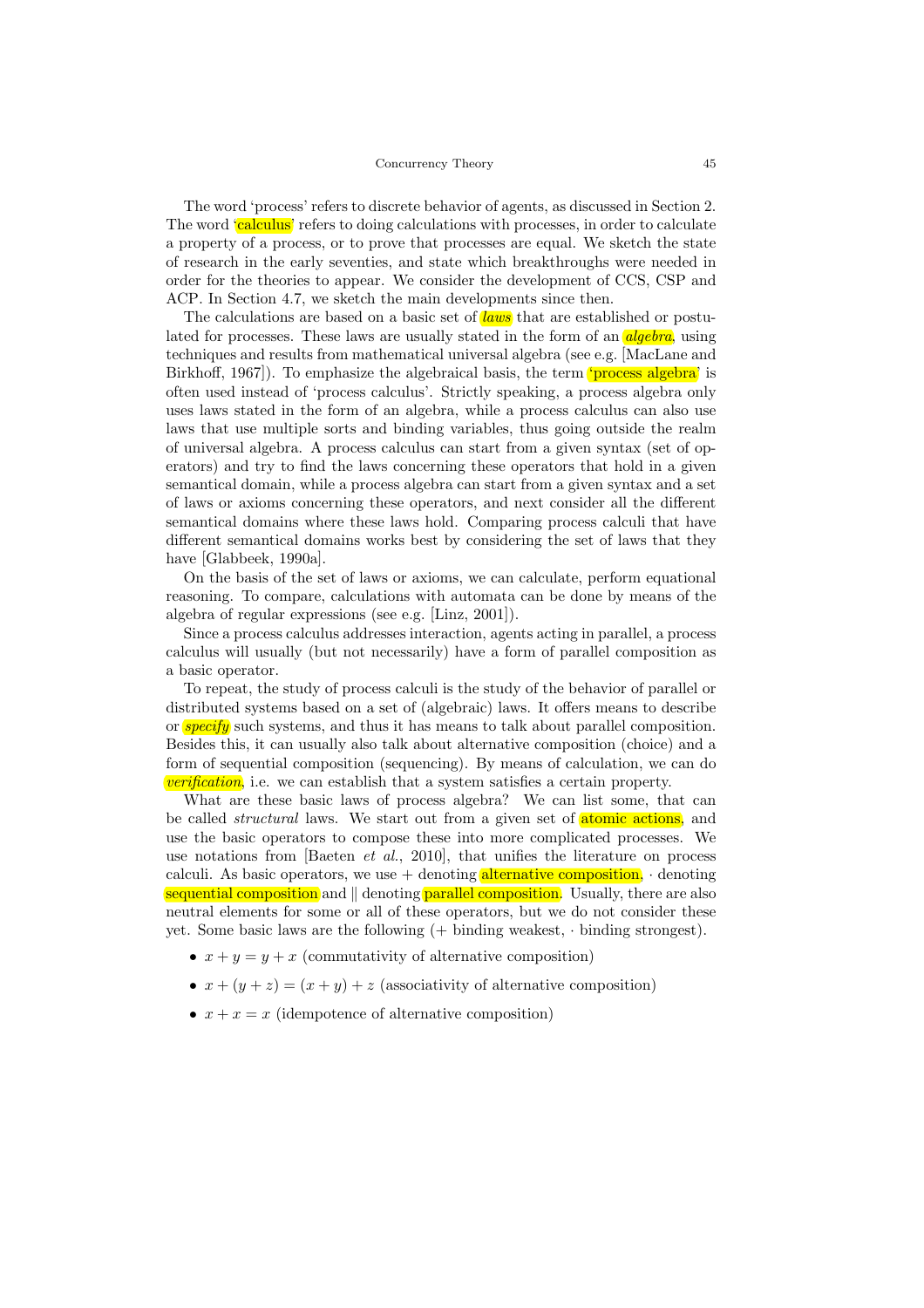- $(x + y) \cdot z = x \cdot z + y \cdot z$  (right distributivity of + over ·)
- $(x \cdot y) \cdot z = x \cdot (y \cdot z)$  (associativity of sequential composition)
- $x \parallel y = y \parallel x$  (commutativity of parallel composition)
- $(x \parallel y) \parallel z = x \parallel (y \parallel z)$  (associativity of parallel composition)

These laws list some general properties of the operators involved. Note there is a law stating the right distributivity of  $+$  over  $\cdot$ , but no law of left distributivity. Adding the left distributivity law leads to a so-called *linear time* theory. Usually, left distributivity is absent, and we speak of a *branching time* theory, where the moment of choice is relevant.

We can see that there is a law connecting alternative and sequential composition. In some cases, other connections are considered. On the other hand, we list no law connecting parallel composition to the other operators. It turns out such a connection is at the heart of process algebra, and it is the tool that makes calculation possible. In most process calculi, this law allows one to express parallel composition in terms of the other operators, and is called an **expansion theorem**. Process calculi with an expansion theorem are called *interleaving* process calculi, those without (such as a calculus of Petri nets) are called *partial order* or *true* concurrency calculi. For a discussion concerning this dichotomy, see [Baeten, 1993].

So, we can say that any mathematical structure with three binary operations satisfying these 7 laws is a process algebra. Most often, these structures are formulated in terms of automata-like models, namely the labeled transition systems of Definition 1. The notion of equivalence studied is usually not language equivalence. Prominent among the equivalences studied is bisimulation, as discussed in the previous section. Strictly speaking, the study of labeled transition systems, ways to define them and equivalences on them are not part of a process calculus. We can use the term *process theory* as a wider notion, that encompasses also semantical issues.

Below, we describe the history of process algebra from the early seventies to the early eighties, by focusing on the central people involved. By the early eighties, we can say process algebra is established as a separate area of research. Subsection 4.7 will consider the main extensions since the early eighties until the present time.

# 4.1 Bekiˇc

One of the people studying the semantics of parallel programs in the early seventies was Hans Bekič. He was born in 1936, and died due to a mountain accident in 1982. In the period we are speaking of, he worked at the IBM lab in Vienna, Austria. The lab was well-known in the sixties and seventies for the work on the definition and semantics of programming languages, and Bekič played a part in this, working on the denotational semantics of ALGOL and PL/I. Growing out of his work on PL/I, the problem arose how to give a denotational semantics for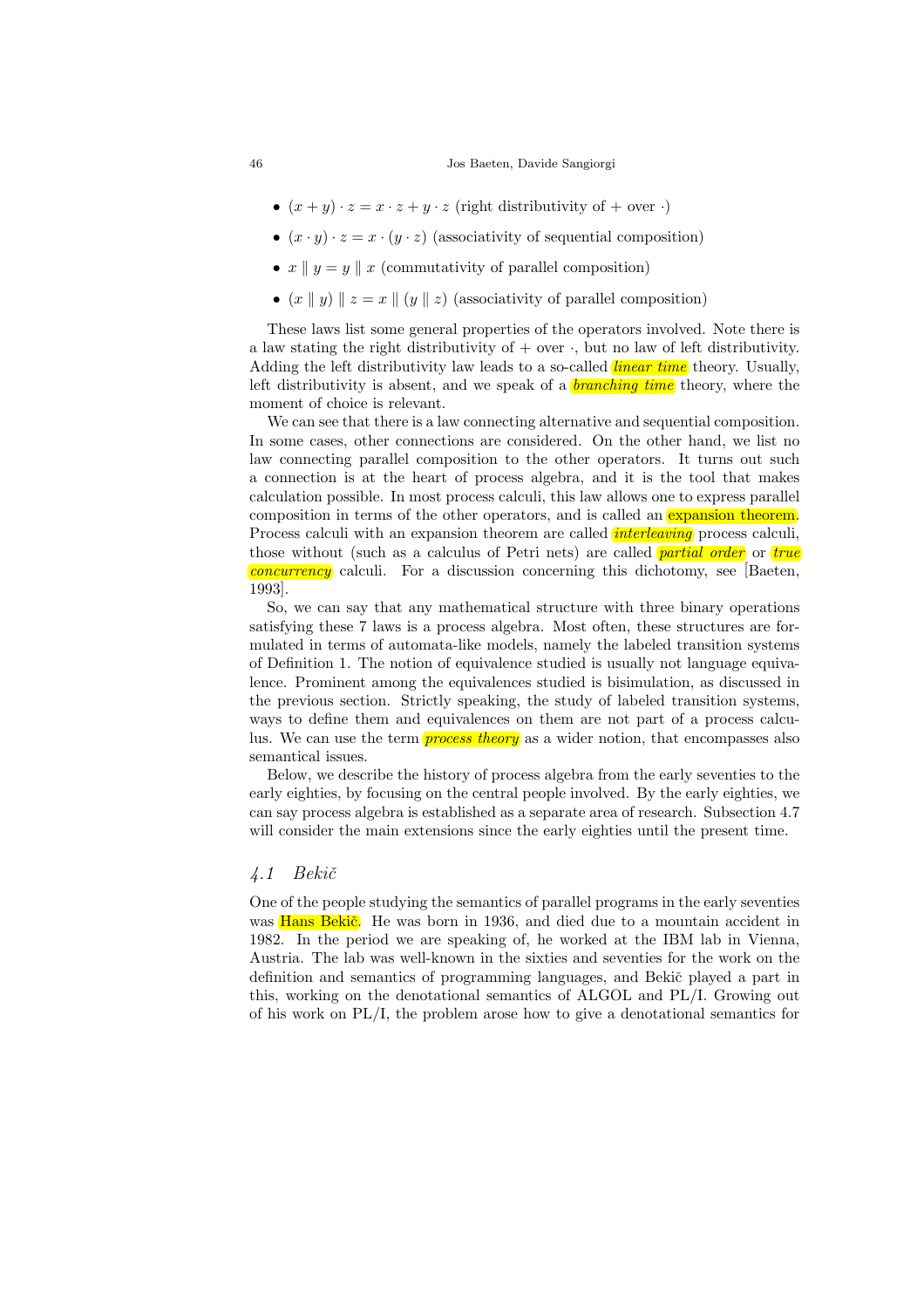parallel composition. Bekič tackled this problem in [Bekič, 1971]. This internal report, and indeed all the work of Bekič is made accessible to us through the work of Cliff Jones Bekič, 1984. On this book, we base the following remarks.

In [Bekič, 1971], Bekič addresses the semantics of what he calls "quasi-parallel execution of processes". From the introduction, we quote:

Our plan to develop an algebra of processes may be viewed as a highlevel approach: we are interested in how to compose complex processes from simpler (still arbitrarily complex) ones.

Bekič uses global variables, so a state  $\xi$  is a valuation of variables, and a program determines an action  $A$ , which gives, in a state (non-deterministically) either *null* iff it is an end-state, or an elementary step f, giving a new state  $f\xi$  and rest-action A'. Further, there are  $\sqcup$  and *cases* denoting alternative composition, ; denoting sequential composition, and // denoting (quasi-)parallel composition.

On page 183 in [Bekič, 1984], we see the following law for quasi-parallel composition:

$$
(A//B)\xi =
$$
\n
$$
(\text{cases} A\xi : \text{null} \to B\xi
$$
\n
$$
(f, A') \to f, (A'//B))
$$
\n
$$
\Box
$$
\n
$$
(\text{cases} B\xi : \text{null} \to A\xi
$$
\n
$$
(g, B') \to g, (A//B'))
$$

and this is called the "unspecified merging" of the elementary steps of A and B. This is definitely a pre-cursor of what later would be called the expansion law of process calculi. It also makes explicit that Bekič has made the first paradigm shift: the next step in a merge is not determined, so we have abandoned the idea of a program as a function.

The book [Bekič, 1984] goes on with clarifications of [Bekič, 1971] from a lecture in Amsterdam in 1972. Here, Bekič states that an action is tree-like, behaves like a scheduler, so that for instance  $f$ ;  $(g \sqcup h)$  is not the same as  $(f; g) \sqcup (f; h)$  for elementary steps  $f, g, h$ , another example of non-functional behavior. In a letter to Peter Lucas from 1975, Bekič is still struggling with his notion of an action, and writes:

These actions still contain enough information so that the normal operations can be defined between them, but on the other hand little enough information to fulfil certain desirable equivalences, such as:

$$
a; 0 = a
$$
  $a; (b; c) = (a; b); c$   $a//b = b//a$ 

etc.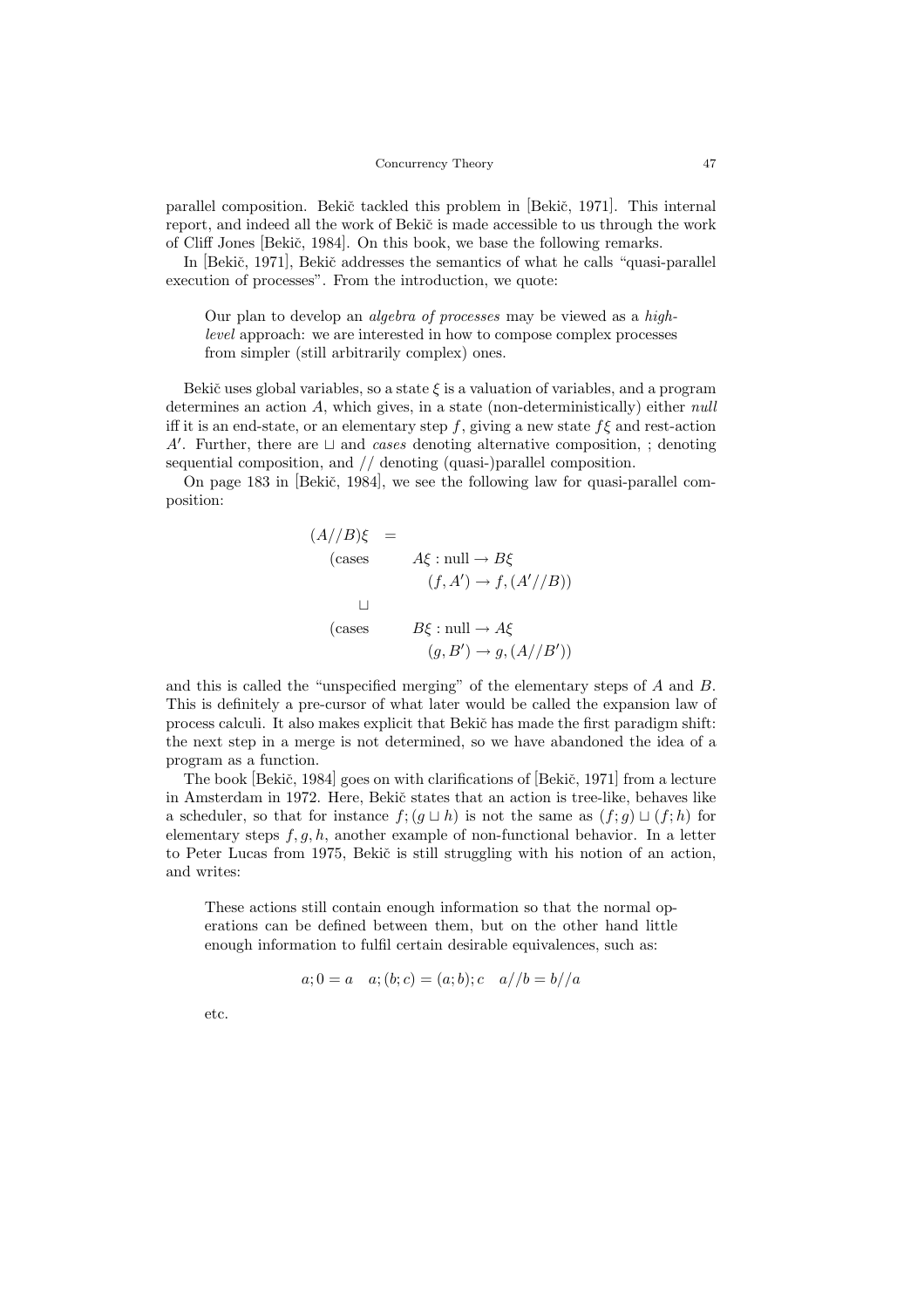In a lecture on the material in 1974 in Newcastle, Bekič has changed the notation of  $//$  to  $\parallel$  and calls the operator parallel composition. In giving the equations, we even encounter a "left-parallel" operator, with laws, with the same meaning that Bergstra and Klop will later give to their **left-merge** operator [Bergstra and Klop, 1982].

Concluding, we can say that Bekič contributed a number of basic ingredients to the emergence of process algebra, but we see no coherent comprehensive theory yet.

# 4.2 CCS

The central person in the history of process calculi without a doubt is Robin Milner —we already mentioned his relevance for concurrency theory in Section 3.4, discussing bisimulation. A.J.R.G. Milner, who was born in 1934 and died in 2010, developed his process theory CCS (Calculus of Communicating Systems) over the years 1973 to 1980, culminating in the publication of the book [Milner, 1980] in 1980.

The oldest publications concerning the semantics of parallel composition are [Milner, 1973; Milner, 1975], formulated within the framework of denotational semantics, using so-called transducers. He considers the problems caused by nonterminating programs, with side effects, and non-determinism. He uses the operations  $*$  for sequential composition, ? for alternative composition and  $\parallel$  for parallel composition. He refers to [Bekič, 1971] as related work.

Next, chronologically, are the articles [Milner, 1979; Milne and Milner, 1979]. Here, Milner introduces *flow graphs*, with ports where a named port synchronizes with the port with its co-name. Operators are  $\vert$  for parallel composition, restriction and relabeling. The symbol  $\parallel$  is now reserved for restricted parallel composition. Structural laws are stated for these operators.

The following two papers are [Milner, 1978a; Milner, 1978b], putting in place most of CCS as we know it. The operators prefixing and alternative composition are added and provided with laws. Synchronization trees are used as a model. The prefix  $\tau$  occurs as a *communication trace* (what remains of a synchronization of a name and a co-name). The paradigm of message passing is taken over from [Hoare, 1978]. Interleaving is introduced as the observation of a single observer of a communicating system, and the expansion law is stated. Sequential composition is not a basic operator, but a derived one, using communication, abstraction and restriction.

The paper [Hennessy and Milner, 1980], with Matthew Hennessy, formulates basic CCS, with observational equivalence and strong equivalence defined inductively. Also, so-called Hennessy-Milner logic is introduced, which provides a logical characterization of process equivalence. Next, the book [Milner, 1980] is the standard process calculus reference. Here we have for the first time in history a complete process calculus, with a set of equations and a semantical model. He presents the equational laws as truths about his chosen semantical domain, rather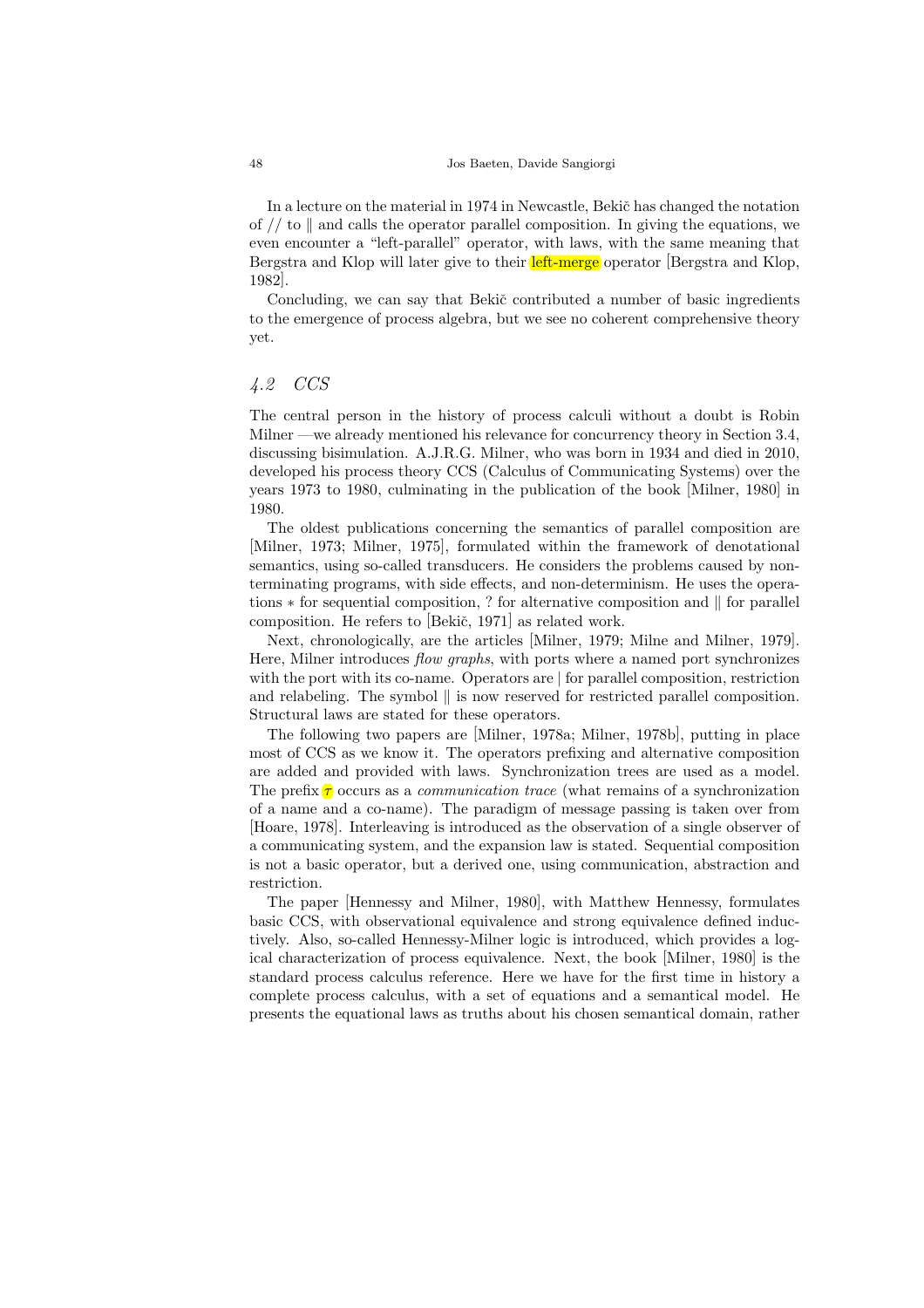than considering the laws as primary, and investigating the range of models that they have.

We pointed out in Section 3.4 that an important contribution, realized just after the appearance of [Milner, 1980], is the formulation of bisimulation. This became a central notion in process theory subsequently. The book [Milner, 1980] was later updated in [Milner, 1989].

A related development is the birth of *structural operational semantics* in [Plotkin, 1981]. More can be read about this in the historical paper [Plotkin, 2004b].

To recap, CCS has the following syntax:

- A constant 0 that is the neutral element of alternative composition, the process that shows no behavior. It is the seed process from which other processes can be constructed using the operators.
- For each action  $a$  from a given set of actions  $A$ , the **action prefix** operator  $a_{-}$ , that prefixes a given process with the action  $a$ : after execution of  $a$ , the process continues. This is a restricted form of sequential composition.
- Alternative composition  $+$ . It is important to note that the choice between the given alternatives is made by the execution of an action from one of them, thereby discarding the alternative, not before. As a consequence, there is the law  $x + 0 = x$ , as 0 is an alternative that cannot be chosen.
- Parallel composition |. In a parallel composition  $x \mid y$ , an action from x or from  $y$  can be executed, or they can jointly execute a communication action. The set of actions A is divided into a set of names and a set of co-names (for each name  $\alpha$  there is a co-name  $\bar{\alpha}$ ). The joint execution of a name and its corresponding co-name results in the execution of the special communication action  $\tau$ . The action prefix operator  $\tau$ . has a special set of laws called the  $\tau$ -laws, that allow one to eliminate the  $\tau$  action in a number of cases. Thus, the parallel composition operator does two things at a time: it allows a communication, and hides the result of the communication in a number of cases (a form of abstraction).
- Recursion or fixed point construction. If  $P$  is a process expression possibly containing the variable x, then  $\mu x.P$  is the smallest fixed point of P, the process showing the least behavior satisfying the equation  $\mu x.P = P[\mu x.P/x]$ , where the last construct is the process expression  $P$  with all occurrences of the variable x replaced by  $\mu x.P$ . The notions "smallest" and "least" refer to the fact that only behavior is included that can be inferred from the behavior of P and this equation. This construct is used to define processes that can execute an unrestricted number of actions, a so-called reactive process. In later work, Milner does not use binding of variables, but instead sees the fixed point as a new constant  $X$ , whose behavior is given by the recursive equation  $X = P$ .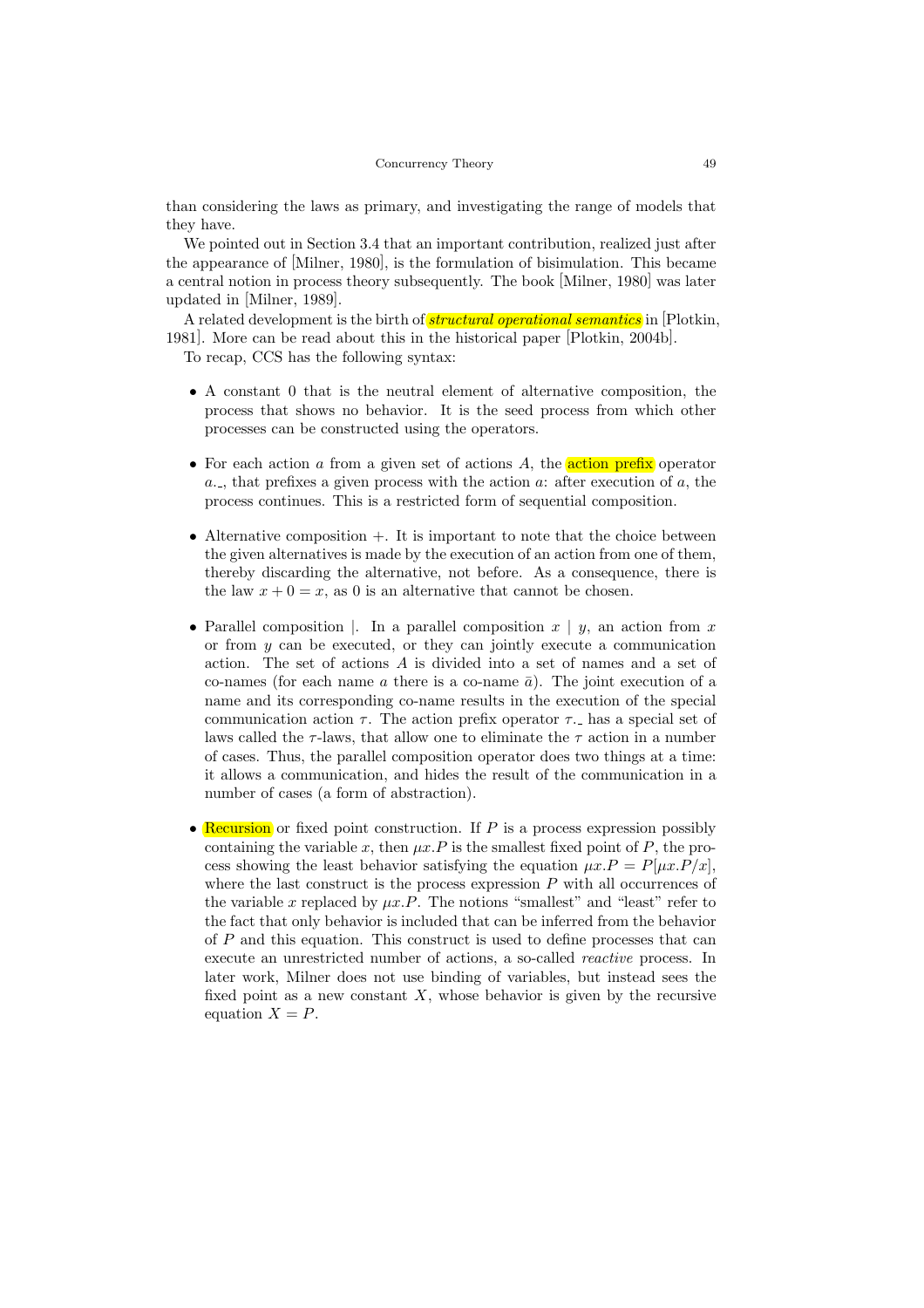#### 50 Jos Baeten, Davide Sangiorgi

- Restriction or encapsulation  $\partial_H$ , where H is a set of names and their corresponding co-names, will block execution of the actions in  $H$ . By blocking execution of the names and co-names, but always allowing  $\tau$ , communication in a parallel composition can be enforced. CCS uses a different notation for this operator.
- Relabeling or renaming  $\rho_f$ , where f is a function on actions that preserves the co-name relation and does not rename  $\tau$ . This operator is useful to obtain different instances of some generically defined process. CCS uses a different notation for this operator.

# 4.3 CSP

A very important contributor to the development of process calculi is Tony Hoare. C.A.R. Hoare, born in 1934, published the influential paper [Hoare, 1978] as a technical report in 1976. The important step is that he does away completely with global variables, and adopts the message passing paradigm of communication, thus realizing the second paradigm shift. The language CSP (Communicating Sequential Processes) described in [Hoare, 1978] has synchronous communication and is a guarded command language (based on [Dijkstra, 1975]). No model or semantics is provided. This paper inspired Milner to treat message passing in CCS in the same way.

A model for CSP was elaborated in [Hoare, 1980]. This is a model based on trace theory, i.e. on the sequences of actions a process can perform. Later on, it was found that this model was lacking, for instance because deadlock behavior is not preserved. For this reason, a new model based on *failure pairs* was presented in [Brookes et al., 1984] for the language that was then called TCSP (Theoretical CSP). Later, TCSP was called CSP again. Some time later it was established that the failure model is the least discriminating model that preserves deadlock behavior (see e.g. [Glabbeek, 2001]). In the language, due to the presence of two alternative composition operators, it is possible to do without a silent step like  $\tau$ altogether. The book [Hoare, 1985] gives a good overview of CSP.

Between CCS and CSP, there is some debate concerning the nature of alternative composition. Some say the  $+$  of CCS is difficult to understand ("the weather") of Milner"), and CSP proposes to distinguish between internal and external nondeterminism, using two separate operators. See also [Hennessy, 1988].

The syntax of CSP from [Hoare, 1985] constitutes:

- A constant called STOP that acts like the 0 CCS, but also a constant called SKIP (that we call 1) that is the neutral element of sequential composition. Thus, 0 stands for unsuccessful termination and 1 for successful termination. Both processes do not execute any action.
- Action prefix operators a. as in CCS. There is no  $\tau$  prefixing.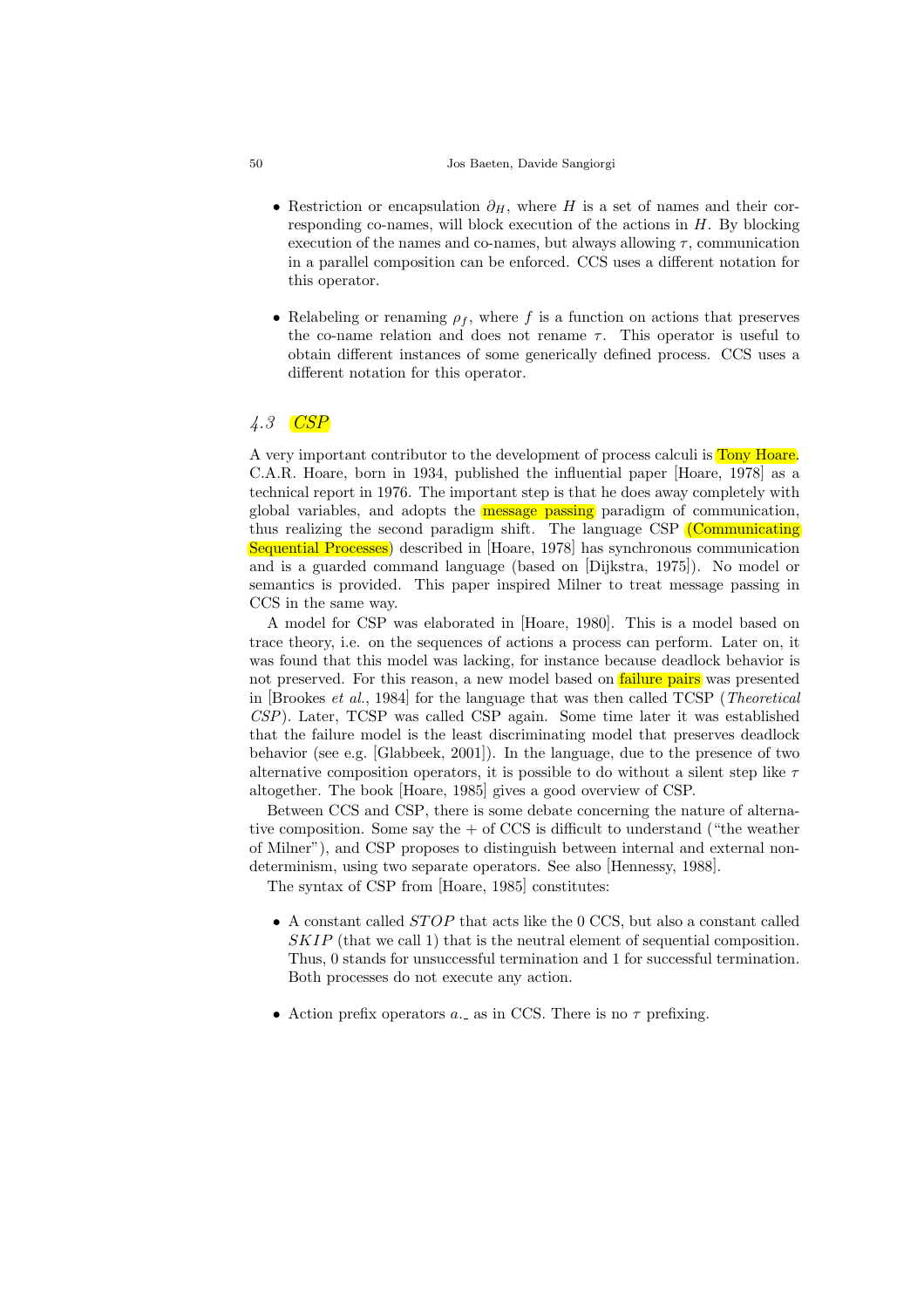• CSP has two alternative composition operators, ⊓ denoting non-deterministic or internal choice, and  $\square$  denoting external choice. The internal-choice operator denotes a non-deterministic choice that cannot be influenced by the environment (other processes in parallel) and can simply be defined in CCS terms as follows:

$$
x\sqcap y=\tau.x+\tau.y.
$$

The external choice operator is not so easily defined in terms of CCS (see [Glabbeek, 1986]). It denotes a choice that can be influenced by the environment. If the arguments of the operator have initial silent non-determinism, then these  $\tau$ -steps can be executed without making a choice, and the choice will be made as soon as a visible (non- $\tau$ ) action occurs.

Because of the presence of two choice operators and a semantics that equates more processes than bisimilarity, all silent actions that might occur in a process expression can be removed [Bergstra et al., 1987].

- There is action prefixing like in CCS, but also full sequential composition.
- The parallel composition operator of CSP allows interleaving but also synchronization on the same name, so that execution of an action a by both components results in a communication action again named a. This enables multi-way synchronization.
- Recursion is handled as in CCS.
- There is a *concealment* or abstraction operator that renames a set of actions into  $\tau$ . These introduced  $\tau$  can subsequently be removed from an expression.

## 4.4 Some Other Process Calculi

Around 1980, concurrency theory and in particular process theory is a vibrant field with a lot of activity world wide. We already mentioned research on Petri nets, that is an active area [Petri, 1980]. Another partial order process theory is given in [Mazurkiewicz, 1977]. Research on temporal logic has started, see e.g. [Pnueli, 1977].

Some other process calculi can be mentioned. We already remarked that Hoare investigated trace theory. More work was done in this direction, e.g. by Rem [Rem, 1983]. There is also the invariants calculus [Apt et al., 1980].

Another process theory that should be mentioned is the metric approach by De Bakker and Zucker [Bakker and Zucker, 1982a; Bakker and Zucker, 1982b]. There is a notion of distance between processes: processes that do not differ in behavior before the *n*th step have a distance of at most  $2^{-n}$ . This turns the domain of processes into a metric space, that can be completed, and solutions to guarded recursive equations (a type of well-behaved recursive equations) exist by application of Banach's fixed point theorem [Banach, 1922].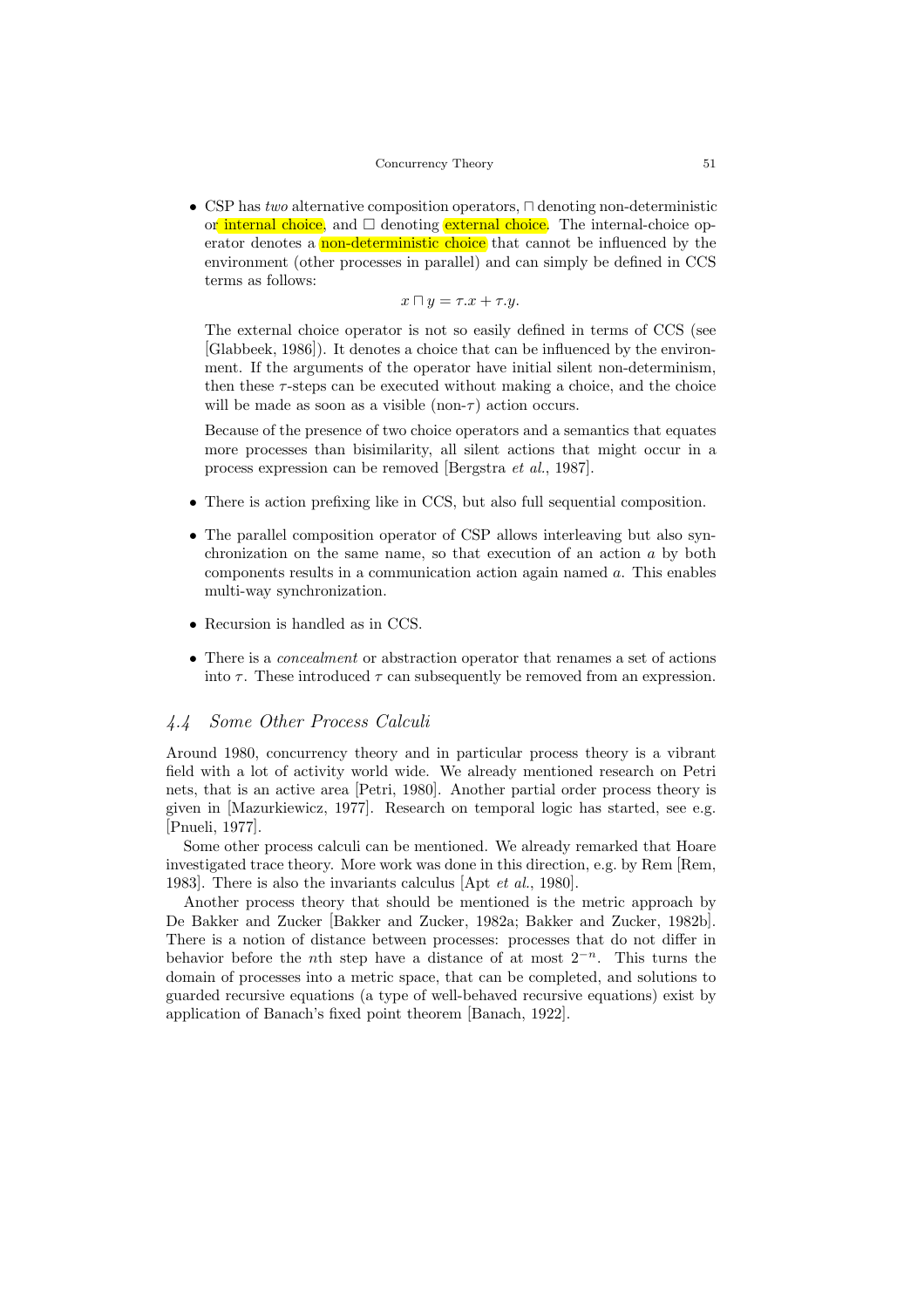# 4.5 ACP

Jan Bergstra and Jan Willem Klop in 1982 started work on a question of De Bakker as to what can be said about solutions of unguarded recursive equations. As a result, they wrote the paper [Bergstra and Klop, 1982]. In this paper, the phrase "process algebra" is used for the first time. We quote:

A process algebra over a set of atomic actions A is a structure  $\mathcal{A} =$  $\langle A, +, \cdot, \|, a_i (i \in I) \rangle$  where A is a set containing A, the  $a_i$  are constant symbols corresponding to the  $a_i \in A$ , and  $+$  (union),  $\cdot$  (concatenation or *composition*, left out in the axioms),  $\parallel$  (*left merge*) satisfy for all  $x, y, z \in A$  and  $a \in A$  the following axioms:

| PA1             | $x + y = y + x$                  |
|-----------------|----------------------------------|
| PA <sub>2</sub> | $x + (y + z) = (x + y) + z$      |
| PA3             | $x + x = x$                      |
| PA4             | $(xy)z = x(yz)$                  |
| PA5             | $(x+y)z = xz + yz$               |
| PA6             | $(x + y) \  z = x \  z + y \  z$ |
| PA7             | $ax  y = a(x  y + y  x)$         |
| PA8             | $a  y = ay$                      |
|                 |                                  |

This clearly establishes a process calculus in the framework of universal algebra. In the paper, process algebra was defined with alternative, sequential and parallel composition, but without communication. A model was established based on projective sequences (a process is given by a sequence of approximations by finite terms), and in this model, it is established that all recursive equations have a solution. In adapted form, this paper was later published as [Bergstra and Klop, 1992]. In [Bergstra and Klop, 1984b], this process algebra PA was extended with communication to yield the theory ACP (Algebra of Communicating Processes). The book [Baeten and Weijland, 1990] gives an overview of ACP.

The syntax of ACP comprises:

- A constant 0 denoting inaction, as in CCS and CSP (written  $\delta$ ).
- A set of actions A, each element denoting a constant in the syntax. Expressed in terms of prefixing and successful termination, each such constant can be denoted as  $a.1$ , execution of  $a$  followed by successful termination. This lumping together of two notions causes problems when the theory is extended with explicit timing, see [Baeten, 2003].
- Alternative composition  $+$  as in CCS.
- Sequential composition · as in CSP.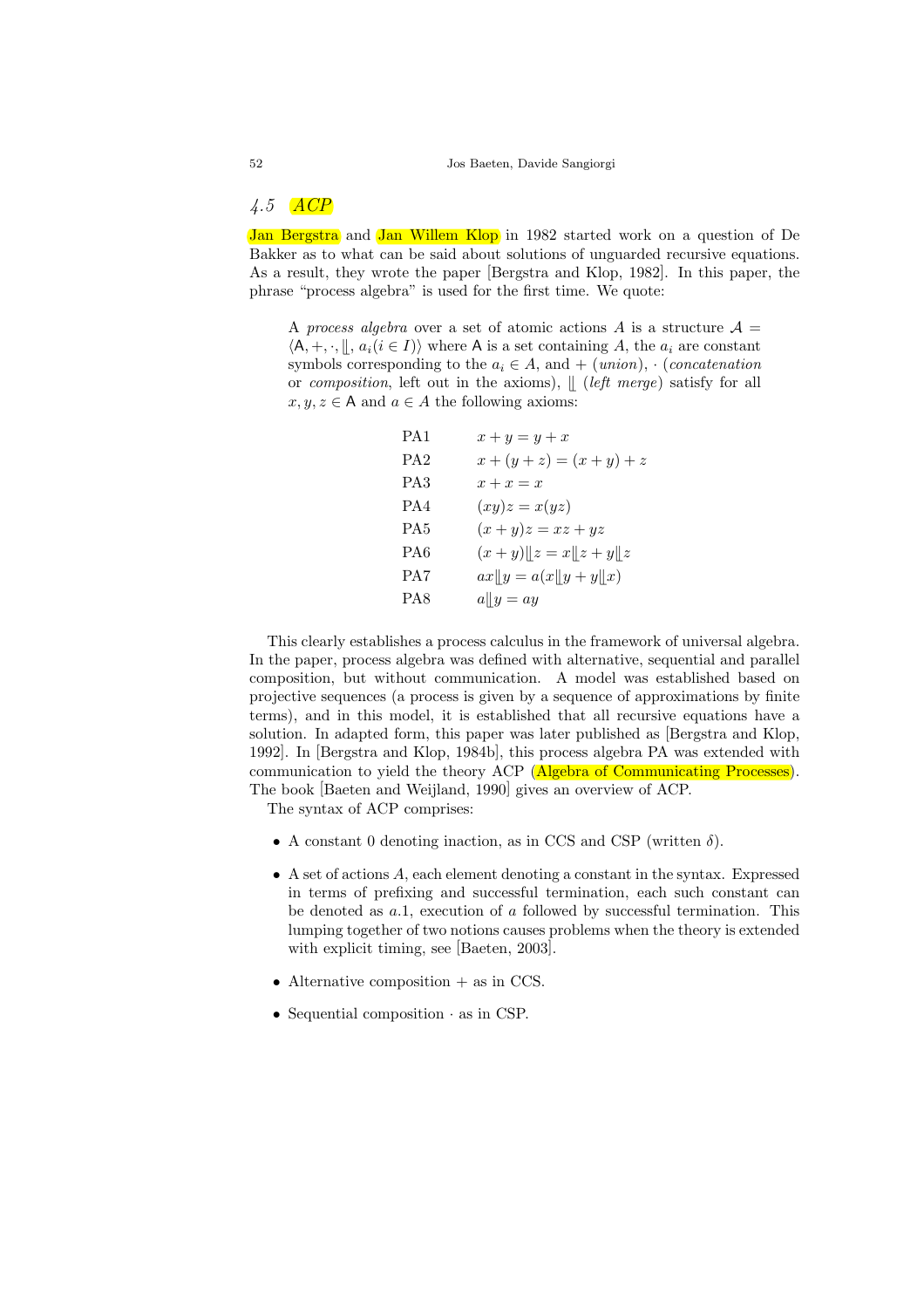#### Concurrency Theory 53

- The set of actions A has given on it a partial binary commutative and associative communication function that tells when two actions can synchronize in a parallel composition, and what is the resulting communication action. ACP does not have a special silent action  $\tau$ , each communication action is just a regular action. Parallel composition then has interleaving and communication. The finite axiomatization of parallel composition then uses an auxiliary operator left merge as shown above, and in addition another auxiliary operator called communication merge.
- Encapsulation  $\partial_H$  blocking a subset of actions H of A as in CCS.
- Recursion. A process constant  $X$  can be defined by means of a recursive equation  $X = P$ , where the constant may appear in the expression P. Also, a set of constants can be defined by a set of recursive equations, one for each constant.

# 4.6 CCS, CSP and ACP

Comparing the three most well-known process calculi CCS, CSP and ACP, we can say there is a considerable amount of work and applications realized in all three of them. In that sense, there seem to be no fundamental differences between the theories with respect to the range of applications. Historically, CCS was the first with a complete theory. Different from the other two, CSP has a least distinguishing equational theory. More than the other two, ACP emphasizes the algebraic aspect: there is an equational theory with a range of semantical models. Also, ACP has a more general communication scheme: in CCS, communication is combined with abstraction, in CSP, there is also a restricted communication scheme.

In ensuing years, other process calculi were developed. We can mention SCCS [Milner, 1983], CIRCAL [Milne, 1983], MEIJE [Austry and Boudol, 1984], the process calculus of Hennessy [Hennessy, 1988].

We see that over the years many process calculi have been developed, each making its own set of choices in the different possibilities. The reader may wonder whether this is something to be lamented. In the paper  $[Ba^{\dagger}$  and  $Ba^{\dagger}$ , 1991, it is argued that this is actually a good thing, as long as there is a good exchange of information between the different groups, as each different process calculus will have its own set of advantages and disadvantages. When a certain notion is used in two different process calculi with the same underlying intuition, but with a different set of equational laws, there are some who argue for the same notation, in order to show that we are really talking about the same thing, and others who argue for different notations, in order to emphasize the different semantical setting.

With the book [Baeten *et al.*, 2010], an integrated overview is presented of all features of CCS, CSP and ACP, based on an algebraic presentation, together with highlights of the main extensions since the 1980s. A good overview of developments is also provided by the impressive handbook [Bergstra et al., 2001].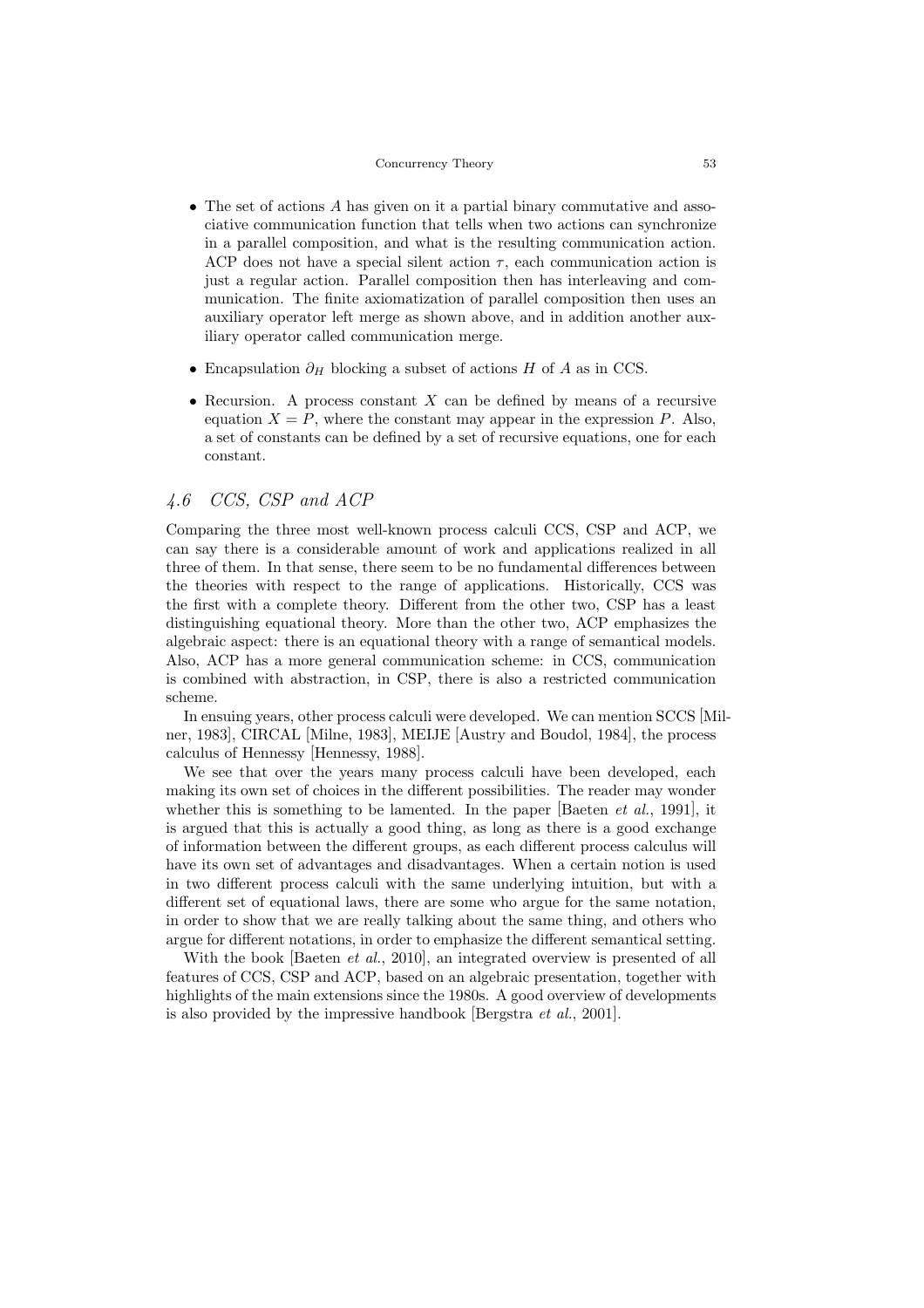# 4.7 Developments

#### Theory

A nice overview of the most important theoretical results since the start of process calculi is the paper [Aceto, 2003]. Also, remaining open problems are stated there. For a process calculus based on partial order semantics, see [Best *et al.*, 2001]. There is a wealth of results concerning process calculi extended with some form of recursion, see e.g. the complete axiomatization of regular processes by Milner [Milner, 1984] or the overview on decidability in [Burkart et al., 2001]. Also, there is a whole range of expressiveness results, some examples can be found in [Bergstra and Klop, 1984a].

#### Tooling

Over the years, several software systems have been developed in order to facilitate the application of process calculi in the analysis of systems. Here, we only mention general process calculus tools. Tools that deal with specific extensions are mentioned below.

The most well-known general tool is the **Concurrency Workbench**, see [Moller and Stevens, 1999], dealing with CCS-type process calculus. There is also the variant CWB-NC, see [Zhang et al., 2003] for the current state of affairs. There is the French set of tools CADP, see e.g. [Fernandez et al., 1996]. Further, in the CSP tradition, there is the FDR tool (see http://www.fsel.com/).

The challenge in tool development is to combine an attractive user interface with a powerful and fast verification engine.

#### Verification

A measure of success of process calculus is the systems that have been successfully verified by means of techniques that come from process calculus. A good overview can be found in [Groote and Reniers, 2001]. Process calculus focuses on equational reasoning. Other successful techniques are model checking and theorem proving. Combination of these different approaches proves to be very promising.

#### Data

Process calculi are very successful in describing the dynamic behavior of systems. In describing the static aspects, treatment of data is very important. Actions and processes are parametrized with data elements. The combination of processes and data has received much attention over the years. A standardized formal description technique is LOTOS, see [Brinksma, 1989]. Another combination of processes and data is PSF, see [Mauw, 1991] with associated tooling. The process calculus with data  $\mu$ CRL (succeeded by mCRL2 [Groote and Mousavi, 2013]) has tooling focusing on equational verification, see e.g. [Groote and Lisser, 2001].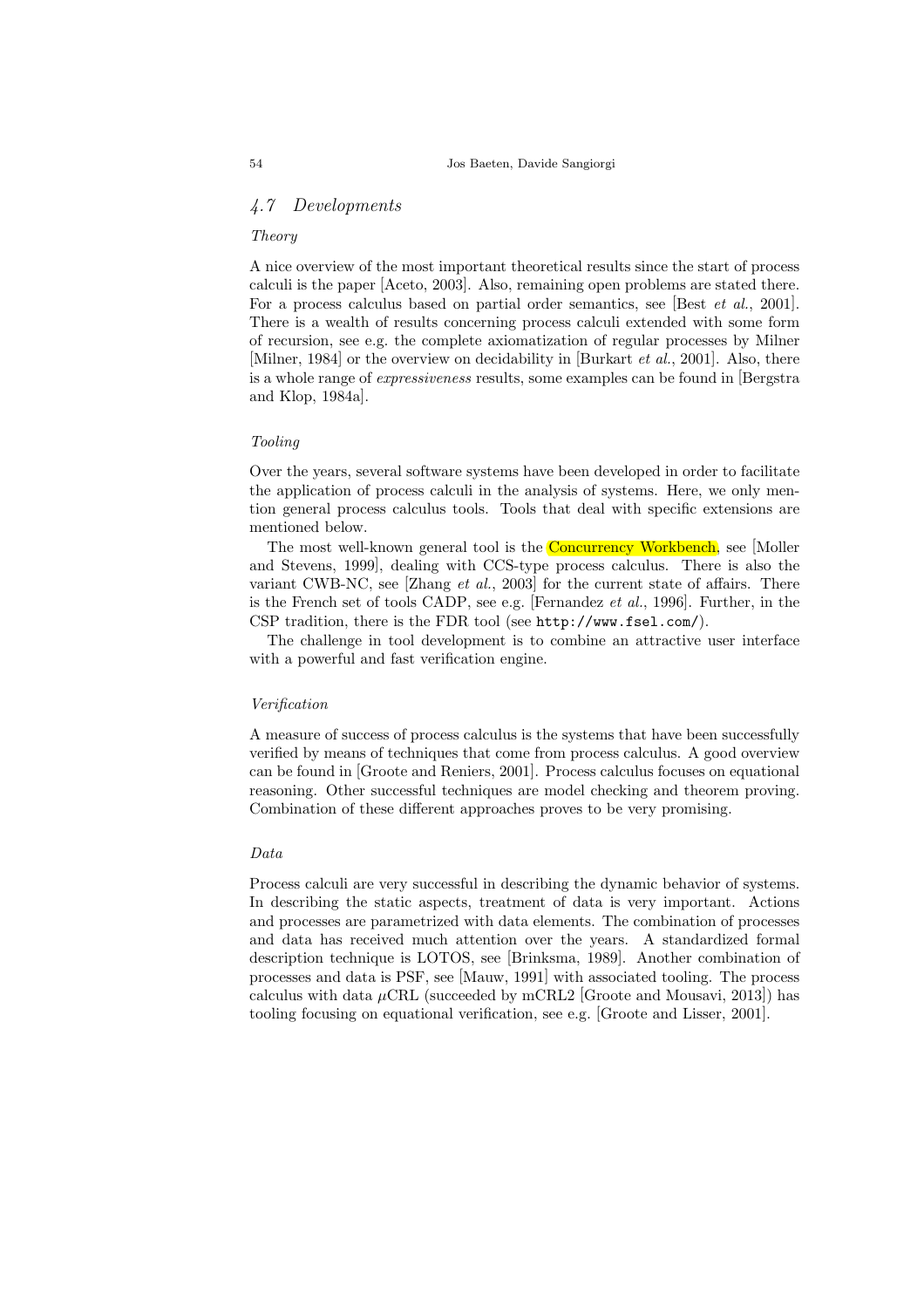#### Time

Research on process calculus extended with a quantitative notion of time started with the work of Reed and Roscoe in the CSP context, see [Reed and Roscoe, 1988]. A textbook in this tradition is [Schneider, 2000].

There are many variants of CCS with timing, see e.g. [Yi, 1990], [Moller and Tofts, 1990]. In the ACP tradition, work starts with [Baeten and Bergstra, 1991]. An integrated theory, involving both discrete and dense time, both relative and absolute time, is presented in the book [Baeten and Middelburg, 2002]. Also the theory ATP can be mentioned, see [Nicollin and Sifakis, 1994]. An overview and comparison of different process algebras with timing can be found in [Baeten, 2003].

Tooling has been developed for processes with timing mostly in terms of timed automata, see e.g. UPPAAL [Larsen et al., 1997] or KRONOS [Yovine, 1997]. Equational reasoning is investigated for  $\mu$ CRL with timing [Usenko, 2002].

# **Mobility**

Research on networks of processes where processes are mobile and configuration of communication links is dynamic has been dominated by the  $\pi$ -calculus. An early reference is Engberg and Nielsen, 1986, the standard reference is Milner *et* al., 1992] and the textbooks are [Milner, 1999; Sangiorgi and Walker, 2001]. The associated tool is the Mobility Workbench, see [Victor, 1994]. Also in this domain, it is important to gain more experience with protocol verification. On the theory side, there are a number of different equivalences that have been defined, and it is not clear which is the 'right' one to use.

Following, other calculi concerning mobility have been developed, notably the ambient calculus, see [Cardelli and Gordon, 2000]. As to unifying frameworks for different mobile calculi, Milner investigated action calculus [Milner, 1996] and bigraphs [Milner, 2001].

Over the years, the  $\pi$ -calculus is considered more and more as the standard process calculus to use. Important extensions that simplify some things are the psi-calculi, see [Bengtson et al., 2011].

#### Probabilities and Stochastics

Process calculi extended with probabilistic or stochastic information have generated a lot of research. An early reference is [Hansson, 1991]. In the CSP tradition, there is [Lowe, 1993], in the CCS tradition [Hillston, 1996], in the ACP tradition [Baeten et al., 1995]. There is the process algebra TIPP with associated tool, see e.g. [Götz et al., 1993], and EMPA, see e.g. [Bernardo and Gorrieri, 1998].

The insight that both (unquantified) alternative composition and probabilistic choice are needed for a useful theory has gained attention, see e.g. the work in [D'Argenio, 1999] or [Andova, 2002].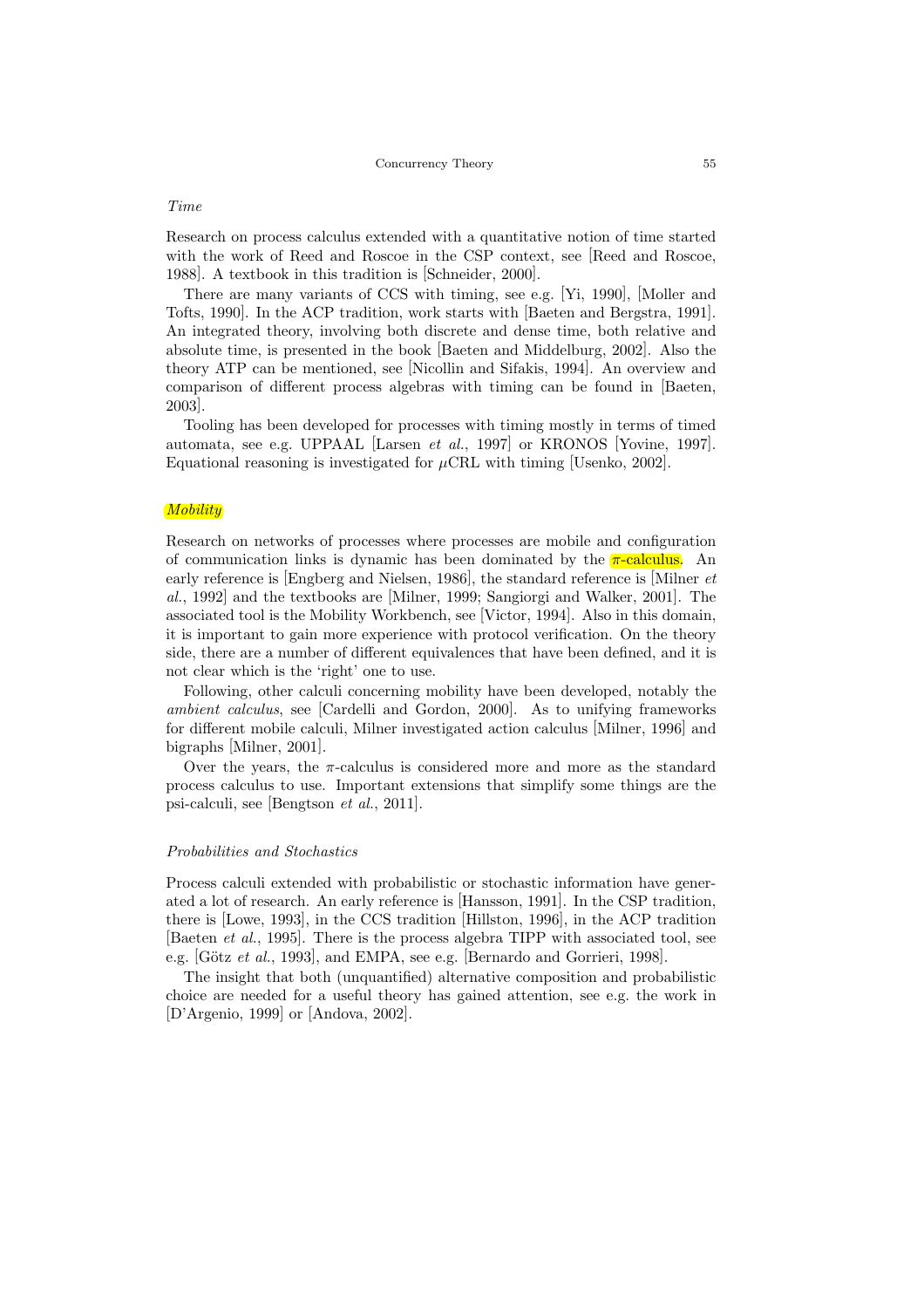Notions of abstraction are still a matter of continued research. The goal is to combine functional verification with performance analysis. A notion of approximation is very important here, see e.g. [Desharnais et al., 2004]. Some recent references are [Jonsson et al., 2001; Markovski, 2008; Georgievska, 2011].

#### Hybrid Systems

Systems that in their behavior depend on continuously changing variables other than time are the latest challenge to be addressed by process calculi. System descriptions involve differential algebraic equations, so here we get to the border of computer science with dynamics, in particular dynamic control theory. When discrete events are leading, but aspects of evolution are also taken into account, this is part of computer science, but when dynamic evolution is paramount, and some switching points occur, it becomes part of dynamic control theory. Process calculus research that can be mentioned is [Bergstra and Middelburg, 2005; Cuijpers and Reniers, 2003].

In process theory, work centres around *hybrid automata* [Alur *et al.*, 1995] and hybrid I/O automata [Lynch et al., 1995]. A tool is HyTech, see [Henzinger et al., 1995]. A connection with process calculus can be found in [Willemse, 2003; Baeten et al., 2008].

# Other Application Areas

Application of process calculus in other areas can be mentioned. A process calculus dealing with shared resources is ACSR Lee *et al.*, 1994. Process calculus has been used to give semantics of specification languages, such as POOL [Vaandrager, 1990] or MSC [Mauw and Reniers, 1994]. There is work on applications in security, see e.g. [Focardi and Gorrieri, 1995], [Abadi and Gordon, 1999] or [Schneider, 2001]. Work can be mentioned on the application of process calculi to biological processes, see e.g. [Priami *et al.*, 2001]. Other application areas are web services [Bravetti and Zavattaro, 2008; Laneve and Padovani, 2013], ubiquitous computing [Honda, 2006] and workflow [Puhlmann and Weske, 2005].

# 5 CONCLUSION

In this chapter, a brief history is sketched of concurrency theory, following two central breakthroughs. Early work centred around giving semantics to programming languages involving a parallel construct. Two breakthroughs were needed: first of all, abandoning the idea that a program is a transformation from input to output, replacing this by an approach where all intermediate states are important. We consider this development by considering the history of bisimulation. The second breakthrough consisted of replacing the notion of global variables by the paradigm of message passing and local variables. We consider this development by considering the history of process calculi.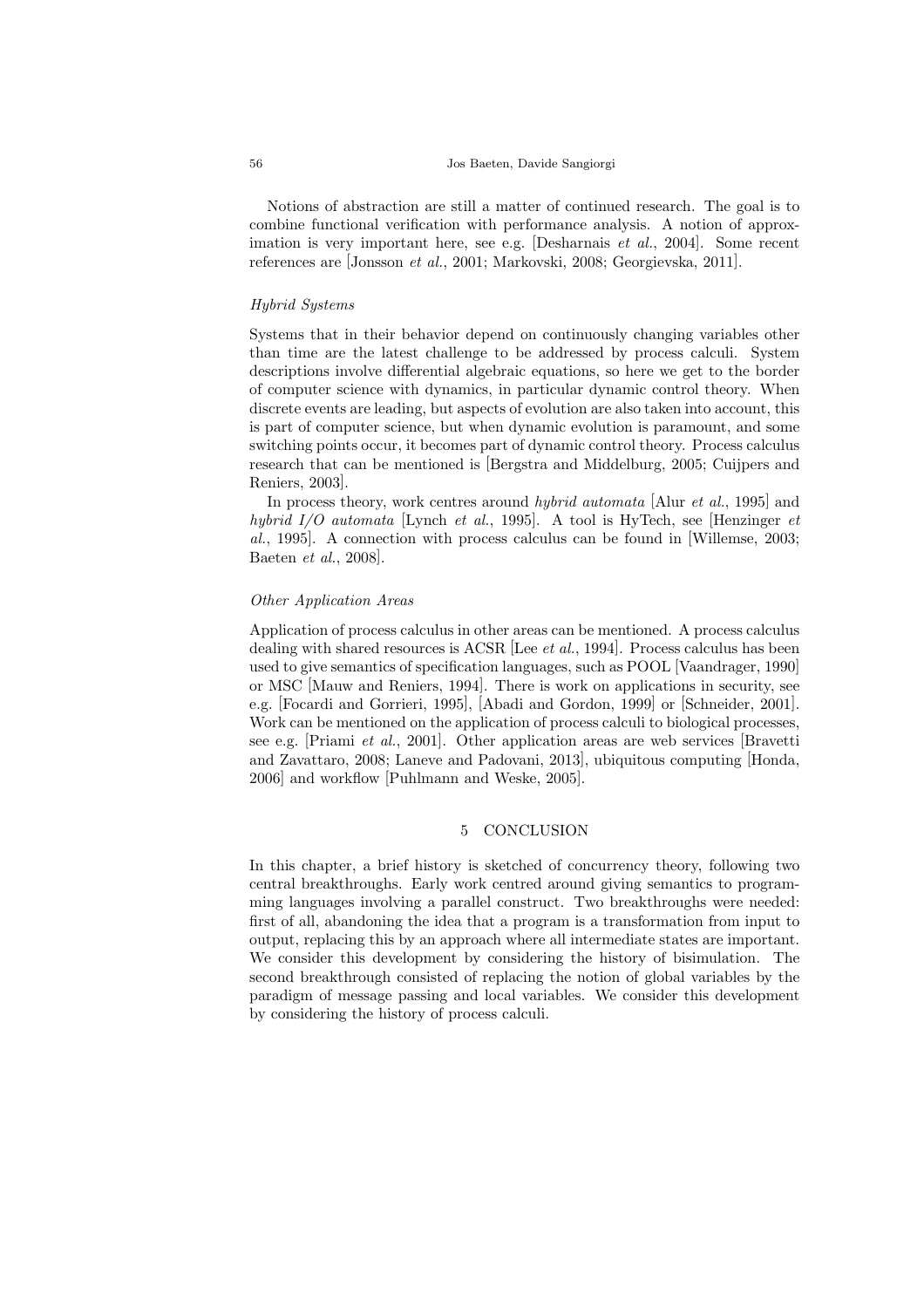In the seventies of the twentieth century, both these steps were taken, and full concurrency theories evolved. In doing so, concurrency theory became the underlying theory of parallel and distributed systems, extending formal language and automata theory with the central ingredient of interaction.

In the following years, much work has been done, and many concurrency theories have been formulated, extended with data, time, mobility, probabilities and stochastics. The work is not finished, however. We formulated some challenges for the future. More can be found in [Aceto et al., 2005].

An interesting recent development is a reconsideration of the foundations of computation including interaction from concurrency theory. This yields a theory of executability, which is computability integrated with interaction, see [Baeten et al., 2012].

# BIBLIOGRAPHY

- [Abadi and Gordon, 1999] M. Abadi and A.D. Gordon. A calculus for cryptographic protocols: The spi calculus. *Inf. Comput.*, 148(1):1–70, 1999.
- [Aceto *et al.*, 2005] L. Aceto, W.J. Fokkink, A. Ingólfsdóttir, and Z. Ésik. Guest editors' foreword: Process algebra. *Theor. Comput. Sci.*, 335(2-3):127–129, 2005.
- [Aceto *et al.*, 2007] L. Aceto, A. Ingólfsdóttir, K. G. Larsen, and J. Srba. Reactive Systems: *Modelling, Specification and Verification*. Cambridge University Press, 2007.
- [Aceto *et al.*, 2012] L. Aceto, A. Ingolfsdottir, and J. Srba. The algorithmics of bisimilarity. In Sangiorgi and Rutten [2012].
- [Aceto, 2003] L. Aceto. Some of my favourite results in classic process algebra. *Bulletin of the EATCS*, 81:90–108, 2003.
- [Aczel, 1988] P. Aczel. *Non-well-founded Sets*. CSLI lecture notes, no. 14, 1988.
- [Alur *et al.*, 1995] R. Alur, C. Courcoubetis, N. Halbwachs, T.A. Henzinger, P.-H. Ho, X. Nicollin, A. Olivero, J. Sifakis, and S. Yovine. The algorithmic analysis of hybrid systems. *Theoretical Computer Science*, 138:3–34, 1995.
- [Alvarez *et al.*, 1991] Carme Alvarez, José L. Balcázar, Joaquim Gabarró, and Miklos Santha. Parallel complexity in the design and analysis on conurrent systems. In *Proc. PARLE '91: Parallel Architectures and Languages Europe, Volume I: Parallel Architectures and Algorithms*, volume 505 of *Lecture Notes in Computer Science*, pages 288–303. Springer, 1991.
- [Andova, 2002] S. Andova. *Probabilistic Process Algebra*. PhD thesis, Technische Universiteit Eindhoven, 2002.
- [Apt *et al.*, 1980] K.R. Apt, N. Francez, and W.P. de Roever. A proof system for communicating sequential processes. *TOPLAS*, 2:359–385, 1980.
- [Austry and Boudol, 1984] D. Austry and G. Boudol. Algèbre de processus et synchronisation. *Theoretical Computer Science*, 30:91–131, 1984.
- [Baeten and Bergstra, 1991] J.C.M. Baeten and J.A. Bergstra. Real time process algebra. *Formal Aspects of Computing*, 3(2):142–188, 1991.
- [Baeten and Middelburg, 2002] J.C.M. Baeten and C.A. Middelburg. *Process Algebra with Timing*. EATCS Monographs. Springer Verlag, 2002.
- [Baeten and Weijland, 1990] J. Baeten and W. Weijland. *Process Algebra*, volume 18 of *Cambridge Tracts in Theoretical Computer Science*. Cambridge Uuniversity Press, 1990.
- [Baeten *et al.*, 1991] J.C.M. Baeten, J.A. Bergstra, C.A.R. Hoare, R. Milner, J. Parrow, and R. de Simone. The variety of process algebra. Deliverable ESPRIT Basic Research Action 3006, CONCUR, 1991.
- [Baeten *et al.*, 1995] J.C.M. Baeten, J.A. Bergstra, and S.A. Smolka. Axiomatizing probabilistic processes: ACP with generative probabilities. *Information and Computation*, 121(2):234–255, 1995.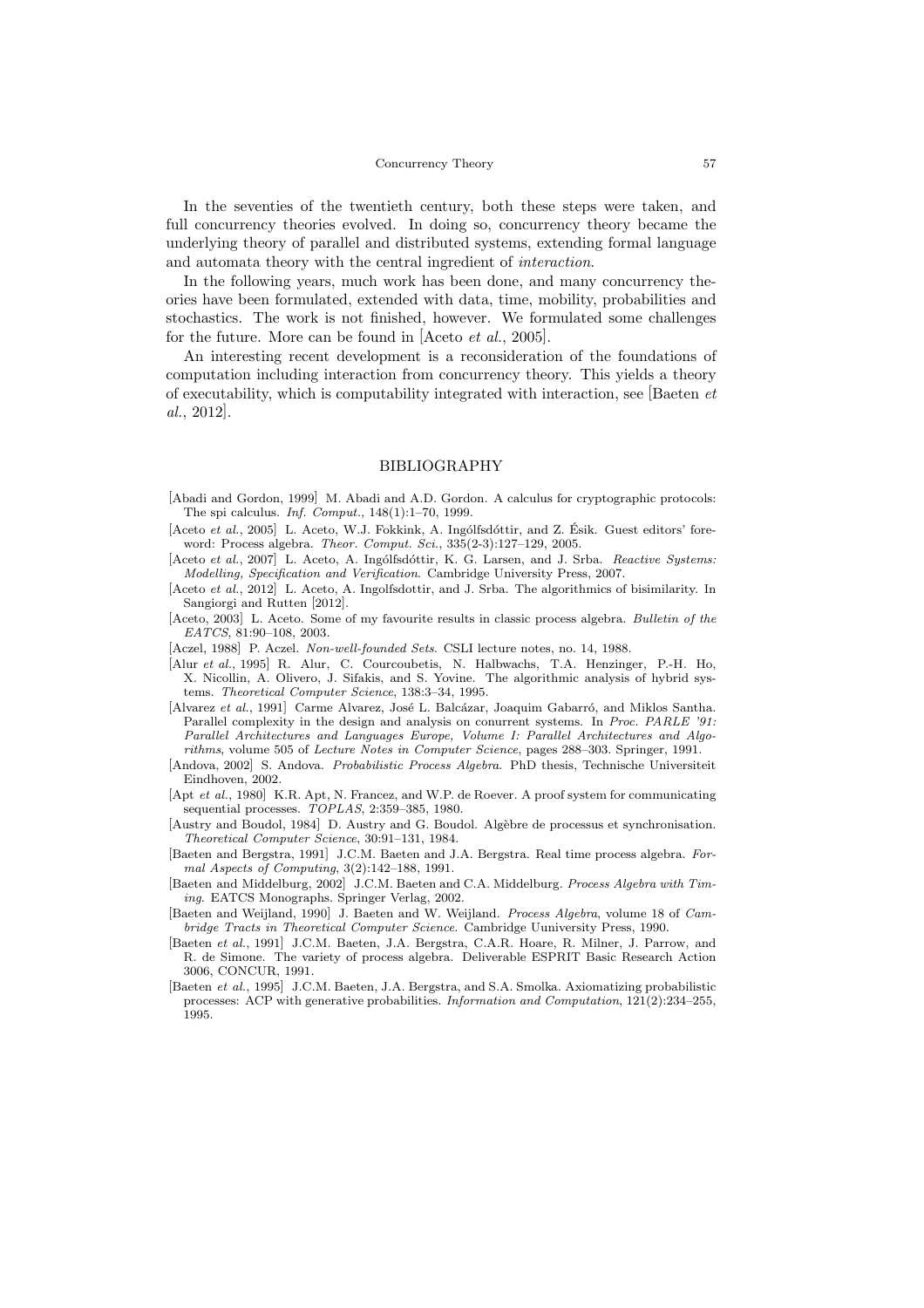- [Baeten *et al.*, 2008] J.C.M. Baeten, D.A. van Beek, P.J.L. Cuijpers, M.A. Reniers, J.E. Rooda, R.R.H. Schiffelers, and R.J.M. Theunissen. Model-based engineering of embedded systems using the hybrid process algebra Chi. In C. Palamidessi and F.D. Valencia, editors, *Electronic Notes in Theoretical Computer Science*, volume 209. Elsevier Science Publishers, 2008.
- [Baeten *et al.*, 2010] J.C.M. Baeten, T. Basten, and M.A. Reniers. *Process Algebra: Equational Theories of Communicating Processes*. Number 50 in Cambridge Tracts in Theoretical Computer Science. Cambridge University Press, 2010.
- [Baeten *et al.*, 2012] J.C.M. Baeten, B. Luttik, and P. van Tilburg. Turing meets Milner. In M. Koutny and I. Ulidowski, editors, *Proceedings CONCUR 2012*, number 7454 in Lecture Notes in Computer Science, pages 1–20, 2012.
- [Baeten, 1993] J.C.M. Baeten. The total order assumption. In S. Purushothaman and A. Zwarico, editors, *Proceedings First North American Process Algebra Workshop*, Workshops in Computing, pages 231–240. Springer Verlag, 1993.
- [Baeten, 2003] J.C.M. Baeten. Embedding untimed into timed process algebra: The case for explicit termination. *Mathematical Structures in Computer Science*, 13:589–618, 2003.
- [Bakker and Zucker, 1982a] J.W. de Bakker and J.I. Zucker. Denotational semantics of concurrency. In *Proceedings 14th Symposium on Theory of Computing*, pages 153–158. ACM, 1982.
- [Bakker and Zucker, 1982b] J.W. de Bakker and J.I. Zucker. Processes and the denotational semantics of concurrency. *Information and Control*, 54:70–120, 1982.
- [Balcázar *et al.*, 1992] José L. Balcázar, Joaquim Gabarró, and Miklos Santha. Deciding Bisimilarity is P-Complete. *Formal Asp. Comput.*, 4(6A):638–648, 1992.
- [Banach, 1922] S. Banach. Sur les op´erations dans les ensembles abstraits et leur application aux équations intégrales. *Fundamenta Mathematicae*, 3:133-181, 1922.
- [Barwise and Moss, 1996] J. Barwise and L. Moss. *Vicious Circles: On the Mathematics of Non-Wellfounded Phenomena*. CSLI (Center for the Study of Language and Information), 1996.
- [Bekič, 1971] H. Bekič. Towards a mathematical theory of processes. Technical Report TR 25.125, IBM Laboratory Vienna, 1971.
- [Bekiˇc, 1984] H. Bekiˇc. *Programming Languages and Their Definition (Selected Papers edited by C.B. Jones)*. Number 177 in LNCS. Springer Verlag, 1984.
- [Bengtson *et al.*, 2011] J. Bengtson, M. Johansson, J. Parrow, and B. Victor. Psi-calculi: a framework for mobile processes with nominal data and logic. *Logical Methods in Computer Science*, 7:1–44, 2011.
- [Benthem, 1976] J. van Benthem. *Modal Correspondence Theory*. PhD thesis, Mathematisch Instituut & Instituut voor Grondslagenonderzoek, University of Amsterdam, 1976.
- [Benthem, 1983] J. van Benthem. *Modal Logic and Classical Logic*. Bibliopolis, 1983.
- [Benthem, 1984] J. van Benthem. Correspondence theory. In D.M. Gabbay and F. Guenthner, editors, *Handbook of Philosophical Logic*, volume 2, pages 167–247. Reidel, 1984.
- [Bergstra and Klop, 1982] J.A. Bergstra and J.W. Klop. Fixed point semantics in process algebra. Technical Report IW 208, Mathematical Centre, Amsterdam, 1982.
- [Bergstra and Klop, 1984a] J.A. Bergstra and J.W. Klop. The algebra of recursively defined processes and the algebra of regular processes. In J. Paredaens, editor, *Proceedings 11th ICALP*, number 172 in LNCS, pages 82–95. Springer Verlag, 1984.
- [Bergstra and Klop, 1984b] J.A. Bergstra and J.W. Klop. Process algebra for synchronous communication. *Information and Control*, 60(1/3):109–137, 1984.
- [Bergstra and Klop, 1992] J.A. Bergstra and J.W. Klop. A convergence theorem in process algebra. In J.W. de Bakker and J.J.M.M. Rutten, editors, *Ten Years of Concurrency Semantics*, pages 164–195. World Scientific, 1992.
- [Bergstra and Middelburg, 2005] J.A. Bergstra and C.A. Middelburg. Process algebra for hybrid systems. *Theoretical Computer Science*, 335, 2005.
- [Bergstra *et al.*, 1987] J.A. Bergstra, J.W. Klop, and E.-R. Olderog. Failures without chaos: A new process semantics for fair abstraction. In M. Wirsing, editor, *Proceedings IFIP Conference on Formal Description of Programming Concepts III*, pages 77–103. North-Holland, 1987.
- [Bergstra *et al.*, 2001] J.A. Bergstra, A. Ponse, and S.A. Smolka, editors. *Handbook of Process Algebra*. North-Holland, Amsterdam, 2001.
- [Bernardo and Gorrieri, 1998] M. Bernardo and R. Gorrieri. A tutorial on EMPA: A theory of concurrent processes with non-determinism, priorities, probabilities and time. *Theoretical Computer Science*, 202:1–54, 1998.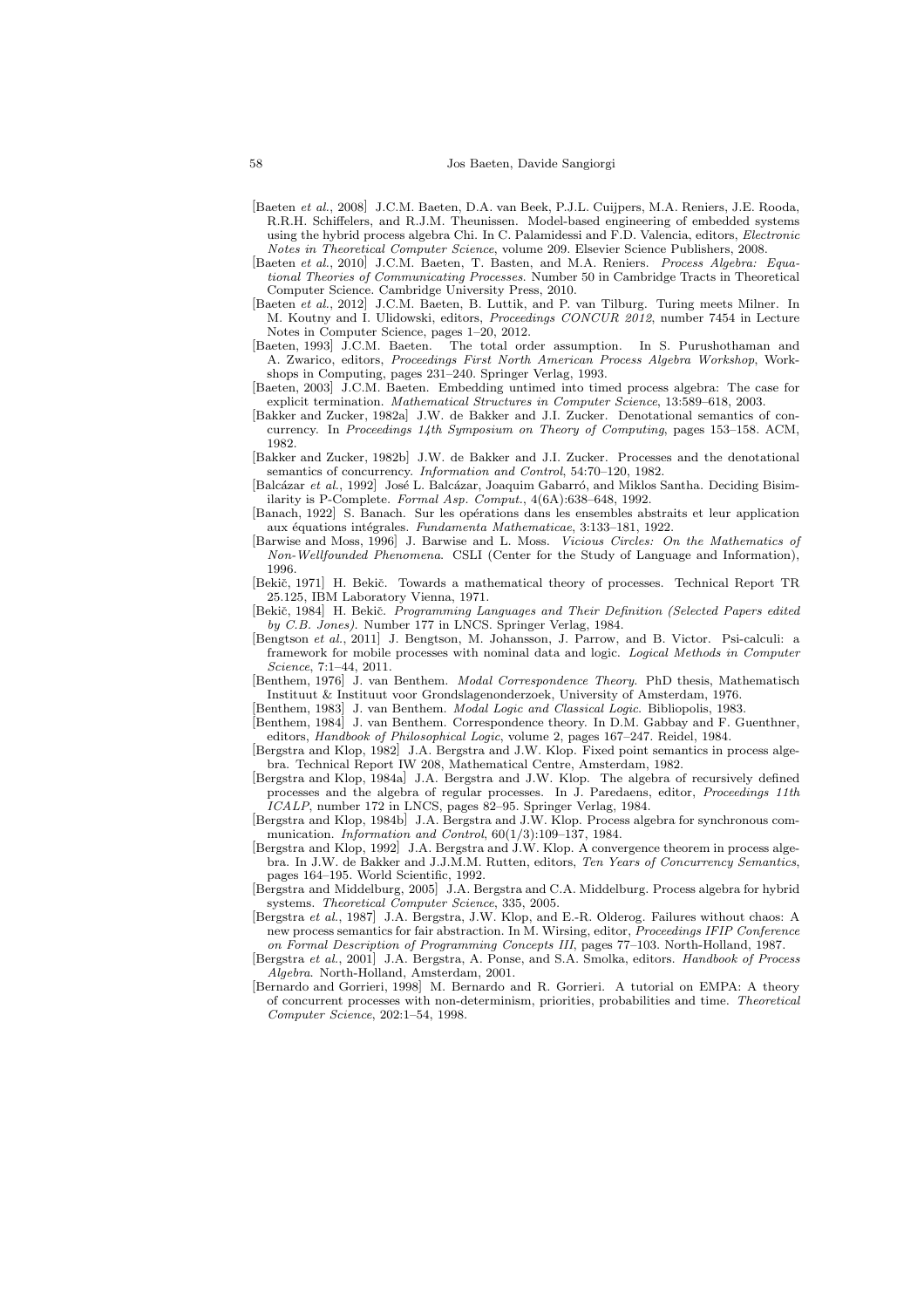- [Best *et al.*, 2001] E. Best, R. Devillers, and M. Koutny. A unified model for nets and process algebras. In [Bergstra *et al.*, 2001], pp. 945–1045, 2001.
- [Brand, 1978] D. Brand. Algebraic simulation between parallel programs. Research Report RC 7206, Yorktown Heights, N.Y., 39 pp., 1978.
- [Brauer and Reisig, 2006] Wilfried Brauer and Wolfgang Reisig. Carl Adam Petri und die "Petrinetze". *Informatik Spektrum*, 29:369–374, 2006.
- [Bravetti and Zavattaro, 2008] M. Bravetti and G. Zavattaro. A foundational theory of contracts for multi-party service composition. *Fundamenta Informaticae*, 89:451–478, 2008.
- [Brinksma, 1989] E. Brinksma, editor. *Information Processing Systems, Open Systems Interconnection, LOTOS – A Formal Description Technique Based on the Temporal Ordering of Observational Behaviour*, volume IS-8807 of *International Standard*. ISO, Geneva, 1989.
- [Brookes *et al.*, 1984] S.D. Brookes, C.A.R. Hoare, and A.W. Roscoe. A theory of communicating sequential processes. *Journal of the ACM*, 31(3):560–599, 1984.
- [Buchholz, 1994] P. Buchholz. Markovian process algebra: composition and equivalence. In U. Herzog and M. Rettelbach, editors, *Proc. 2nd Workshop on Process Algebras and Performance Modelling*, pages 11–30. Arbeitsberichte des IMMD, Band 27, Nr. 4, 1994.
- [Burge, 1975] William H. Burge. Stream processing functions. *IBM Journal of Research and Development*, 19(1):12–25, 1975.
- [Burkart *et al.*, 2001] O. Burkart, D. Caucal, F. Moller, and B. Steffen. Verification on infinite structures. In [Bergstra *et al.*, 2001], pp. 545–623, 2001.
- [Cardelli and Gordon, 2000] L. Cardelli and A.D. Gordon. Mobile ambients. *Theoretical Computer Science*, 240:177–213, 2000.
- [Cuijpers and Reniers, 2003] P.J.L. Cuijpers and M.A. Reniers. Hybrid process algebra. Technical Report CS-R 03/07, Technische Universiteit Eindhoven, Dept. of Comp. Sci., 2003.
- [D'Argenio, 1999] P.R. D'Argenio. *Algebras and Automata for Timed and Stochastic Systems*. PhD thesis, University of Twente, 1999.
- [de Roever, 1977] Willem P. de Roever. On backtracking and greatest fixpoints. In Arto Salomaa and Magnus Steinby, editors, *Fourth Colloquium on Automata, Languages and Programming (ICALP)*, volume 52 of *Lecture Notes in Computer Science*, pages 412–429. Springer, 1977.
- [Desharnais *et al.*, 2004] J. Desharnais, V. Gupta, R. Jagadeesan, and P. Panangaden. Metrics for labeled Markov systems. *Theoretical Computer Science*, 318:323–354, 2004.
- [Dijkstra, 1975] E.W. Dijkstra. Guarded commands, nondeterminacy, and formal derivation of programs. *Communications of the ACM*, 18(8):453–457, 1975.
- [Engberg and Nielsen, 1986] U. Engberg and M. Nielsen. A calculus of communicating systems with label passing. Technical Report DAIMI PB-208, Aarhus University, 1986.
- [Fernandez *et al.*, 1996] J.-C. Fernandez, H. Garavel, A. Kerbrat, R. Mateescu, L. Mounier, and M. Sighireanu. CADP (CAESAR/ALDEBARAN development package): A protocol validation and verification toolbox. In R. Alur and T.A. Henzinger, editors, *Proceedings CAV '96*, number 1102 in Lecture Notes in Computer Science, pages 437–440. Springer Verlag, 1996.
- [Floyd, 1967] R. W. Floyd. Assigning meaning to programs. In *Proc. Symposia in Applied Mathematics*, volume 19, pages 19–32. American Mathematical Society, 1967.
- [Focardi and Gorrieri, 1995] R. Focardi and R. Gorrieri. A classification of security properties for process algebras. *Journal of Computer Security*, 3:5–33, 1995.
- [Forti and Honsell, 1983] M. Forti and F. Honsell. Set theory with free construction principles. *Annali Scuola Normale Superiore, Pisa, Serie IV*, X(3):493–522, 1983.
- [Georgievska, 2011] S. Georgievska. *Probability and Hiding in Concurrent Processes*. PhD thesis, Eindhoven University of Technology, Department of Mathematics and Computer Science, Eindhoven, the Netherlands, 2011.
- [Ginzburg, 1968] A. Ginzburg. *Algebraic Theory of Automata*. Academic Press, 1968.
- [Glabbeek, 1986] R.J. van Glabbeek. Notes on the methodology of CCS and CSP. Technical Report CS-R8624, Centrum Wiskunde & Informatica, Amsterdam, 1986.
- [Glabbeek, 1990a] R.J. van Glabbeek. *Comparative Concurrency Semantics and Refinement of Actions*. PhD thesis, Vrije Universiteit, Amsterdam, 1990.
- [Glabbeek, 1990b] R.J. van Glabbeek. The linear time-branching time spectrum (extended abstract). In Jos C. M. Baeten and Jan Willem Klop, editors, *First Conference on Concurrency Theory (CONCUR'90)*, volume 458 of *Lecture Notes in Computer Science*, pages 278–297. Springer, 1990.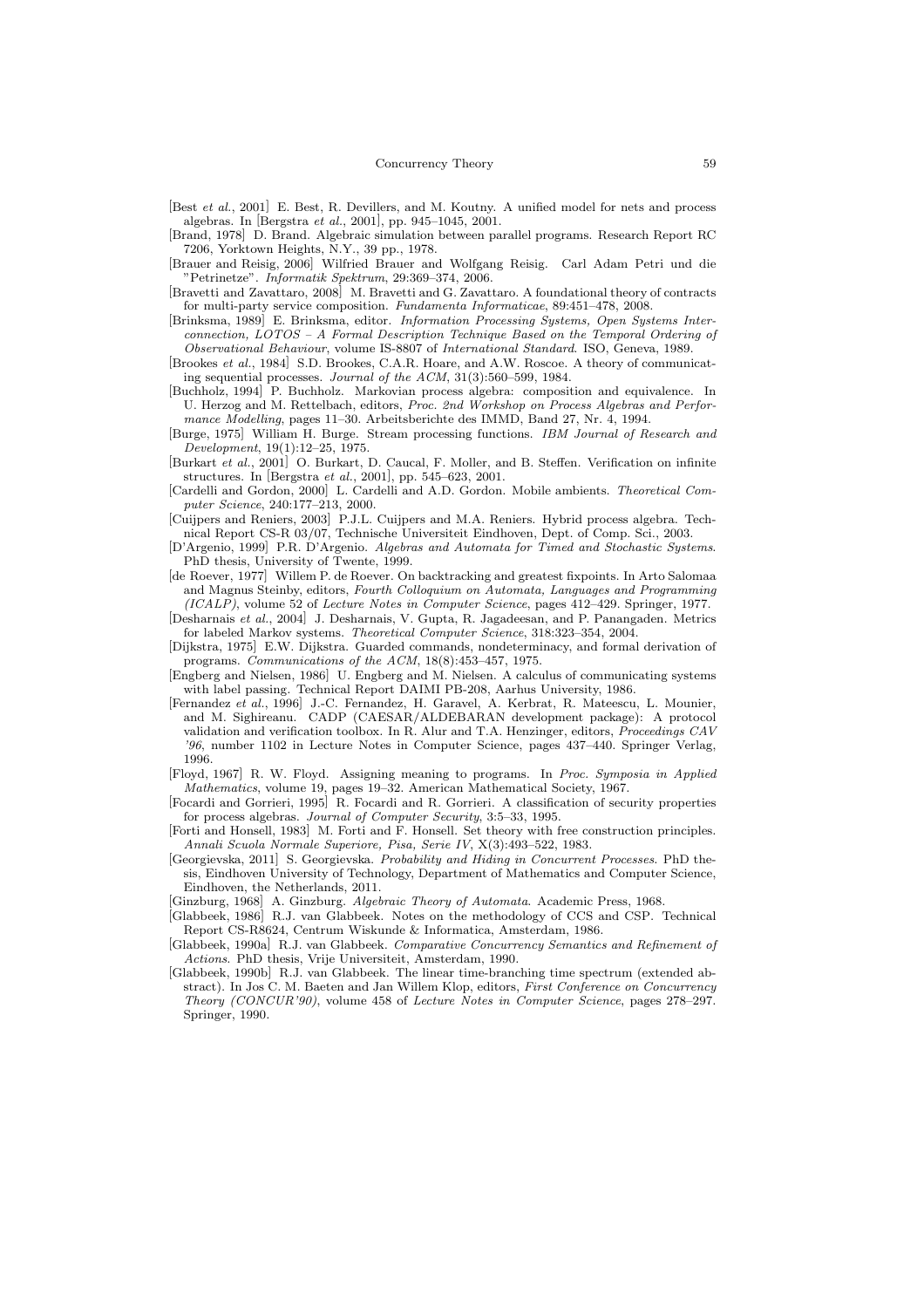#### 60 Jos Baeten, Davide Sangiorgi

- [Glabbeek, 1993] R.J. van Glabbeek. The linear time branching time spectrum II (the semantics of sequential systems with silent moves). In E. Best, editor, *Fourth Conference on Concurrency Theory (CONCUR'93)*, volume 715, pages 66–81. Springer, 1993.
- [Glabbeek, 2001] R.J. van Glabbeek. The linear time branching time spectrum I. The semantics of concrete, sequential processes. In [Bergstra *et al.*, 2001], pp. 3–100, 2001.
- [Götz et al., 1993] N. Götz, U. Herzog, and M. Rettelbach. Multiprocessor and distributed system design: The integration of functional specification and performance analysis using stochastic process algebras. In L. Donatiello and R. Nelson, editors, *Performance Evaluation of Computer and Communication Systems*, number 729 in LNCS, pages 121–146. Springer, 1993.
- [Gourlay *et al.*, 1979] John S. Gourlay, William C. Rounds, and Richard Statman. On properties preserved by contraction of concurrent systems. In Gilles Kahn, editor, *International Symposium on Semantics of Concurrent Computation*, volume 70 of *Lecture Notes in Computer Science*, pages 51–65. Springer, 1979.
- [Groote and Lisser, 2001] J.F. Groote and B. Lisser. Computer assisted manipulation of algebraic process specifications. Technical Report SEN-R0117, CWI, Amsterdam, 2001.
- [Groote and Mousavi, 2013] J.F. Groote and M.R. Mousavi. *Modelling and Analysis of Communicating Systems*. MIT Press, 2013.
- [Groote and Reniers, 2001] J.F. Groote and M.A. Reniers. Algebraic process verification. In [Bergstra *et al.*, 2001], pp. 1151–1208, 2001.
- [Hansson, 1991] H. Hansson. *Time and Probability in Formal Design of Distributed Systems*. PhD thesis, University of Uppsala, 1991.
- [Harel and Pnueli, 1985] D. Harel and A. Pnueli. On the development of reactive systems. In *Logic and Models of Concurrent Systems*, NATO Advanced Study Institute on Logics and Models for Verification and Specification of Concurrent Systems. Springer, 1985.
- [Hennessy and Milner, 1980] M. Hennessy and R. Milner. On observing nondeterminism and concurrency. In J.W. de Bakker and J. van Leeuwen, editors, *Proceedings 7th ICALP*, number 85 in Lecture Notes in Computer Science, pages 299–309. Springer Verlag, 1980.

[Hennessy, 1988] M. Hennessy. *Algebraic Theory of Processes*. MIT Press, 1988.

- [Henzinger *et al.*, 1995] T.A. Henzinger, P. Ho, and H. Wong-Toi. Hy-Tech: The next generation. In *Proceedings RTSS*, pages 56–65. IEEE, 1995.
- [Hillston, 1996] J. Hillston. *A Compositional Approach to Performance Modelling*. PhD thesis, Cambridge University Press, 1996.
- [Hinnion, 1980] R. Hinnion. Contraction de structures et application `a NFU. *Comptes Rendus Acad. des Sciences de Paris*, 290, Sér. A:677–680, 1980.
- [Hinnion, 1981] R. Hinnion. Extensional quotients of structures and applications to the study of the axiom of extensionality. *Bulletin de la Société Mathmatique de Belgique*, XXXIII (Fas. II, Sér. B):173-206, 1981.
- [Hoare, 1969] C.A.R. Hoare. An axiomatic basis for computer programming. *Communications of the ACM*, 12:576–580, 1969.
- [Hoare, 1978] C.A.R. Hoare. Communicating sequential processes. *Communications of the ACM*, 21(8):666–677, 1978.
- [Hoare, 1980] C.A.R. Hoare. A model for communicating sequential processes. In R.M. McKeag and A.M. Macnaghten, editors, *On the Construction of Programs*, pages 229–254. Cambridge University Press, 1980.
- [Hoare, 1985] C.A.R. Hoare. *Communicating Sequential Processes*. Prentice Hall, 1985.
- [Honda, 2006] K. Honda. Process algebras in the age of ubiquitous computing. *Electr. Notes Theor. Comput. Sci.*, 162:217–220, 2006.
- [Huffman, 1954] D.A. Huffman. The synthesis of sequential switching circuits. *Journal of the Franklin Institute (Mar. 1954) and (Apr. 1954)*, 257(3–4):161–190 and 275–303, 1954.
- [Jensen, 1980] Kurt Jensen. A method to compare the descriptive power of different types of petri nets. In Piotr Dembinski, editor, *Proc. 9th Mathematical Foundations of Computer Science 1980 (MFCS'80), Rydzyna, Poland, September 1980*, volume 88 of *Lecture Notes in Computer Science*, pages 348–361. Springer, 1980.
- [Jonsson *et al.*, 2001] B. Jonsson, Yi Wang, and K.G. Larsen. Probabilistic extensions of process algebras. In J.A. Bergstra, A. Ponse, and S.A. Smolka, editors, *Handbook of Process Algebra*, pages 685–710. North-Holland, 2001.
- [Kahn, 1974] Gilles Kahn. The semantics of simple language for parallel programming. In *IFIP Congress*, pages 471–475. North-Holland, 1974.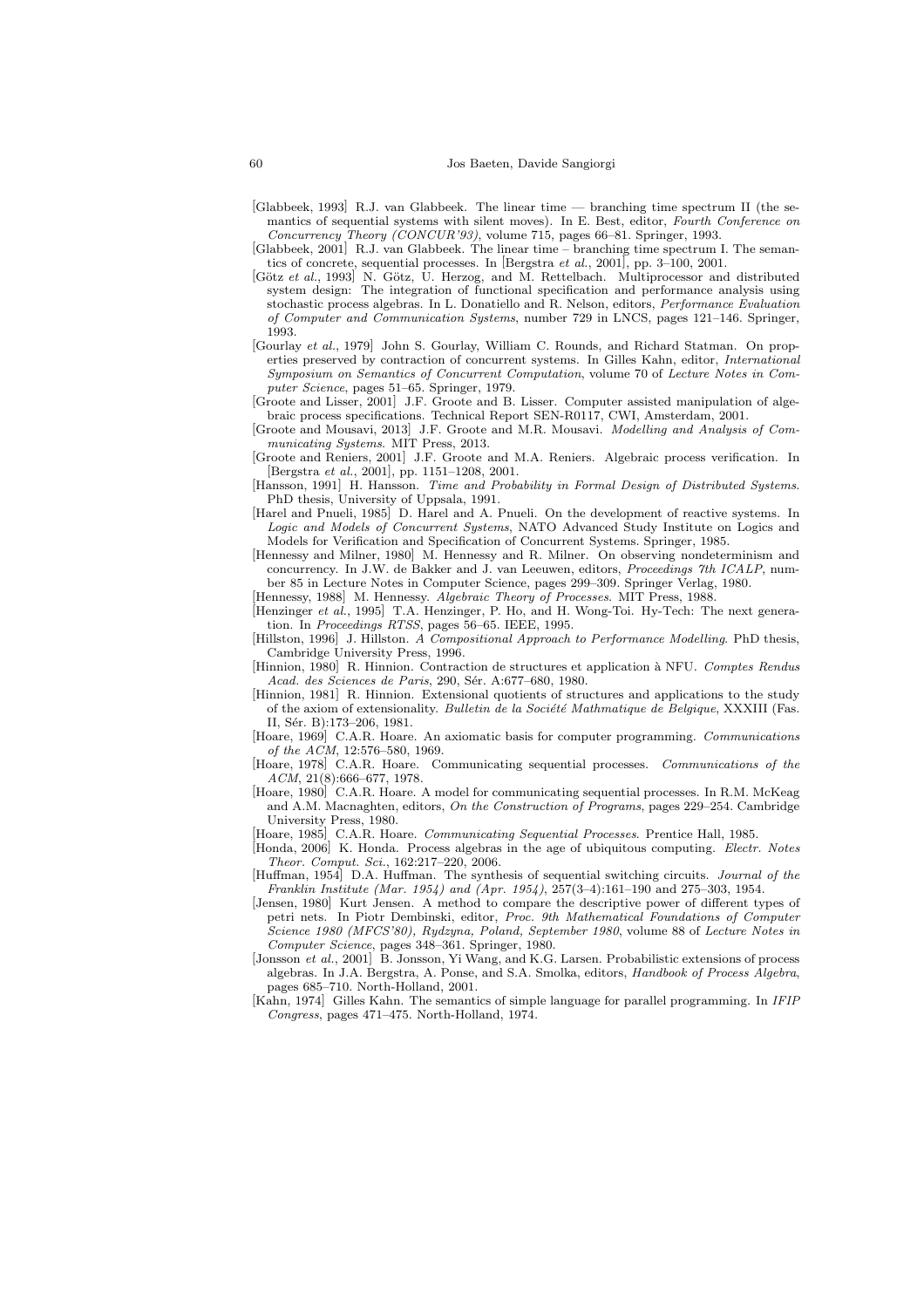[Kanellakis and Smolka, 1990] Paris C. Kanellakis and Scott A. Smolka. CCS expressions, finite state processes, and three problems of equivalence. *Inf. Comput.*, 86(1):43–68, 1990.

- [Kemeny and Snell, 1960] J. Kemeny and J. L. Snell. *Finite Markov Chains*. Van Nostrand Co. Ltd., London, 1960.
- [Kwong, 1977] Y. S. Kwong. On reduction of asynchronous systems. *Theoretical Computer Science*, 5(1):25–50, 1977.
- [Landin, 1964] Peter J. Landin. The mechanical evaluation of expressions. *The Computer Journal*, 6(4):308–320, 1964.
- [Landin, 1965a] Peter J. Landin. Correspondence between ALGOL 60 and Church's Lambdanotation: Part I. *Commun. ACM*, 8(2):89–101, 1965.
- [Landin, 1965b] Peter J. Landin. A correspondence between ALGOL 60 and Church's Lambdanotations: Part II. *Commun. ACM*, 8(3):158–167, 1965.
- [Landin, 1969] P. Landin. A program-machine symmetric automata theory. *Machine Intelligence*, 5:99–120, 1969.
- [Laneve and Padovani, 2013] C. Laneve and L. Padovani. An algebraic theory for web service contracts. In E. Broch Johnsen and L. Petre, editors, *IFM*, volume 7940 of *Lecture Notes in Computer Science*, pages 301–315. Springer, 2013.
- [Larsen and Skou, 1991] Kim Guldstrand Larsen and Arne Skou. Bisimulation through probabilistic testing. *Inf. Comput.*, 94(1):1–28, 1991. Preliminary version in POPL'89, 344–352, 1989.
- [Larsen *et al.*, 1997] K.G. Larsen, P. Pettersson, and Wang Yi. Uppaal in a nutshell. *Journal of Software Tools for Technology Transfer*, 1, 1997.
- [Lee *et al.*, 1994] I. Lee, P. Bremond-Gregoire, and R.Gerber. A process algebraic approach to the specification and analysis of resource-bound real-time systems. *Proceedings of the IEEE*, 1994. Special Issue on Real-Time.
- [Linz, 2001] P. Linz. *An Introduction to Formal Languages and Automata*. Jones and Bartlett, 2001.
- [Lowe, 1993] G. Lowe. *Probabilities and Priorities in Timed CSP*. PhD thesis, University of Oxford, 1993.
- [Lynch *et al.*, 1995] N. Lynch, R. Segala, F. Vaandrager, and H.B. Weinberg. Hybrid I/O automata. In T. Henzinger, R. Alur, and E. Sontag, editors, *Hybrid Systems III*, number 1066 in Lecture Notes in Computer Science. Springer Verlag, 1995.
- [MacLane and Birkhoff, 1967] S. MacLane and G. Birkhoff. *Algebra*. MacMillan, 1967.
- [Manna, 1969] Z. Manna. The correctness of programs. *J. Computer and System Sciences*, 3(2):119–127, 1969. [Markovski, 2008] J. Markovski. *Real and Stochastic Time in Process Algebras for Performance*
- *Evaluation*. PhD thesis, Eindhoven University of Technology, Department of Mathematics and Computer Science, Eindhoven, the Netherlands, 2008.
- [Mauw and Reniers, 1994] S. Mauw and M.A. Reniers. An algebraic semantics for basic message sequence charts. *The Computer Journal*, 37:269–277, 1994.
- [Mauw, 1991] S. Mauw. *PSF: a Process Specification Formalism*. PhD thesis, University of Amsterdam, 1991. See http://carol.science.uva.nl/~psf/.
- [Mazurkiewicz, 1977] A. Mazurkiewicz. Concurrent program schemes and their interpretations. Technical Report DAIMI PB-78, Aarhus University, 1977.
- [McCarthy, 1963] J. McCarthy. A basis for a mathematical theory of computation. In P. Braffort and D. Hirshberg, editors, *Computer Programming and Formal Systems*, pages 33–70. North-Holland, Amsterdam, 1963.
- [Meyer and Stockmeyer, 1972] Albert R. Meyer and Larry J. Stockmeyer. The equivalence problem for regular expressions with squaring requires exponential space. In *13th Annual Symposium on Switching and Automata Theory (FOCS)*, pages 125–129. IEEE, 1972.
- [Milne and Milner, 1979] G.J. Milne and R. Milner. Concurrent processes and their syntax. *Journal of the ACM*, 26(2):302–321, 1979.
- [Milne, 1983] G.J. Milne. CIRCAL: A calculus for circuit description. *Integration*, 1:121–160, 1983.
- [Milner and Tofte, 1991] R. Milner and M. Tofte. Co-induction in relational semantics. *Theoretical Computer Science*, 87:209–220, 1991. Also Tech. Rep. ECS-LFCS-88-65, University of Edinburgh, 1988.
- [Milner *et al.*, 1992] R. Milner, J. Parrow, and D. Walker. A calculus of mobile processes. *Information and Computation*, 100:1–77, 1992.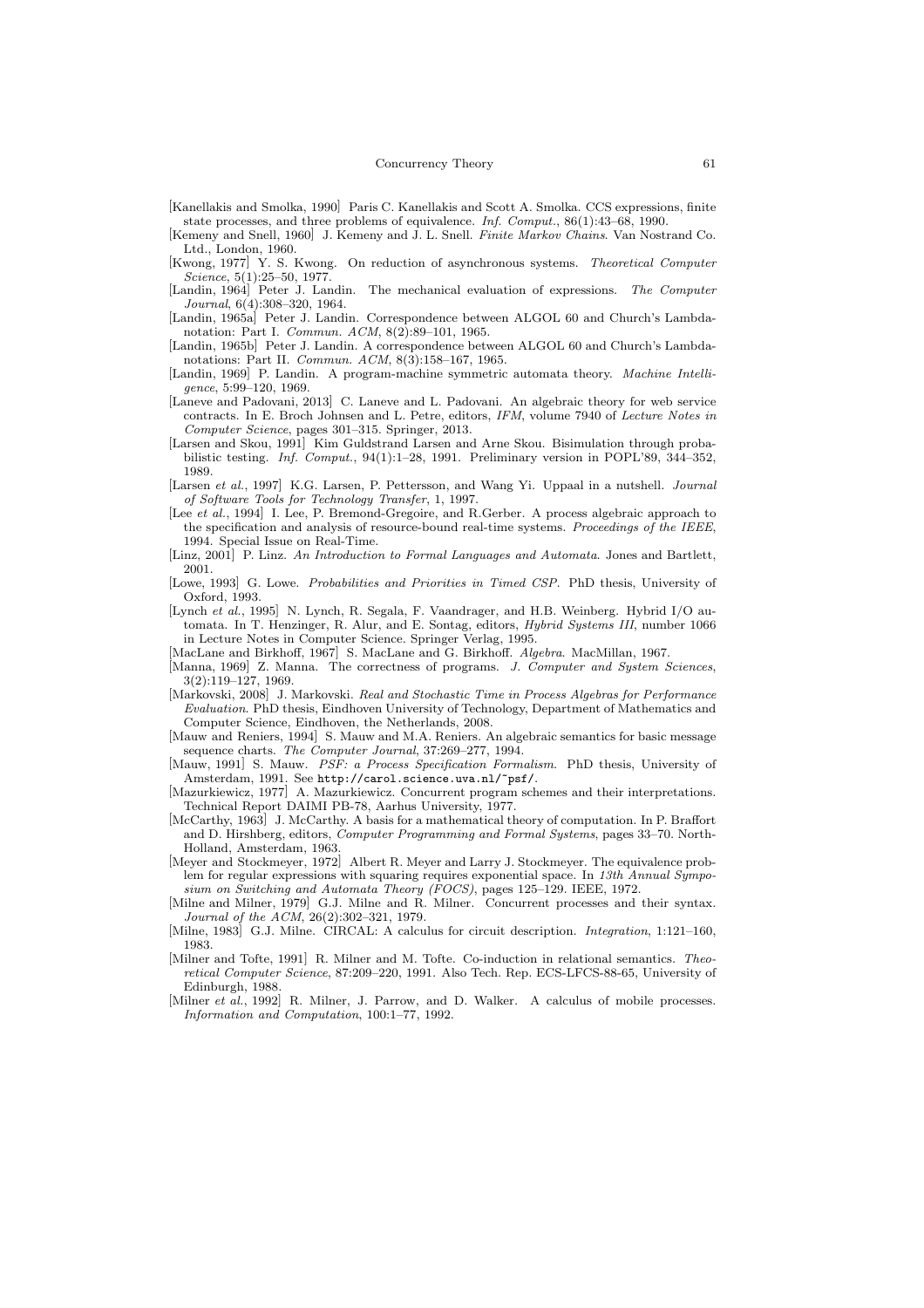- [Milner, 1970] R. Milner. A formal notion of simulation between programs. Memo 14, Computers and Logic Resarch Group, University College of Swansea, U.K., 1970.
- [Milner, 1971a] R. Milner. An algebraic definition of simulation between programs. In *Proc. 2nd Int. Joint Conferences on Artificial Intelligence*. British Comp. Soc. 1971.
- [Milner, 1971b] R. Milner. Program simulation: an extended formal notion. Memo 17, Computers and Logic Resarch Group, University College of Swansea, U.K., 1971.
- [Milner, 1973] R. Milner. An approach to the semantics of parallel programs. In *Proceedings Convegno di informatica Teoretica*, pages 285–301, Pisa, 1973. Instituto di Elaborazione della Informazione.
- [Milner, 1975] R. Milner. Processes: A mathematical model of computing agents. In H.E. Rose and J.C. Shepherdson, editors, *Proceedings Logic Colloquium*, number 80 in Studies in Logic and the Foundations of Mathematics, pages 157–174. North-Holland, 1975.
- [Milner, 1978a] R. Milner. Algebras for communicating systems. In *Proc. AFCET/SMF joint colloquium in Applied Mathematics*, Paris, 1978.
- [Milner, 1978b] R. Milner. Synthesis of communicating behaviour. In J. Winkowski, editor, *Proc. 7th MFCS*, number 64 in LNCS, pages 71–83, Zakopane, 1978. Springer Verlag.
- [Milner, 1979] R. Milner. Flowgraphs and flow algebras. *Journal of the ACM*, 26(4):794–818, 1979.
- [Milner, 1980] R. Milner. *A Calculus of Communicating Systems*, volume 92 of *Lecture Notes in Computer Science*. Springer, 1980.
- [Milner, 1983] R. Milner. Calculi for synchrony and asynchrony. *Theoretical Computer Science*, 25:267–310, 1983.
- [Milner, 1984] R. Milner. A complete inference system for a class of regular behaviours. *Journal of Computer System Science*, 28:439–466, 1984.
- [Milner, 1989] R. Milner. *Communication and Concurrency*. Prentice Hall, 1989.
- [Milner, 1996] R. Milner. Calculi for interaction. *Acta Informatica*, 33:707–737, 1996.
- [Milner, 1999] R. Milner. *Communicating and Mobile Systems: the* π*-Calculus*. Cambridge University Press, 1999.
- [Milner, 2001] R. Milner. Bigraphical reactive systems. In K.G. Larsen and M. Nielsen, editors, *Proceedings CONCUR '01*, number 2154 in LNCS, pages 16–35. Springer Verlag, 2001.
- [Moller and Stevens, 1999] F. Moller and P. Stevens. Edinburgh Concurrency Workbench user manual (version 7.1). Available from http://www.dcs.ed.ac.uk/home/cwb/, 1999.
- [Moller and Tofts, 1990] F. Moller and C. Tofts. A temporal calculus of communicating systems. In J.C.M. Baeten and J.W. Klop, editors, *Proceedings CONCUR'90*, number 458 in LNCS, pages 401–415. Springer Verlag, 1990.
- [Moore, 1956] E.F. Moore. Gedanken experiments on sequential machines. *Automata Studies, Annals of Mathematics Series*, 34:129–153, 1956.
- [Nerode, 1958] A. Nerode. Linear automaton transformations. In *Proc. American Mathematical Society*, volume 9, pages 541–544, 1958.
- [Nicollin and Sifakis, 1994] X. Nicollin and J. Sifakis. The algebra of timed processes ATP: Theory and application. *Information and Computation*, 114:131–178, 1994.
- [Owicki and Gries, 1976] S. Owicki and D. Gries. Verifying properties of parallel programs: An axiomatic approach. *Communications of the ACM*, 19:279–285, 1976.
- [Park, 1979] D. Park. On the semantics of fair parallelism. In *Proc. Abstract Software Specifications, Copenhagen Winter School*, Lecture Notes in Computer Science, pages 504–526. Springer, 1979.
- [Park, 1981a] D.M.R. Park. Concurrency on automata and infinite sequences. In P. Deussen, editor, *Conf. on Theoretical Computer Science*, volume 104 of *Lecture Notes in Computer Science*, pages 167–183. Springer, 1981.
- [Park, 1981b] D.M.R. Park. A new equivalence notion for communicating systems. In G. Maurer, editor, *Bulletin EATCS*, volume 14, pages 78–80, 1981. Abstract of the talk presented at the Second Workshop on the Semantics of Programming Languages, Bad Honnef, March 16–20 1981. Abstracts collected in the Bulletin by B. Mayoh.
- [Petri, 1962] C.A. Petri. *Kommunikation mit Automaten*. PhD thesis, Institut fuer Instrumentelle Mathematik, Bonn, 1962.
- [Petri, 1980] C.A. Petri. Introduction to general net theory. In W. Brauer, editor, *Proc. Advanced Course on General Net Theory, Processes and Systems*, number 84 in LNCS, pages 1–20. Springer Verlag, 1980.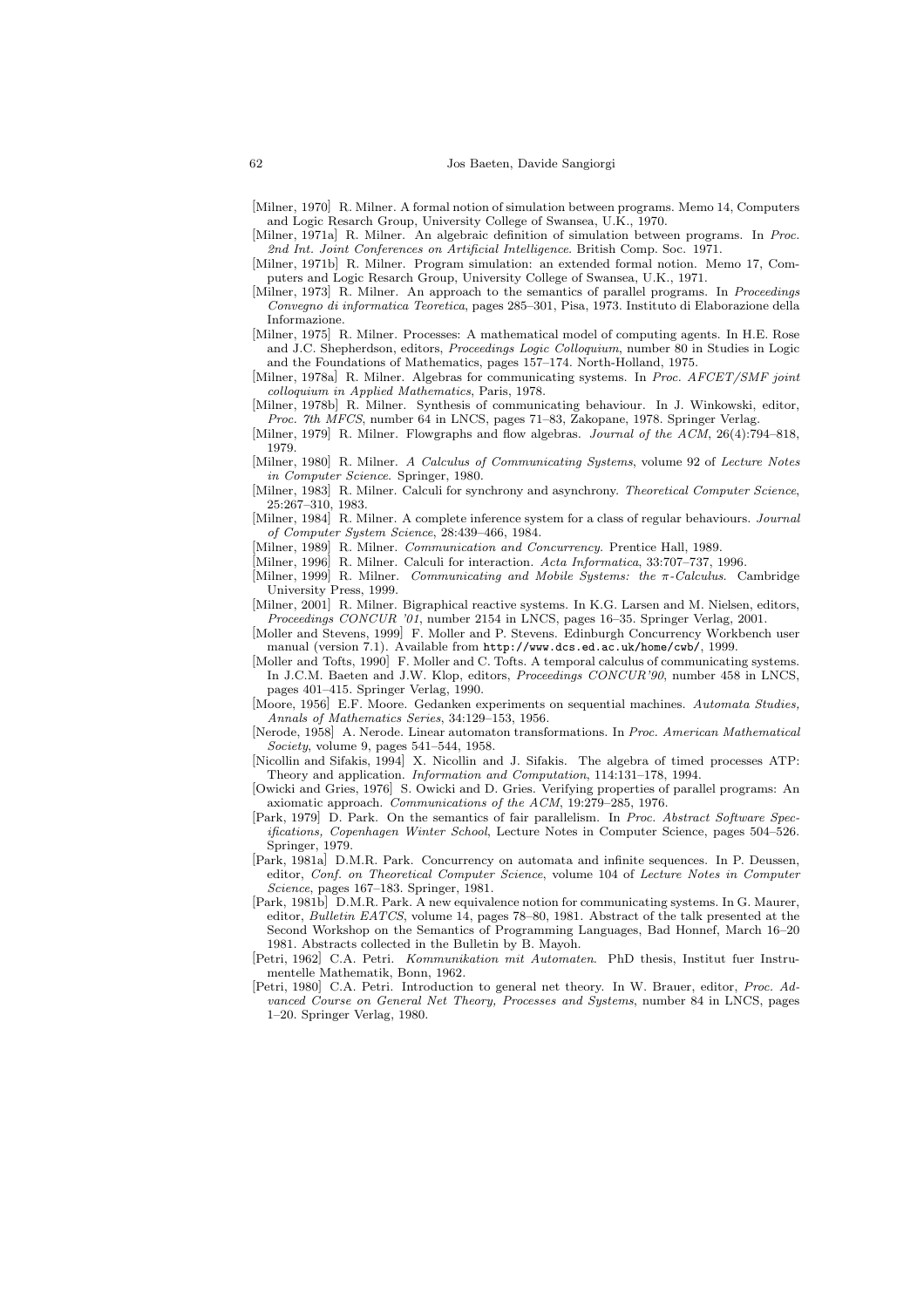- [Plotkin, 1976] G.D. Plotkin. A powerdomain construction. *SIAM Journal of Computing*, 5:452– 487, 1976.
- [Plotkin, 1981] G.D. Plotkin. A structural approach to operational semantics. Technical Report DAIMI FN-19, Aarhus University, 1981. Reprinted as [Plotkin, 2004a].
- [Plotkin, 2004a] G.D. Plotkin. A structural approach to operational semantics. *Journal of Logic and Algebraic Programming*, 60:17–139, 2004.
- [Plotkin, 2004b] G.D. Plotkin. The origins of structural operational semantics. *Journal of Logic and Algebraic Programming*, 60(1):3–16, 2004.
- [Pnueli, 1977] A. Pnueli. The temporal logic of programs. In *Proceedings 19th Symposium on Foundations of Computer Science*, pages 46–57. IEEE, 1977.
- [Pous and Sangiorgi, 2012] Damien Pous and Davide Sangiorgi. Enhancements of the bisimulation proof method. In Sangiorgi and Rutten [2012].
- [Priami *et al.*, 2001] C. Priami, A. Regev, W. Silverman, and E. Shapiro. Application of stochastic process algebras to bioinformatics of molecular processes. *Information Processing Letters*, 80:25–31, 2001.
- [Puhlmann and Weske, 2005] F. Puhlmann and M. Weske. Using the *pi*-calculus for formalizing workflow patterns. In W.M.P. van der Aalst, B. Benatallah, F. Casati, and F. Curbera, editors, *Business Process Management*, volume 3649, pages 153–168, 2005.
- [Reed and Roscoe, 1988] G.M. Reed and A.W. Roscoe. A timed model for communicating sequential processes. *Theoretical Computer Science*, 58:249–261, 1988.
- [Rem, 1983] M. Rem. Partially ordered computations, with applications to VLSI design. In J.W. de Bakker and J. van Leeuwen, editors, *Foundations of Computer Science IV*, volume 159 of *Mathematical Centre Tracts*, pages 1–44. Mathematical Centre, Amsterdam, 1983.
- [Rutten and Jacobs, 2012] Jan Rutten and Bart Jacobs. (co)algebras and (co)induction. In Sangiorgi and Rutten [2012].
- [Rutten and Turi, 1994] J. Rutten and D. Turi. Initial algebra and final coalgebra semantics for concurrency. In *Proc. Rex School/Symposium 1993 "A Decade of Concurrency — Reflexions and Perspectives"*, volume 803 of *Lecture Notes in Computer Science*. Springer, 1994.
- [Sangiorgi and Rutten, 2012] Davide Sangiorgi and Jan Rutten, editors. *Advanced Topics in Bisimulation and Coinduction*. Cambridge University Press, 2012.
- [Sangiorgi and Walker, 2001] D. Sangiorgi and D. Walker. *The* π*-calculus: a Theory of Mobile Processes*. Cambridge University Press, 2001.
- [Sangiorgi, 2009] Davide Sangiorgi. On the origins of bisimulation and coinduction. *ACM Trans. Program. Lang. Syst.*, 31(4), 2009.
- [Sangiorgi, 2012] Davide Sangiorgi. *Introduction to Bisimulation and Coinduction*. Cambridge University Press, 2012.
- [Schneider, 2000] S.A. Schneider. *Concurrent and Real-Time Systems (the CSP Approach)*. Worldwide Series in Computer Science. Wiley, 2000.
- [Schneider, 2001] S.A. Schneider. Process algebra and security. In K.G. Larsen and M. Nielsen, editors, *Proceedings CONCUR '01*, number 2154 in LNCS, pages 37–38. Springer Verlag, 2001.
- [Scott and Strachey, 1971] D.S. Scott and C. Strachey. Towards a mathematical semantics for computer languages. In J. Fox, editor, *Proceedings Symposium Computers and Automata*, pages 19–46. Polytechnic Institute of Brooklyn Press, 1971.
- [Scott, 1960] D. Scott. A different kind of model for set theory. Unpublished paper, given at the 1960 Stanford Congress of Logic, Methodology and Philosophy of Science, 1960. [Segerberg, 1968] K. Segerberg. Decidability of S4.1. *Theoria*, 34:7–20, 1968.
- [Segerberg, 1971] Krister Segerberg. An essay in classical modal logic. Filosofiska Studier, Uppsala, 1971.
- [Stirling, 2012] Colin Stirling. Bisimulation and logic. In Sangiorgi and Rutten [2012].
- [Usenko, 2002] Y.S. Usenko. *Linearization in* µ*CRL*. PhD thesis, Technische Universiteit Eindhoven, 2002.
- [Vaandrager, 1990] F.W. Vaandrager. Process algebra semantics of POOL. In J.C.M. Baeten, editor, *Applications of Process Algebra*, number 17 in Cambridge Tracts in Theoretical Computer Science, pages 173–236. Cambridge University Press, 1990.
- [Victor, 1994] B. Victor. *A Verification Tool for the Polyadic* π*-Calculus*. Licentiate thesis, Department of Computer Systems, Uppsala University, Sweden, May 1994. Available as report DoCS 94/50.